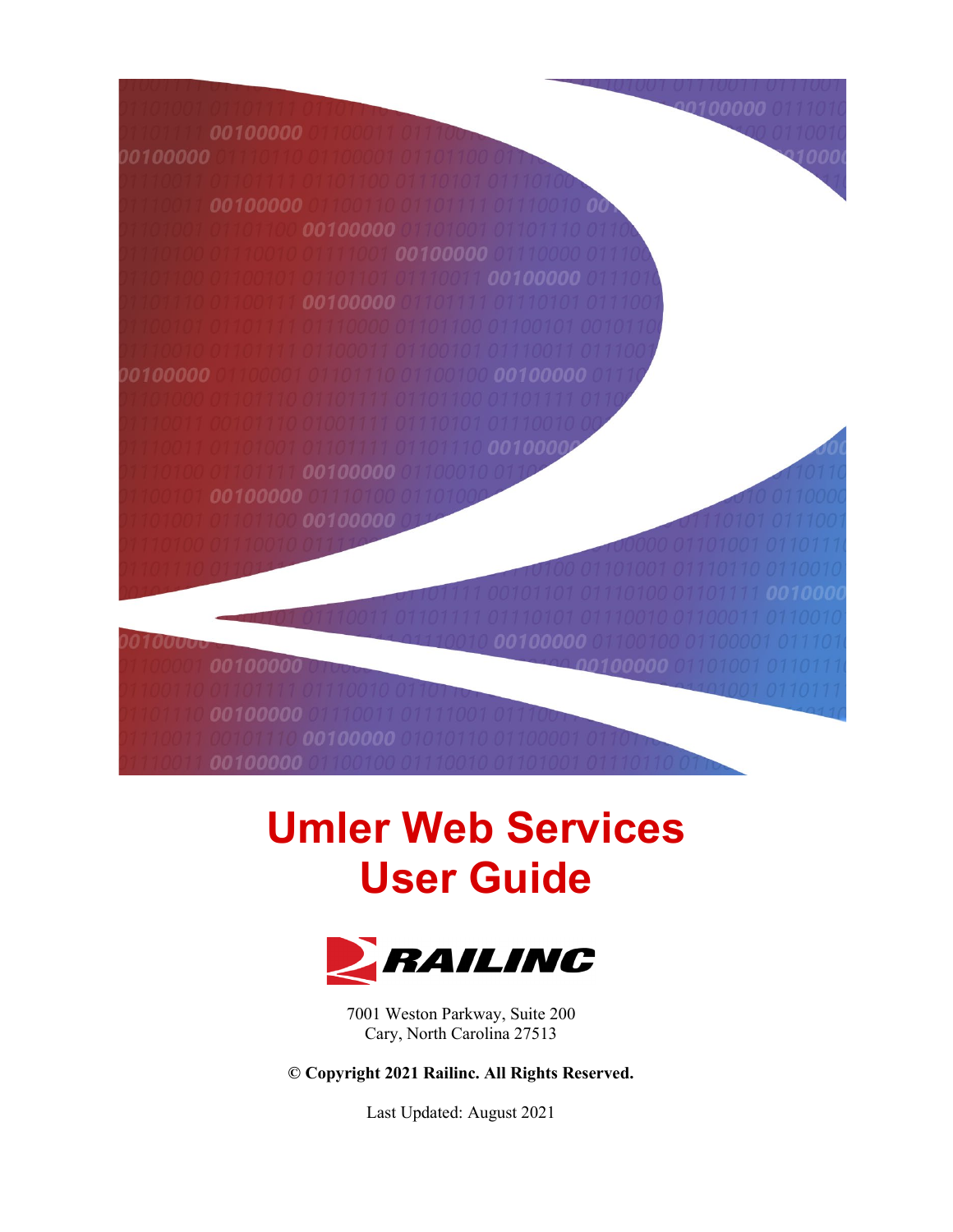# **Table of Contents**

## **Exhibits**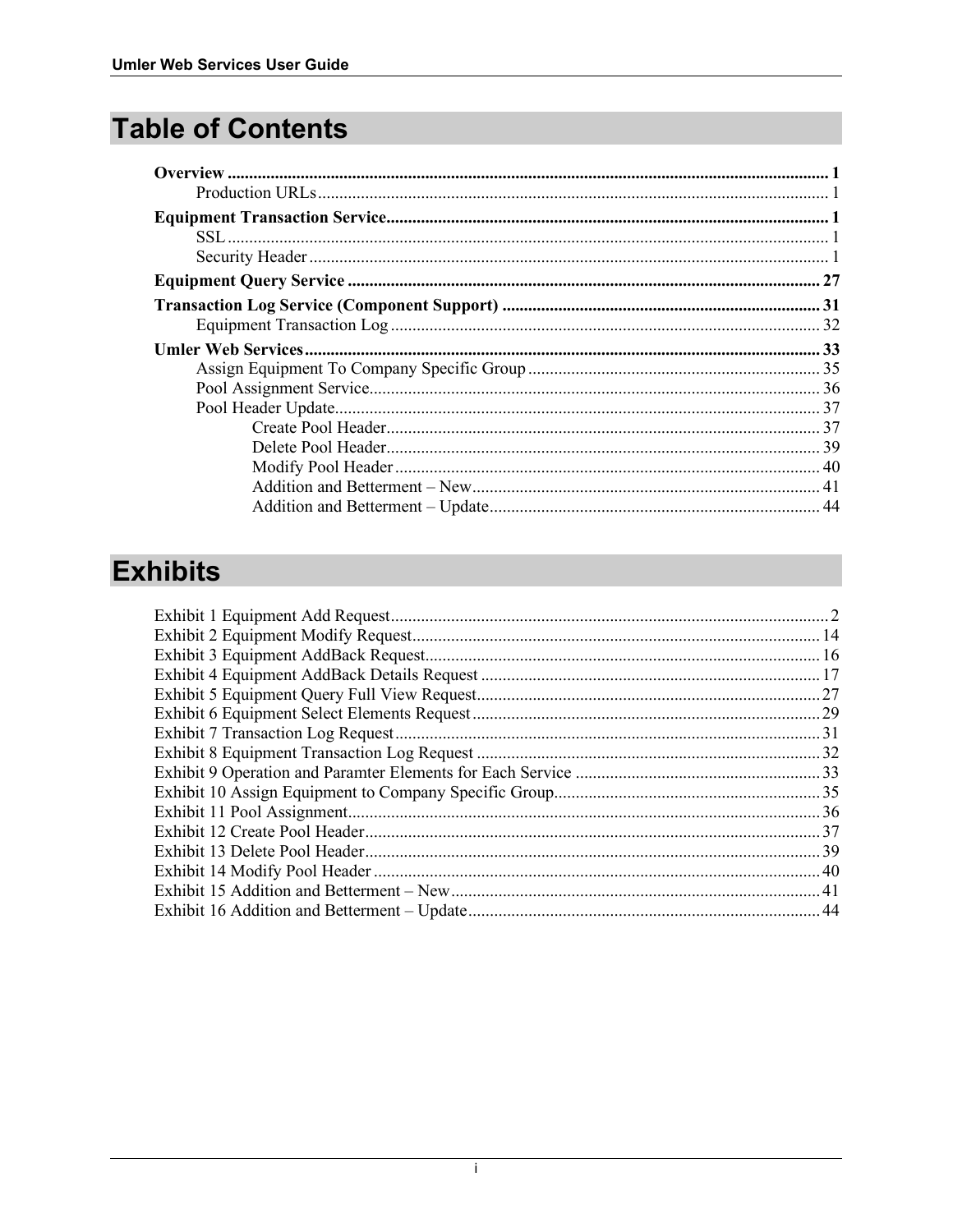### <span id="page-2-0"></span>**Overview**

Umler Web Services include [Equipment Transaction](#page-2-2) Services (Add, Modify, Delete, AddBack), [Equipment](#page-28-0)  [Query Services](#page-28-0) (Select, Full) and an updated [Transaction Log Service.](#page-32-0) All the operations within each service are distinguished by the XML wrapper request corresponding to the service, e.g., **UmlerEquipmentAddRequest** for ECA and **UmlerEquipmentChangeRequest** for EC.

# <span id="page-2-1"></span>**Production URLs**

<https://services.railinc.com/EMISQueryServiceWeb/services/UmlerEquipmentQueryService> [https://services.railinc.com/RAILINC\\_EMIS\\_SERVICES/services/UmlerEquipmentService](https://services.railinc.com/RAILINC_EMIS_SERVICES/services/UmlerEquipmentService)

### <span id="page-2-2"></span>**Equipment Transaction Service**

**WSDL Umler Release Test URL**

[https://servicestst.railinc.com/RAILINC\\_EMIS\\_SERVICES/services/UmlerEquipmentService.wsdl](https://servicestst.railinc.com/RAILINC_EMIS_SERVICES/services/UmlerEquipmentService.wsdl)

#### **URL for Endpoint**

[https://servicestst.railinc.com/RAILINC\\_EMIS\\_SERVICES/services/UmlerEquipmentService](https://servicestst.railinc.com/RAILINC_EMIS_SERVICES/services/UmlerEquipmentService)

# <span id="page-2-3"></span>**SSL**

Use your browser to navigate to the WSDL Endpoint and install the certificate then using your browser export the certificate **(after downloading the certificate, the extension needs to be changed from .txt to .crt)** so you can import it into your runtime (e.g., using keytool for Java).

# <span id="page-2-4"></span>**Security Header**

Configure your runtime to insert the standard Oasis WSSE security header with a UsernameToken. Import the SSL certificate into your local computer store / keystore. Include a valid SSO user that has one of the following roles for your reporting mark:

- Umler Access for Query
- Umler Access for Maintenance
- Umler Access for Advanced Query

If you do not have a SSO user yet, register for a UAT user a[t https://stage.public.railinc.com/.](https://stage.public.railinc.com/) Register for a Prod user at [https://public.railinc.com/.](https://public.railinc.com/)

It is recommended you use a separate user than your normal SSO user for this service.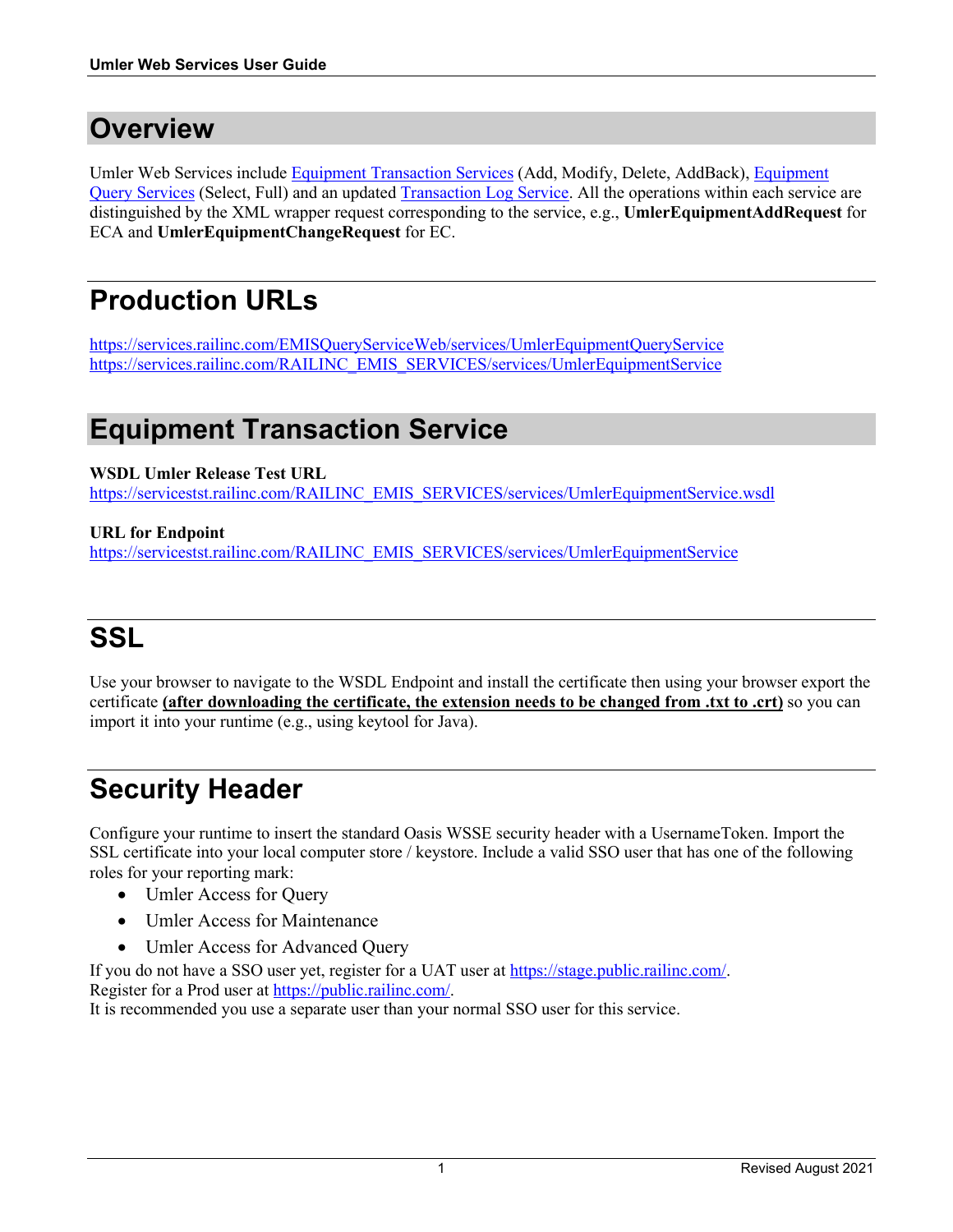#### <span id="page-3-0"></span>*Exhibit 1 Equipment Add Request*

```
<soapenv:Envelope xmlns:soapenv="http://schemas.xmlsoap.org/soap/envelope/" 
xmlns:srvc="http://schemas.railinc.com/eq/umler/service/dynamic/equipmentservice" 
xmlns:head="http://schemas.railinc.com/eq/umler/service/header" 
xmlns:eq="http://schemas.railinc.com/eq/umler/equipment/dynamic" 
xmlns:xsi="http://www.w3.org/2001/XMLSchema-instance">
    <soapenv:Header>
       <wsse:Security soapenv:mustUnderstand="1" xmlns:wsse="http://docs.oasis-
open.org/wss/2004/01/oasis-200401-wss-wssecurity-secext-1.0.xsd">
          <wsse:UsernameToken>
             <wsse:Username>USERID</wsse:Username>
             <wsse:Password>PASSWORD</wsse:Password>
          </wsse:UsernameToken>
       </wsse:Security>
    </soapenv:Header>
    <soapenv:Body>
       <srvc:UmlerEquipmentAddRequest>
          <srvc:DocumentHeader>
             <head:Sender>
                <head:OrganizationContact>
                    <head:OrganizationIdentification>
                       <head:OrganizationIdentifier>RAIL</head:OrganizationIdentifier>
                    </head:OrganizationIdentification>
                </head:OrganizationContact>
             </head:Sender>
             <head:Receiver>
                <head:OrganizationContact>
                    <head:OrganizationIdentification>
                       <head:OrganizationIdentifier>RRDC</head:OrganizationIdentifier>
                    </head:OrganizationIdentification>
                </head:OrganizationContact>
             </head:Receiver>
             <head:DocumentDetail>
                <head:CreateDateAndTime>2015-12-01T12:00:00</head:CreateDateAndTime>
                <head:InstanceIdentifier>4565454</head:InstanceIdentifier>
             </head:DocumentDetail>
          </srvc:DocumentHeader>
          <srvc:ServiceContext>
             <CustomerIdentity xmlns="http://schemas.railinc.com/eq/umler/service/header">
                <Customer>
                   <SCAC>RAIL</SCAC>
                </Customer>
             </CustomerIdentity>
             <head:SubmitMode>
                <head:SubmitModeType>SUBMIT</head:SubmitModeType>
             </head:SubmitMode>
             <head:ClientContext>
                <head:TraceID>1234332</head:TraceID>
                <head:EnvironmentType>TEST</head:EnvironmentType>
             </head:ClientContext>
          </srvc:ServiceContext>
          <srvc:EquipmentUnit>
             <eq:EquipmentUnitIdentifier>
                <eq:EquipmentInitial>RAIL</eq:EquipmentInitial>
                <eq:EquipmentNumber>0000900301</eq:EquipmentNumber>
             </eq:EquipmentUnitIdentifier>
             <eq:EquipmentGroup>BOXC</eq:EquipmentGroup>
             <eq:EquipmentUnitCharacteristics>
                <eq:AddOperation xsi:type="eq:AddComponentElement">
                    <eq:componentElement>
                       <eq:elementID>0002</eq:elementID>
                      <eq:elementLabel>Equipment Group</eq:elementLabel>
                      <eq:elementValue>BOXC</eq:elementValue>
```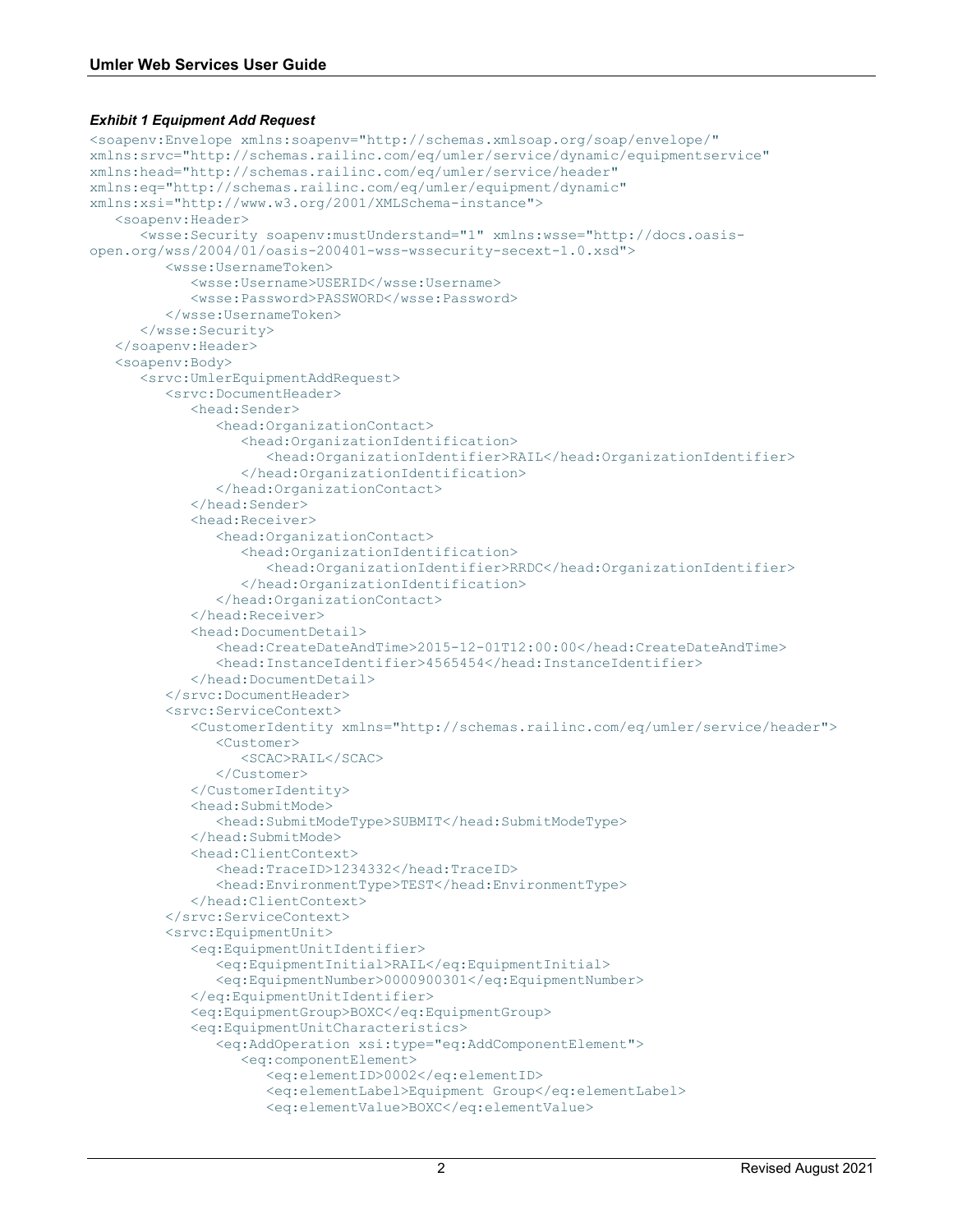```
 <eq:componentID>BASE</eq:componentID>
      <eq:componentLocation>1</eq:componentLocation>
    </eq:componentElement>
 </eq:AddOperation>
 <eq:AddOperation xsi:type="eq:AddComponentElement">
    <eq:componentElement>
       <eq:elementID>A024</eq:elementID>
      <eq:elementLabel>Axle Count</eq:elementLabel>
      <eq:elementValue>4</eq:elementValue>
      <eq:componentID>BASE</eq:componentID>
      <eq:componentLocation>1</eq:componentLocation>
    </eq:componentElement>
 </eq:AddOperation>
 <eq:AddOperation xsi:type="eq:AddComponentElement">
    <eq:componentElement>
       <eq:elementID>A150</eq:elementID>
      <eq:elementValue>10000</eq:elementValue>
      <eq:componentID>BASE</eq:componentID>
      <eq:componentLocation>1</eq:componentLocation>
    </eq:componentElement>
 </eq:AddOperation>
 <eq:AddOperation xsi:type="eq:AddComponentElement">
    <eq:componentElement>
       <eq:elementID>USCD</eq:elementID>
      <eq:elementLabel>Status Code</eq:elementLabel>
      <eq:elementValue>A</eq:elementValue>
      <eq:componentID>BASE</eq:componentID>
      <eq:componentLocation>1</eq:componentLocation>
    </eq:componentElement>
 </eq:AddOperation>
 <eq:AddOperation xsi:type="eq:AddComponentElement">
    <eq:componentElement>
       <eq:elementID>A182</eq:elementID>
      <eq:elementLabel>Operating Brakes</eq:elementLabel>
      <eq:elementValue>1</eq:elementValue>
      <eq:componentID>BASE</eq:componentID>
      <eq:componentLocation>1</eq:componentLocation>
    </eq:componentElement>
 </eq:AddOperation>
 <eq:AddOperation xsi:type="eq:AddComponentElement">
    <eq:componentElement>
       <eq:elementID>A030</eq:elementID>
      <eq:elementLabel>Body Material</eq:elementLabel>
      <eq:elementValue>01</eq:elementValue>
      <eq:componentID>BASE</eq:componentID>
      <eq:componentLocation>1</eq:componentLocation>
    </eq:componentElement>
 </eq:AddOperation>
 <eq:AddOperation xsi:type="eq:AddComponentElement">
    <eq:componentElement>
       <eq:elementID>A133</eq:elementID>
      <eq:elementLabel>Inside Hieght</eq:elementLabel>
       <eq:elementValue>115</eq:elementValue>
       <eq:componentID>BASE</eq:componentID>
      <eq:componentLocation>1</eq:componentLocation>
    </eq:componentElement>
 </eq:AddOperation>
 <eq:AddOperation xsi:type="eq:AddComponentElement">
    <eq:componentElement>
       <eq:elementID>A192</eq:elementID>
      <eq:elementLabel>Platform Height Above Rail</eq:elementLabel>
       <eq:elementValue>36</eq:elementValue>
       <eq:componentID>BASE</eq:componentID>
```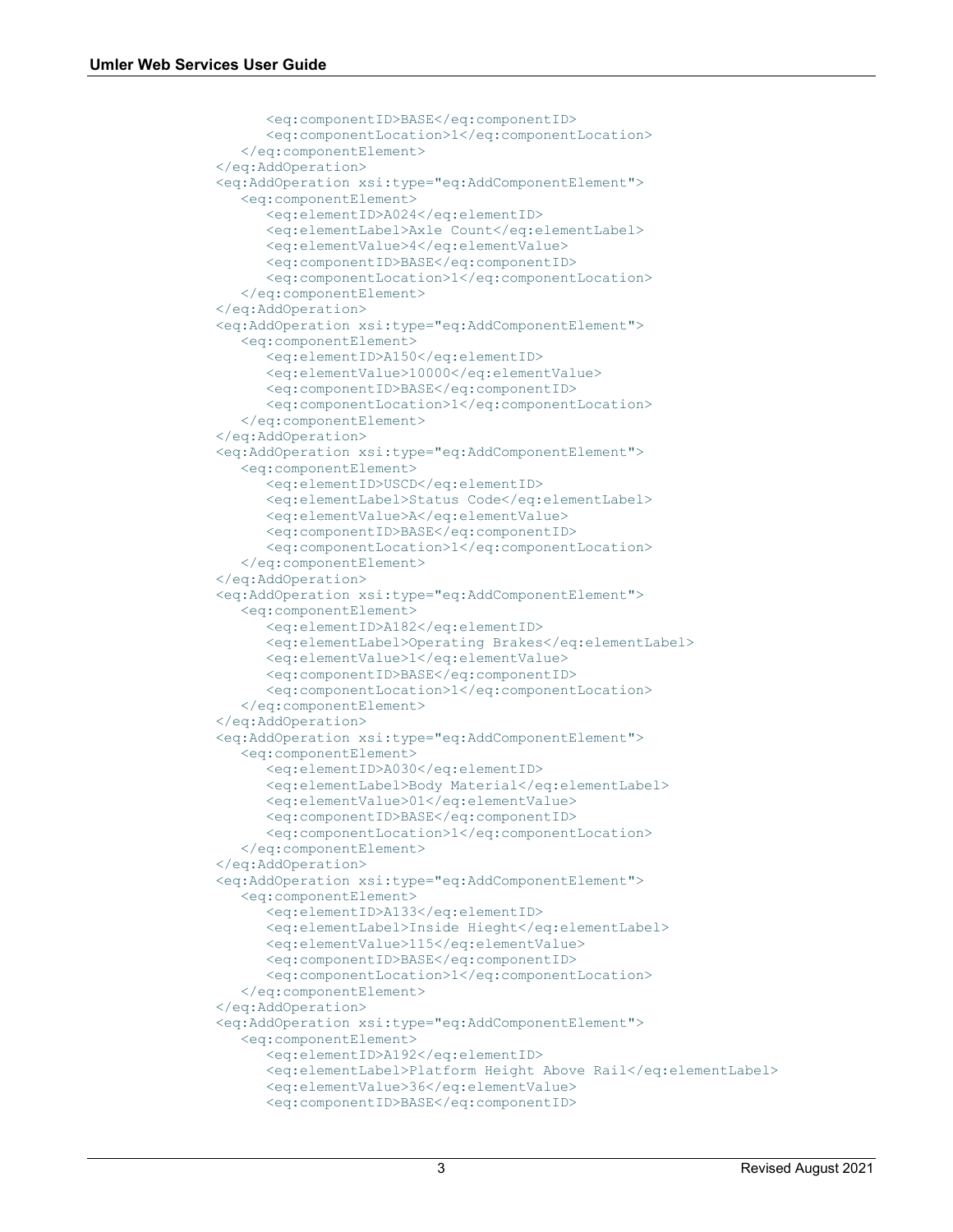```
 <eq:componentLocation>1</eq:componentLocation>
    </eq:componentElement>
 </eq:AddOperation>
 <eq:AddOperation xsi:type="eq:AddComponentElement">
    <eq:componentElement>
       <eq:elementID>A194</eq:elementID>
      <eq:elementLabel>Outside Upper Eaves Width</eq:elementLabel>
      <eq:elementValue>115</eq:elementValue>
      <eq:componentID>BASE</eq:componentID>
      <eq:componentLocation>1</eq:componentLocation>
    </eq:componentElement>
 </eq:AddOperation>
 <eq:AddOperation xsi:type="eq:AddComponentElement">
    <eq:componentElement>
       <eq:elementID>B030</eq:elementID>
      <eq:elementLabel>BuilderCode</eq:elementLabel>
       <eq:elementValue>237</eq:elementValue>
       <eq:componentID>BASE</eq:componentID>
      <eq:componentLocation>1</eq:componentLocation>
    </eq:componentElement>
 </eq:AddOperation>
 <eq:AddOperation xsi:type="eq:AddComponentElement">
    <eq:componentElement>
       <eq:elementID>B327</eq:elementID>
      <eq:elementLabel>ECP Brake Type</eq:elementLabel>
      <eq:elementValue>N</eq:elementValue>
      <eq:componentID>BASE</eq:componentID>
      <eq:componentLocation>1</eq:componentLocation>
    </eq:componentElement>
 </eq:AddOperation>
 <eq:AddOperation xsi:type="eq:AddComponentElement">
    <eq:componentElement>
       <eq:elementID>A035</eq:elementID>
      <eq:elementLabel>Equipment Builder</eq:elementLabel>
      <eq:elementValue>ACFX</eq:elementValue>
      <eq:componentID>BASE</eq:componentID>
      <eq:componentLocation>1</eq:componentLocation>
    </eq:componentElement>
 </eq:AddOperation>
 <eq:AddOperation xsi:type="eq:AddComponentElement">
    <eq:componentElement>
       <eq:elementID>B562</eq:elementID>
      <eq:elementLabel>Draft Gear/Cushion Unit Group</eq:elementLabel>
      <eq:elementValue>A</eq:elementValue>
      <eq:componentID>DRAFTSYS</eq:componentID>
      <eq:componentLocation>A</eq:componentLocation>
      <eq:parentComponentID>BASE</eq:parentComponentID>
      <eq:parentComponentLocation>1</eq:parentComponentLocation>
    </eq:componentElement>
 </eq:AddOperation>
 <eq:AddOperation xsi:type="eq:AddComponentElement">
    <eq:componentElement>
       <eq:elementID>B562</eq:elementID>
      <eq:elementLabel>Draft Gear/Cushion Unit Group</eq:elementLabel>
      <eq:elementValue>A</eq:elementValue>
      <eq:componentID>DRAFTSYS</eq:componentID>
      <eq:componentLocation>B</eq:componentLocation>
      <eq:parentComponentID>BASE</eq:parentComponentID>
      <eq:parentComponentLocation>1</eq:parentComponentLocation>
    </eq:componentElement>
 </eq:AddOperation>
 <eq:AddOperation xsi:type="eq:AddComponentElement">
    <eq:componentElement>
```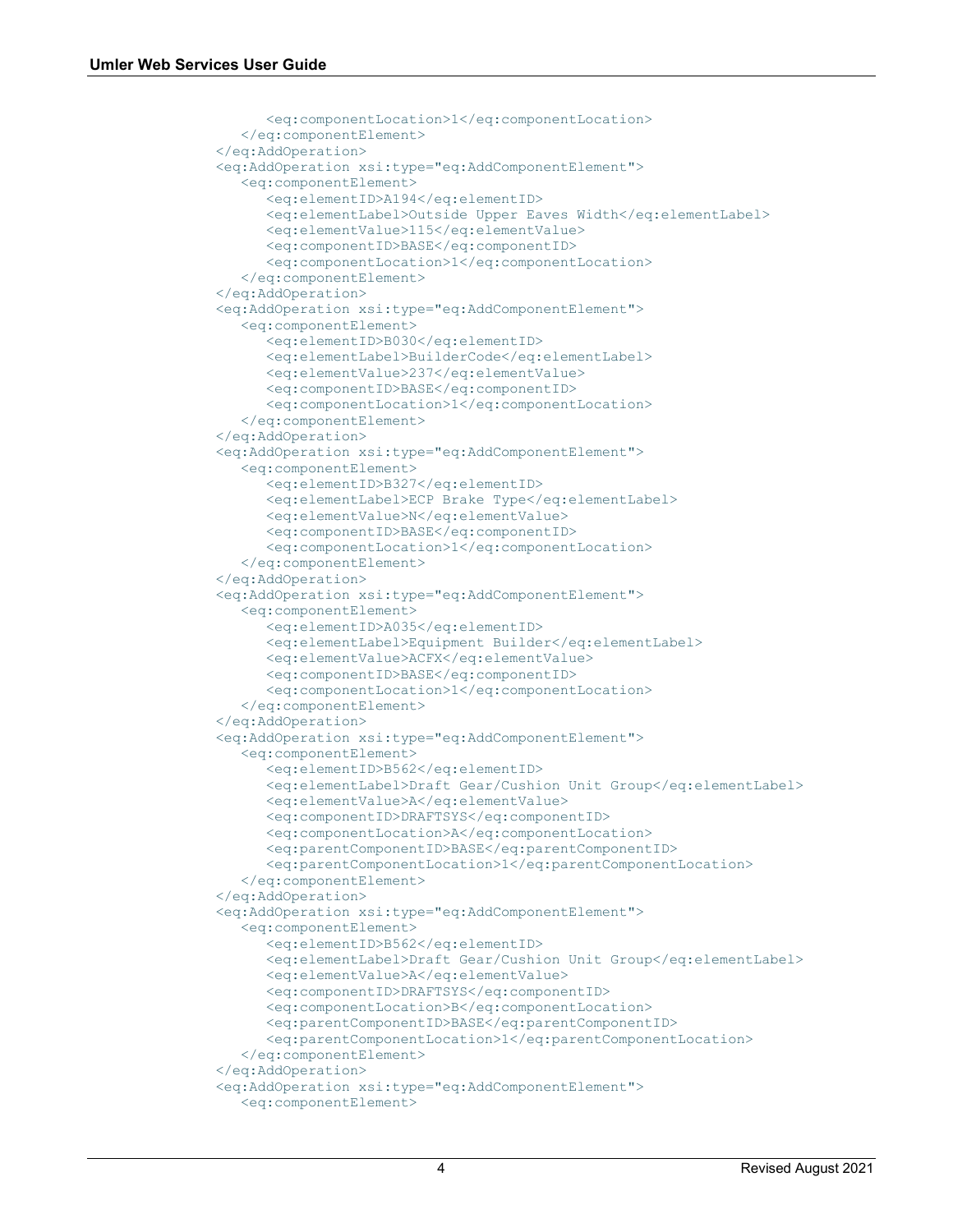```
 <eq:elementID>B563</eq:elementID>
      <eq:elementLabel>Draft Gear/Cushion Unit Type</eq:elementLabel>
      <eq:elementValue>1</eq:elementValue>
      <eq:componentID>DRAFTSYS</eq:componentID>
      <eq:componentLocation>A</eq:componentLocation>
      <eq:parentComponentID>BASE</eq:parentComponentID>
      <eq:parentComponentLocation>1</eq:parentComponentLocation>
    </eq:componentElement>
 </eq:AddOperation>
 <eq:AddOperation xsi:type="eq:AddComponentElement">
    <eq:componentElement>
       <eq:elementID>B563</eq:elementID>
      <eq:elementLabel>Draft Gear/Cushion Unit Type</eq:elementLabel>
      <eq:elementValue>1</eq:elementValue>
      <eq:componentID>DRAFTSYS</eq:componentID>
      <eq:componentLocation>B</eq:componentLocation>
      <eq:parentComponentID>BASE</eq:parentComponentID>
      <eq:parentComponentLocation>1</eq:parentComponentLocation>
    </eq:componentElement>
 </eq:AddOperation>
 <eq:AddOperation xsi:type="eq:AddComponentElement">
    <eq:componentElement>
       <eq:elementID>B524</eq:elementID>
      <eq:elementLabel>Hose Arrangement</eq:elementLabel>
      <eq:elementValue>K</eq:elementValue>
      <eq:componentID>BASE</eq:componentID>
      <eq:componentLocation>1</eq:componentLocation>
    </eq:componentElement>
 </eq:AddOperation>
 <eq:AddOperation xsi:type="eq:AddComponentElement">
    <eq:componentElement>
       <eq:elementID>B538</eq:elementID>
      <eq:elementLabel>Slack Adjuster Group</eq:elementLabel>
      <eq:elementValue>E</eq:elementValue>
      <eq:componentID>BASE</eq:componentID>
      <eq:componentLocation>1</eq:componentLocation>
    </eq:componentElement>
 </eq:AddOperation>
 <eq:AddOperation xsi:type="eq:AddComponentElement">
    <eq:componentElement>
       <eq:elementID>B540</eq:elementID>
       <eq:elementLabel>Brake Cylinder Mount Type</eq:elementLabel>
       <eq:elementValue>B</eq:elementValue>
      <eq:componentID>BASE</eq:componentID>
      <eq:componentLocation>1</eq:componentLocation>
    </eq:componentElement>
 </eq:AddOperation>
 <eq:AddOperation xsi:type="eq:AddComponentElement">
    <eq:componentElement>
       <eq:elementID>A102</eq:elementID>
      <eq:elementLabel>Body Material</eq:elementLabel>
      <eq:elementValue>50K</eq:elementValue>
      <eq:componentID>BASE</eq:componentID>
      <eq:componentLocation>1</eq:componentLocation>
    </eq:componentElement>
 </eq:AddOperation>
 <eq:AddOperation xsi:type="eq:AddComponentElement">
    <eq:componentElement>
       <eq:elementID>B273</eq:elementID>
      <eq:elementLabel>Cooper Rating Exception</eq:elementLabel>
      <eq:elementValue>B</eq:elementValue>
      <eq:componentID>BASE</eq:componentID>
      <eq:componentLocation>1</eq:componentLocation>
```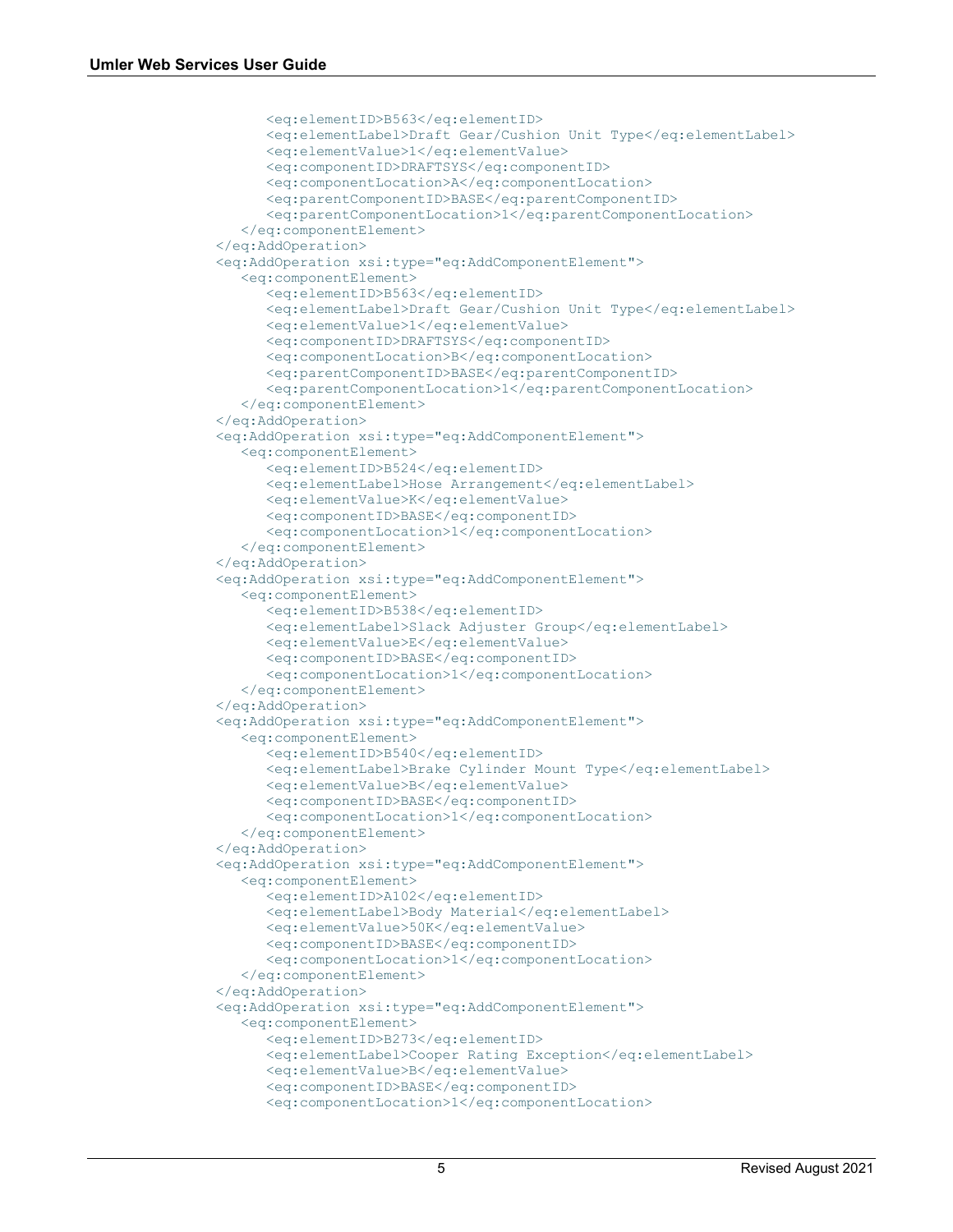```
 </eq:componentElement>
 </eq:AddOperation>
 <eq:AddOperation xsi:type="eq:AddComponentElement">
    <eq:componentElement>
       <eq:elementID>A046</eq:elementID>
       <eq:elementLabel>Plate Code</eq:elementLabel>
       <eq:elementValue>E</eq:elementValue>
      <eq:componentID>BASE</eq:componentID>
      <eq:componentLocation>1</eq:componentLocation>
    </eq:componentElement>
 </eq:AddOperation>
 <eq:AddOperation xsi:type="eq:AddComponentElement">
    <eq:componentElement>
       <eq:elementID>A045</eq:elementID>
      <eq:elementLabel>Center of Gravity</eq:elementLabel>
      <eq:elementValue>50</eq:elementValue>
      <eq:componentID>BASE</eq:componentID>
      <eq:componentLocation>1</eq:componentLocation>
    </eq:componentElement>
 </eq:AddOperation>
 <eq:AddOperation xsi:type="eq:AddComponentElement">
    <eq:componentElement>
       <eq:elementID>A135</eq:elementID>
      <eq:elementLabel>Inside Length/Inside Platform Length</eq:elementLabel>
      <eq:elementValue>720</eq:elementValue>
      <eq:componentID>BASE</eq:componentID>
      <eq:componentLocation>1</eq:componentLocation>
    </eq:componentElement>
 </eq:AddOperation>
 <eq:AddOperation xsi:type="eq:AddComponentElement">
    <eq:componentElement>
       <eq:elementID>A138</eq:elementID>
       <eq:elementLabel>Inside Width/Inside Platform Width</eq:elementLabel>
       <eq:elementValue>116</eq:elementValue>
      <eq:componentID>BASE</eq:componentID>
      <eq:componentLocation>1</eq:componentLocation>
    </eq:componentElement>
 </eq:AddOperation>
 <eq:AddOperation xsi:type="eq:AddComponentElement">
    <eq:componentElement>
       <eq:elementID>A185</eq:elementID>
       <eq:elementLabel>Outside Extreme Height</eq:elementLabel>
       <eq:elementValue>165</eq:elementValue>
      <eq:componentID>BASE</eq:componentID>
      <eq:componentLocation>1</eq:componentLocation>
    </eq:componentElement>
 </eq:AddOperation>
 <eq:AddOperation xsi:type="eq:AddComponentElement">
    <eq:componentElement>
       <eq:elementID>A186</eq:elementID>
      <eq:elementLabel>Outside Extreme Width</eq:elementLabel>
      <eq:elementValue>128</eq:elementValue>
      <eq:componentID>BASE</eq:componentID>
      <eq:componentLocation>1</eq:componentLocation>
    </eq:componentElement>
 </eq:AddOperation>
 <eq:AddOperation xsi:type="eq:AddComponentElement">
    <eq:componentElement>
       <eq:elementID>A187</eq:elementID>
      <eq:elementLabel>Outside Height Extr Width</eq:elementLabel>
      <eq:elementValue>132</eq:elementValue>
      <eq:componentID>BASE</eq:componentID>
      <eq:componentLocation>1</eq:componentLocation>
```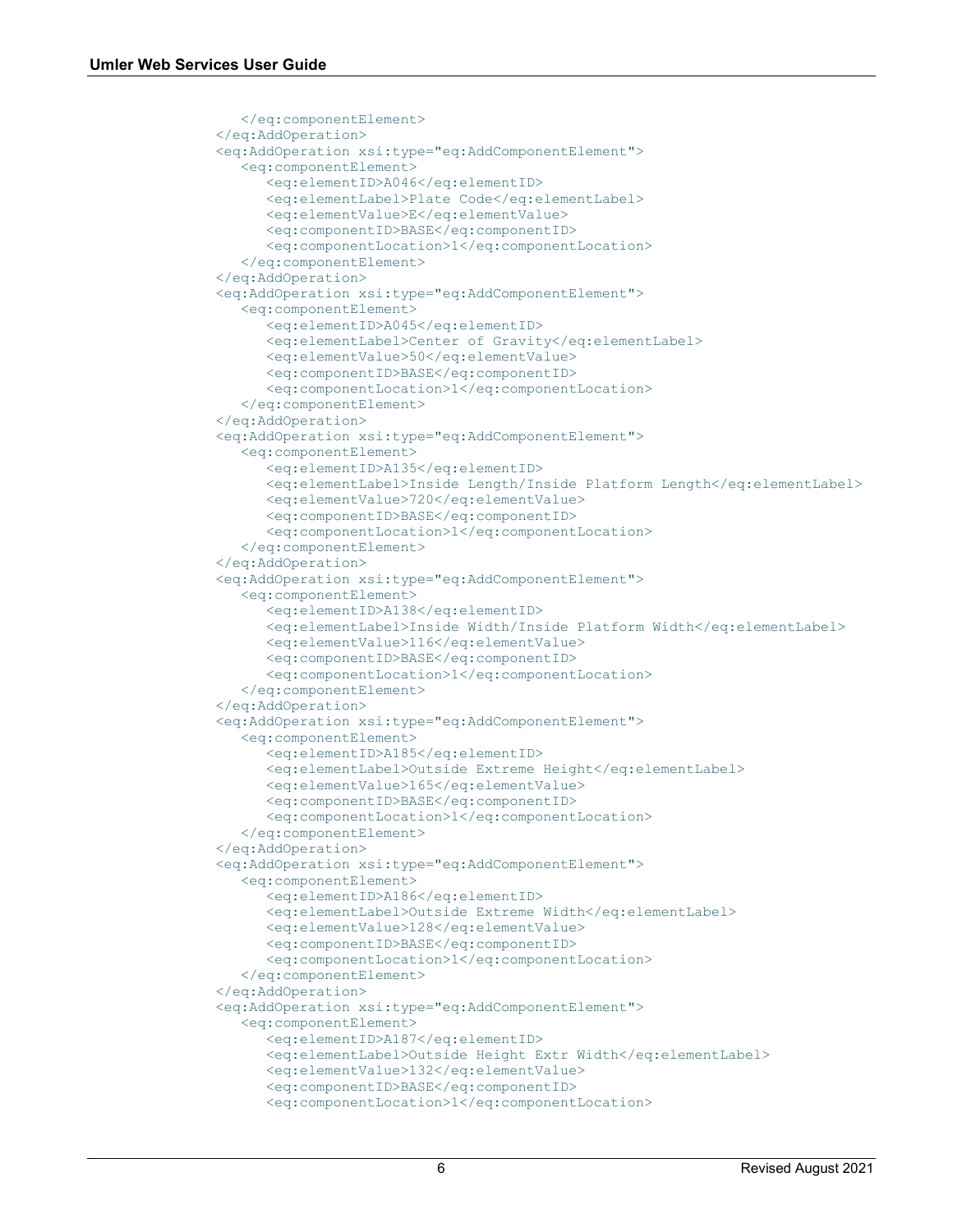```
 </eq:componentElement>
 </eq:AddOperation>
 <eq:AddOperation xsi:type="eq:AddComponentElement">
    <eq:componentElement>
       <eq:elementID>A193</eq:elementID>
       <eq:elementLabel>Outside Upper Eaves Height</eq:elementLabel>
       <eq:elementValue>157</eq:elementValue>
      <eq:componentID>BASE</eq:componentID>
      <eq:componentLocation>1</eq:componentLocation>
    </eq:componentElement>
 </eq:AddOperation>
 <eq:AddOperation xsi:type="eq:AddComponentElement">
    <eq:componentElement>
       <eq:elementID>A238</eq:elementID>
       <eq:elementLabel>Side Door Height</eq:elementLabel>
       <eq:elementValue>144</eq:elementValue>
      <eq:componentID>BASE</eq:componentID>
      <eq:componentLocation>1</eq:componentLocation>
    </eq:componentElement>
 </eq:AddOperation>
 <eq:AddOperation xsi:type="eq:AddComponentElement">
    <eq:componentElement>
       <eq:elementID>A240</eq:elementID>
       <eq:elementLabel>Side Door Width</eq:elementLabel>
       <eq:elementValue>120</eq:elementValue>
      <eq:componentID>BASE</eq:componentID>
      <eq:componentLocation>1</eq:componentLocation>
    </eq:componentElement>
 </eq:AddOperation>
 <eq:AddOperation xsi:type="eq:AddComponentElement">
    <eq:componentElement>
       <eq:elementID>A247</eq:elementID>
      <eq:elementLabel>Star Code</eq:elementLabel>
      <eq:elementValue>S</eq:elementValue>
      <eq:componentID>BASE</eq:componentID>
      <eq:componentLocation>1</eq:componentLocation>
    </eq:componentElement>
 </eq:AddOperation>
 <eq:AddOperation xsi:type="eq:AddComponentElement">
    <eq:componentElement>
       <eq:elementID>A259</eq:elementID>
      <eq:elementLabel>Tare Weight</eq:elementLabel>
      <eq:elementValue>80000</eq:elementValue>
      <eq:componentID>BASE</eq:componentID>
      <eq:componentLocation>1</eq:componentLocation>
    </eq:componentElement>
 </eq:AddOperation>
 <eq:AddOperation xsi:type="eq:AddComponentElement">
    <eq:componentElement>
       <eq:elementID>A266</eq:elementID>
      <eq:elementLabel>Gross Rail Load/Gross Weight</eq:elementLabel>
      <eq:elementValue>160000</eq:elementValue>
      <eq:componentID>BASE</eq:componentID>
      <eq:componentLocation>1</eq:componentLocation>
    </eq:componentElement>
 </eq:AddOperation>
 <eq:AddOperation xsi:type="eq:AddComponentElement">
    <eq:componentElement>
       <eq:elementID>A276</eq:elementID>
      <eq:elementLabel>Truck Center Length</eq:elementLabel>
      <eq:elementValue>488</eq:elementValue>
      <eq:componentID>BASE</eq:componentID>
      <eq:componentLocation>1</eq:componentLocation>
```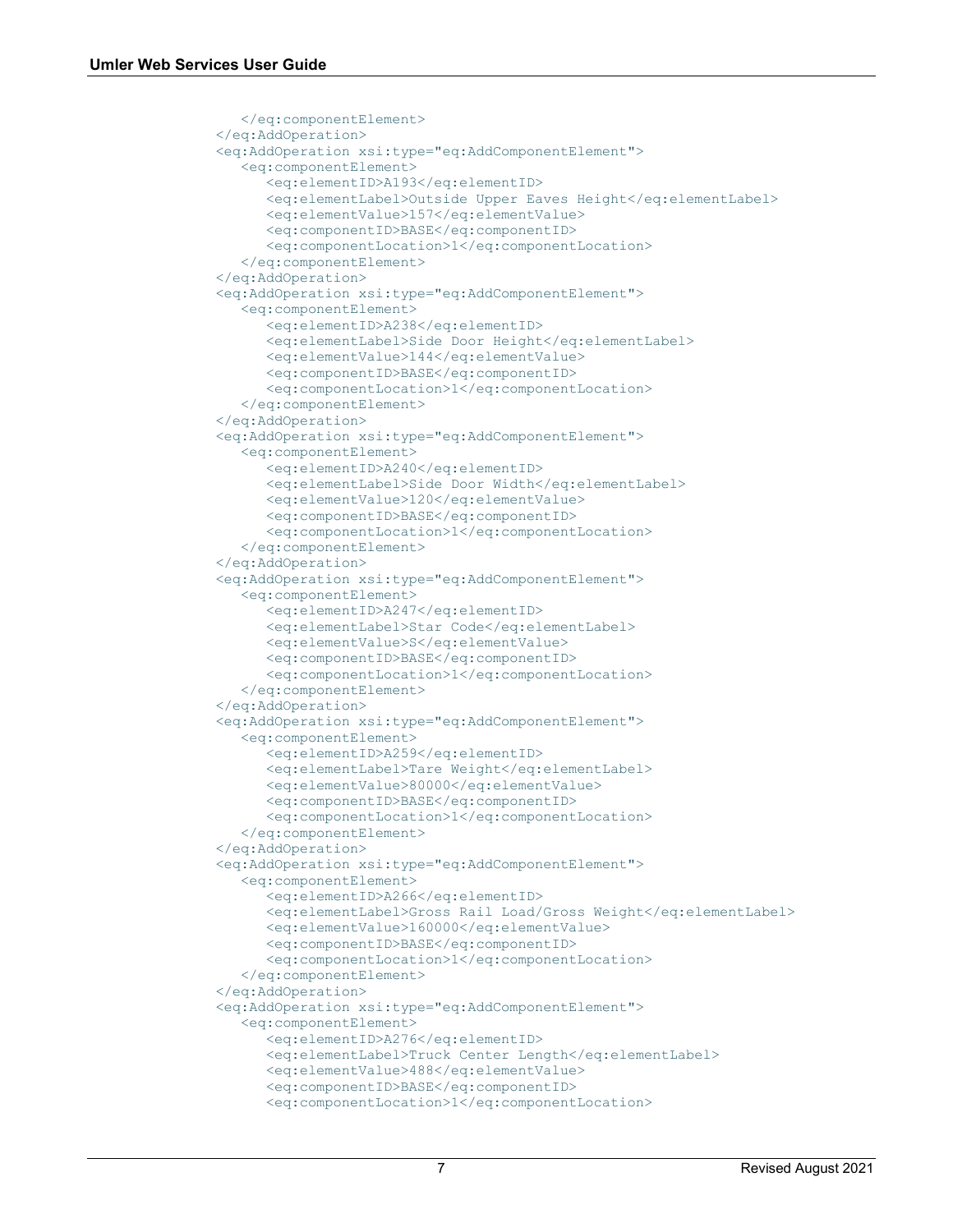```
 </eq:componentElement>
 </eq:AddOperation>
 <eq:AddOperation xsi:type="eq:AddComponentElement">
    <eq:componentElement>
       <eq:elementID>A289</eq:elementID>
      <eq:elementLabel>Weighing Status</eq:elementLabel>
       <eq:elementValue>E</eq:elementValue>
       <eq:componentID>BASE</eq:componentID>
      <eq:componentLocation>1</eq:componentLocation>
    </eq:componentElement>
 </eq:AddOperation>
 <eq:AddOperation xsi:type="eq:AddComponentElement">
    <eq:componentElement>
       <eq:elementID>B026</eq:elementID>
      <eq:elementLabel>Brake Shoe Type</eq:elementLabel>
      <eq:elementValue>H</eq:elementValue>
      <eq:componentID>BASE</eq:componentID>
      <eq:componentLocation>1</eq:componentLocation>
    </eq:componentElement>
 </eq:AddOperation>
 <eq:AddOperation xsi:type="eq:AddComponentElement">
    <eq:componentElement>
       <eq:elementID>B191</eq:elementID>
      <eq:elementLabel>Wheel Bearing Type</eq:elementLabel>
       <eq:elementValue>R</eq:elementValue>
       <eq:componentID>BASE</eq:componentID>
      <eq:componentLocation>1</eq:componentLocation>
    </eq:componentElement>
 </eq:AddOperation>
 <eq:AddOperation xsi:type="eq:AddComponentElement">
    <eq:componentElement>
       <eq:elementID>B192</eq:elementID>
      <eq:elementLabel>Box Side Door Orientation</eq:elementLabel>
      <eq:elementValue>S</eq:elementValue>
      <eq:componentID>BASE</eq:componentID>
      <eq:componentLocation>1</eq:componentLocation>
    </eq:componentElement>
 </eq:AddOperation>
 <eq:AddOperation xsi:type="eq:AddComponentElement">
    <eq:componentElement>
       <eq:elementID>B193</eq:elementID>
      <eq:elementLabel>Box Side Door Type</eq:elementLabel>
      <eq:elementValue>01</eq:elementValue>
      <eq:componentID>BASE</eq:componentID>
      <eq:componentLocation>1</eq:componentLocation>
    </eq:componentElement>
 </eq:AddOperation>
 <eq:AddOperation xsi:type="eq:AddComponentElement">
    <eq:componentElement>
       <eq:elementID>BLDT</eq:elementID>
      <eq:elementLabel>Built Date</eq:elementLabel>
      <eq:elementValue>20190708</eq:elementValue>
      <eq:componentID>BASE</eq:componentID>
      <eq:componentLocation>1</eq:componentLocation>
    </eq:componentElement>
 </eq:AddOperation>
 <eq:AddOperation xsi:type="eq:AddComponentElement">
    <eq:componentElement>
       <eq:elementID>B096</eq:elementID>
      <eq:elementValue>W</eq:elementValue>
      <eq:componentID>BASE</eq:componentID>
      <eq:componentLocation>1</eq:componentLocation>
    </eq:componentElement>
```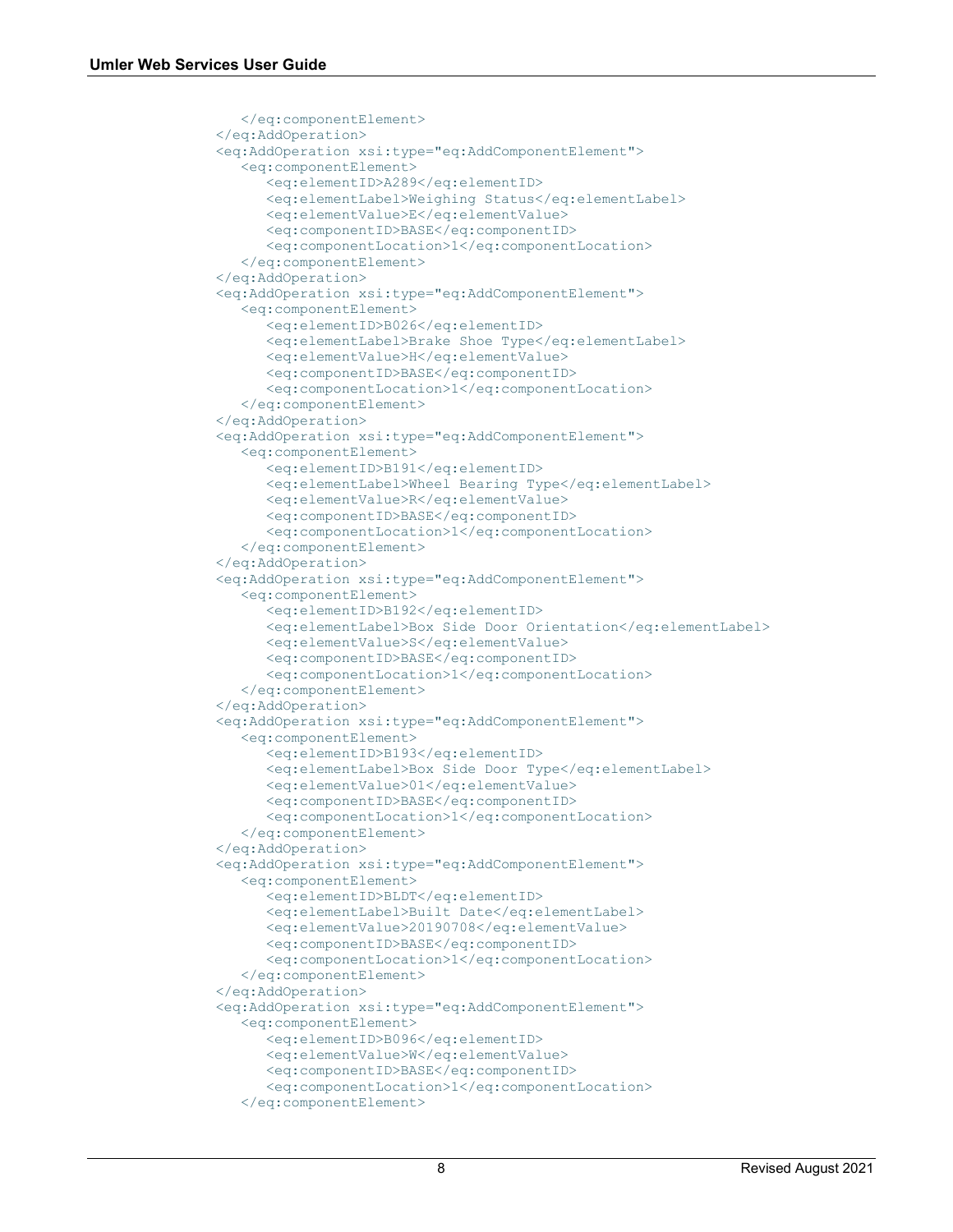```
 </eq:AddOperation>
 <eq:AddOperation xsi:type="eq:AddComponentElement">
    <eq:componentElement>
       <eq:elementID>LDLT</eq:elementID>
      <eq:elementLabel>Load Limit</eq:elementLabel>
      <eq:elementValue>80000</eq:elementValue>
      <eq:componentID>BASE</eq:componentID>
       <eq:componentLocation>1</eq:componentLocation>
    </eq:componentElement>
 </eq:AddOperation>
 <eq:AddOperation xsi:type="eq:AddComponentElement">
    <eq:componentElement>
       <eq:elementID>OSLG</eq:elementID>
      <eq:elementLabel>Outside Length</eq:elementLabel>
      <eq:elementValue>834</eq:elementValue>
      <eq:componentID>BASE</eq:componentID>
      <eq:componentLocation>1</eq:componentLocation>
    </eq:componentElement>
 </eq:AddOperation>
 <eq:AddOperation xsi:type="eq:AddComponentElement">
    <eq:componentElement>
       <eq:elementID>UMMD</eq:elementID>
      <eq:elementLabel>Mechanical Designation</eq:elementLabel>
      <eq:elementValue>RBL</eq:elementValue>
      <eq:componentID>BASE</eq:componentID>
      <eq:componentLocation>1</eq:componentLocation>
    </eq:componentElement>
 </eq:AddOperation>
 <eq:AddOperation xsi:type="eq:AddComponentElement">
    <eq:componentElement>
       <eq:elementID>UMOW</eq:elementID>
       <eq:elementLabel>Umler Owner</eq:elementLabel>
      <eq:elementValue>GATX</eq:elementValue>
      <eq:componentID>BASE</eq:componentID>
       <eq:componentLocation>1</eq:componentLocation>
   </eq:componentElement>
 </eq:AddOperation>
 <eq:AddOperation xsi:type="eq:AddComponentElement">
    <eq:componentElement>
       <eq:elementID>A096</eq:elementID>
      <eq:elementLabel>Extended Service</eq:elementLabel>
      <eq:elementValue>E</eq:elementValue>
      <eq:componentID>BASE</eq:componentID>
       <eq:componentLocation>1</eq:componentLocation>
    </eq:componentElement>
 </eq:AddOperation>
 <eq:AddOperation xsi:type="eq:AddComponentElement">
    <eq:componentElement>
       <eq:elementID>A057</eq:elementID>
       <eq:elementLabel>Coupler Code</eq:elementLabel>
      <eq:elementValue>FF205E</eq:elementValue>
      <eq:componentID>DRAFTSYS</eq:componentID>
      <eq:componentLocation>A</eq:componentLocation>
      <eq:parentComponentID>BASE</eq:parentComponentID>
      <eq:parentComponentLocation>1</eq:parentComponentLocation>
    </eq:componentElement>
 </eq:AddOperation>
 <eq:AddOperation xsi:type="eq:AddComponentElement">
    <eq:componentElement>
       <eq:elementID>B058</eq:elementID>
      <eq:elementLabel>Coupler Style</eq:elementLabel>
       <eq:elementValue>P</eq:elementValue>
       <eq:componentID>DRAFTSYS</eq:componentID>
```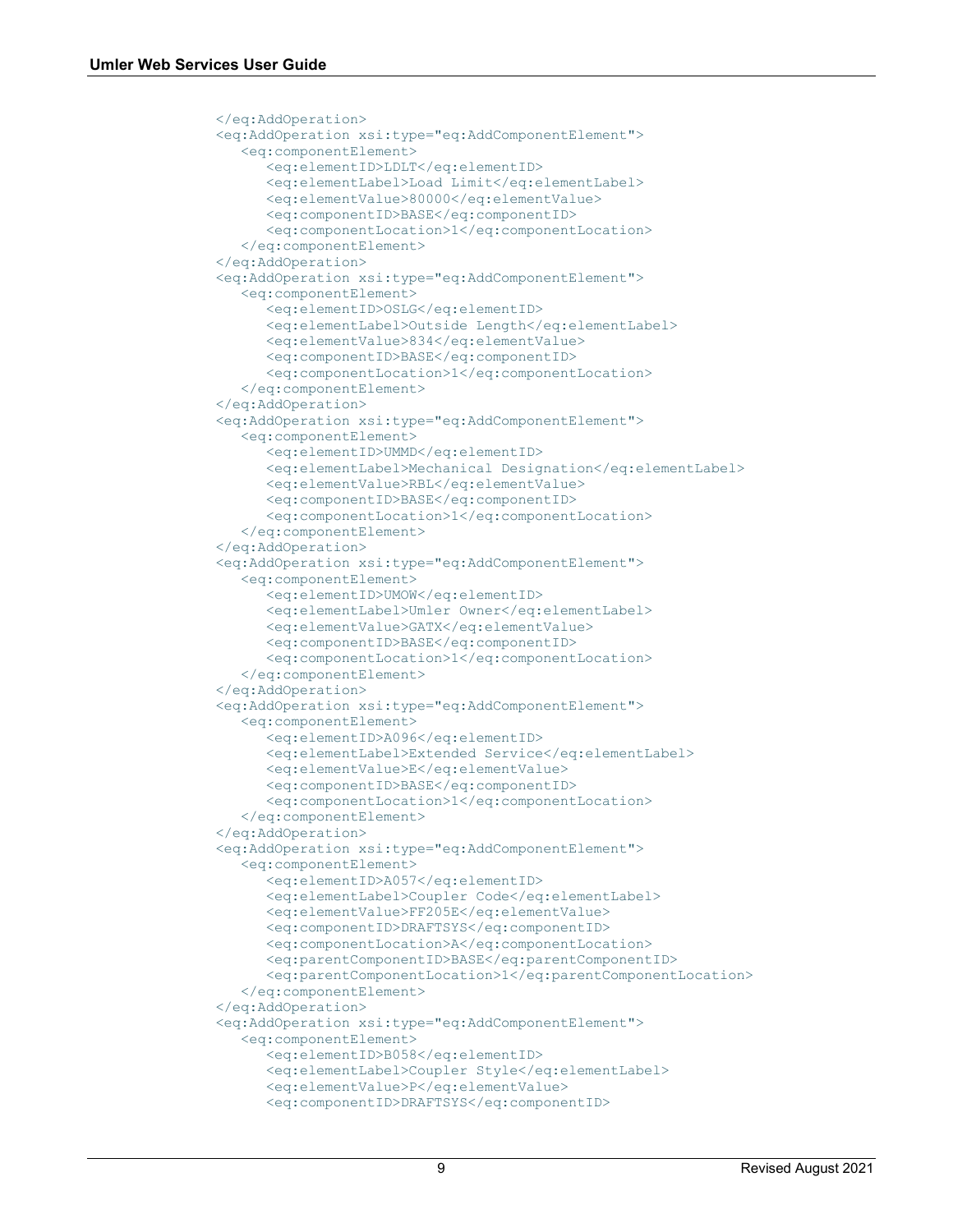```
 <eq:componentLocation>A</eq:componentLocation>
      <eq:parentComponentID>BASE</eq:parentComponentID>
       <eq:parentComponentLocation>1</eq:parentComponentLocation>
    </eq:componentElement>
 </eq:AddOperation>
 <eq:AddOperation xsi:type="eq:AddComponentElement">
    <eq:componentElement>
       <eq:elementID>B073</eq:elementID>
      <eq:elementLabel>Draft Gear Type</eq:elementLabel>
      <eq:elementValue>S</eq:elementValue>
      <eq:componentID>DRAFTSYS</eq:componentID>
      <eq:componentLocation>A</eq:componentLocation>
      <eq:parentComponentID>BASE</eq:parentComponentID>
      <eq:parentComponentLocation>1</eq:parentComponentLocation>
    </eq:componentElement>
 </eq:AddOperation>
 <eq:AddOperation xsi:type="eq:AddComponentElement">
    <eq:componentElement>
       <eq:elementID>A057</eq:elementID>
      <eq:elementLabel>Coupler Code</eq:elementLabel>
      <eq:elementValue>E60CHT</eq:elementValue>
      <eq:componentID>DRAFTSYS</eq:componentID>
      <eq:componentLocation>B</eq:componentLocation>
      <eq:parentComponentID>BASE</eq:parentComponentID>
      <eq:parentComponentLocation>1</eq:parentComponentLocation>
    </eq:componentElement>
 </eq:AddOperation>
 <eq:AddOperation xsi:type="eq:AddComponentElement">
    <eq:componentElement>
       <eq:elementID>B058</eq:elementID>
      <eq:elementLabel>Coupler Style</eq:elementLabel>
      <eq:elementValue>P</eq:elementValue>
      <eq:componentID>DRAFTSYS</eq:componentID>
      <eq:componentLocation>B</eq:componentLocation>
      <eq:parentComponentID>BASE</eq:parentComponentID>
      <eq:parentComponentLocation>1</eq:parentComponentLocation>
    </eq:componentElement>
 </eq:AddOperation>
 <eq:AddOperation xsi:type="eq:AddComponentElement">
    <eq:componentElement>
       <eq:elementID>A035</eq:elementID>
      <eq:elementLabel>Equipment Builder</eq:elementLabel>
      <eq:elementValue>GUN4</eq:elementValue>
      <eq:componentID>BASE</eq:componentID>
      <eq:componentLocation>1</eq:componentLocation>
    </eq:componentElement>
 </eq:AddOperation>
 <eq:AddOperation xsi:type="eq:AddComponentElement">
    <eq:componentElement>
       <eq:elementID>B073</eq:elementID>
       <eq:elementLabel>Draft Gear Type</eq:elementLabel>
       <eq:elementValue>S</eq:elementValue>
      <eq:componentID>DRAFTSYS</eq:componentID>
      <eq:componentLocation>B</eq:componentLocation>
       <eq:parentComponentID>BASE</eq:parentComponentID>
       <eq:parentComponentLocation>1</eq:parentComponentLocation>
    </eq:componentElement>
 </eq:AddOperation>
 <eq:AddOperation xsi:type="eq:AddComponentElement">
    <eq:componentElement>
       <eq:elementID>B020</eq:elementID>
      <eq:elementLabel>Axles Spacing Distance</eq:elementLabel>
      <eq:elementValue>60</eq:elementValue>
```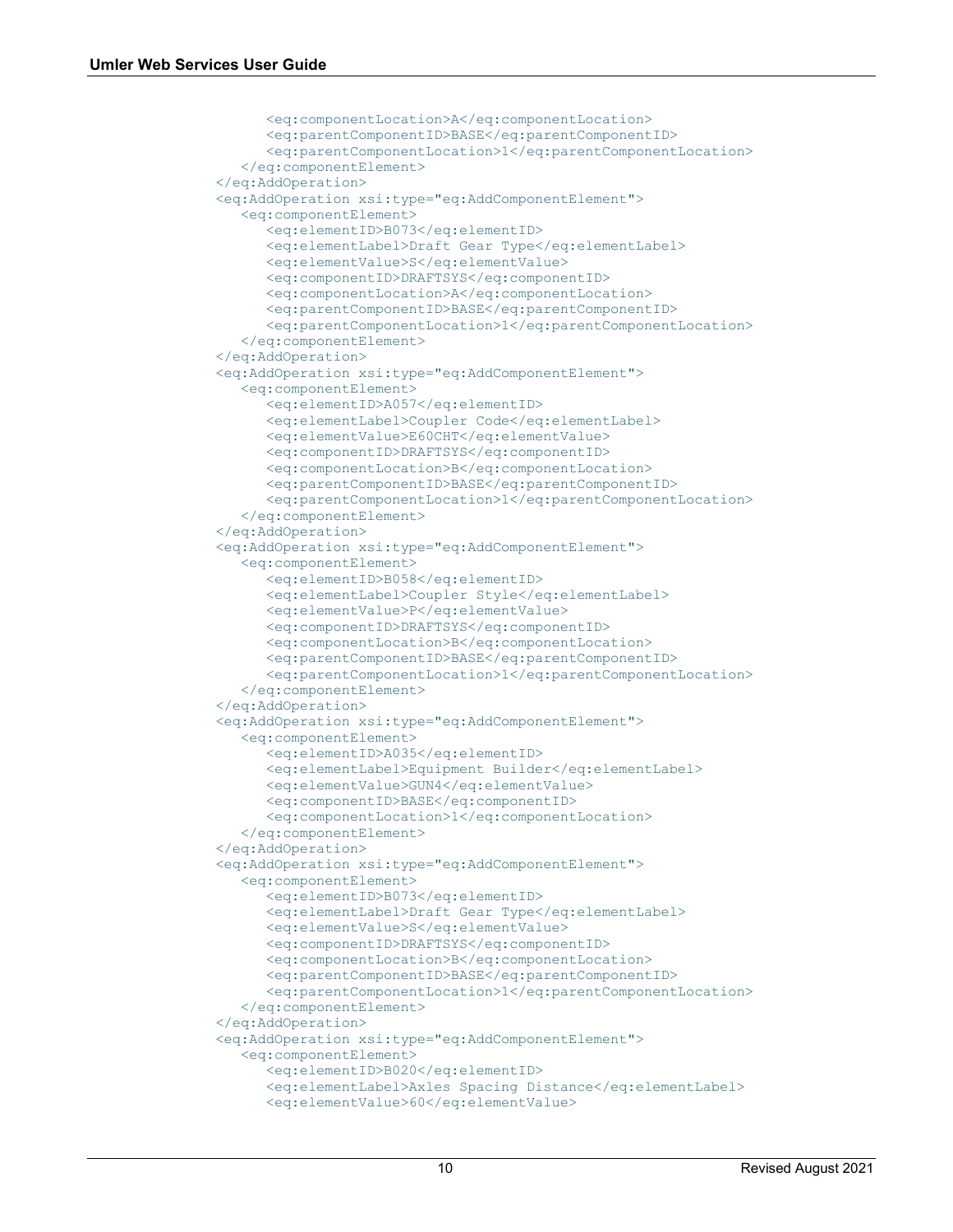```
 <eq:componentID>AXLESPACE</eq:componentID>
      <eq:componentLocation>01</eq:componentLocation>
      <eq:parentComponentID>TRUCKSYS</eq:parentComponentID>
       <eq:parentComponentLocation>B</eq:parentComponentLocation>
    </eq:componentElement>
 </eq:AddOperation>
 <eq:AddOperation xsi:type="eq:AddComponentElement">
    <eq:componentElement>
       <eq:elementID>B252</eq:elementID>
       <eq:elementLabel>Truck Axle Count</eq:elementLabel>
      <eq:elementValue>2</eq:elementValue>
      <eq:componentID>TRUCK</eq:componentID>
       <eq:componentLocation>B</eq:componentLocation>
       <eq:parentComponentID>TRUCKSYS</eq:parentComponentID>
      <eq:parentComponentLocation>B</eq:parentComponentLocation>
    </eq:componentElement>
 </eq:AddOperation>
 <eq:AddOperation xsi:type="eq:AddComponentElement">
    <eq:componentElement>
       <eq:elementID>A147</eq:elementID>
      <eq:elementLabel>Journal Size</eq:elementLabel>
      <eq:elementValue>E</eq:elementValue>
      <eq:componentID>TRUCK</eq:componentID>
      <eq:componentLocation>B</eq:componentLocation>
      <eq:parentComponentID>TRUCKSYS</eq:parentComponentID>
      <eq:parentComponentLocation>B</eq:parentComponentLocation>
    </eq:componentElement>
 </eq:AddOperation>
 <eq:AddOperation xsi:type="eq:AddComponentElement">
    <eq:componentElement>
       <eq:elementID>A294</eq:elementID>
      <eq:elementLabel>Wheel Diameter</eq:elementLabel>
      <eq:elementValue>36</eq:elementValue>
      <eq:componentID>TRUCK</eq:componentID>
      <eq:componentLocation>B</eq:componentLocation>
      <eq:parentComponentID>TRUCKSYS</eq:parentComponentID>
      <eq:parentComponentLocation>B</eq:parentComponentLocation>
    </eq:componentElement>
 </eq:AddOperation>
 <eq:AddOperation xsi:type="eq:AddComponentElement">
    <eq:componentElement>
       <eq:elementID>B020</eq:elementID>
      <eq:elementLabel>Axles Spacing Distance</eq:elementLabel>
      <eq:elementValue>60</eq:elementValue>
      <eq:componentID>AXLESPACE</eq:componentID>
      <eq:componentLocation>02</eq:componentLocation>
       <eq:parentComponentID>TRUCKSYS</eq:parentComponentID>
       <eq:parentComponentLocation>A</eq:parentComponentLocation>
    </eq:componentElement>
 </eq:AddOperation>
 <eq:AddOperation xsi:type="eq:AddComponentElement">
    <eq:componentElement>
       <eq:elementID>B252</eq:elementID>
      <eq:elementLabel>Truck Axle Count</eq:elementLabel>
      <eq:elementValue>2</eq:elementValue>
      <eq:componentID>TRUCK</eq:componentID>
      <eq:componentLocation>A</eq:componentLocation>
      <eq:parentComponentID>TRUCKSYS</eq:parentComponentID>
      <eq:parentComponentLocation>A</eq:parentComponentLocation>
    </eq:componentElement>
 </eq:AddOperation>
 <eq:AddOperation xsi:type="eq:AddComponentElement">
    <eq:componentElement>
```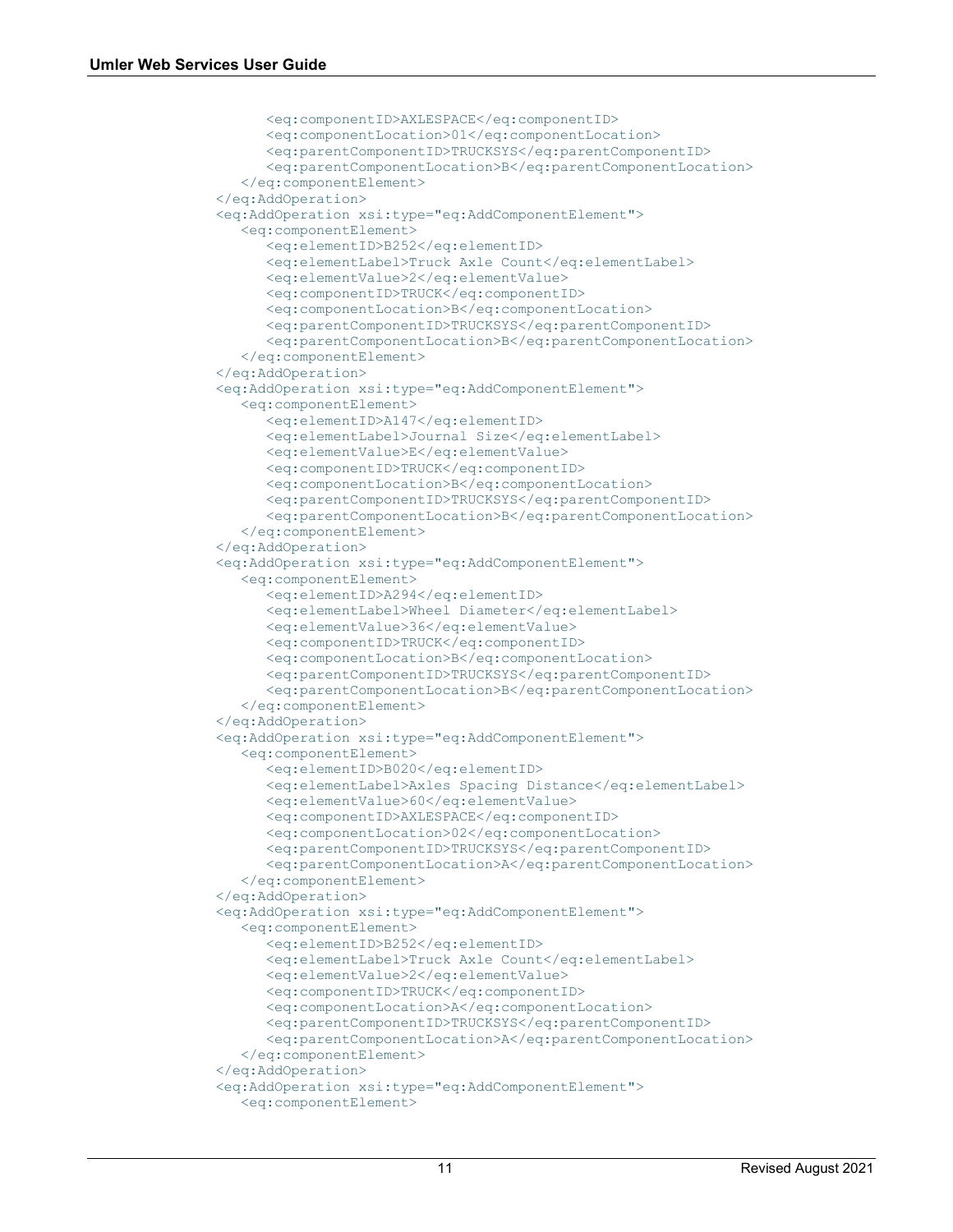```
 <eq:elementID>A147</eq:elementID>
       <eq:elementLabel>Journal Size</eq:elementLabel>
      <eq:elementValue>E</eq:elementValue>
      <eq:componentID>TRUCK</eq:componentID>
      <eq:componentLocation>A</eq:componentLocation>
      <eq:parentComponentID>TRUCKSYS</eq:parentComponentID>
      <eq:parentComponentLocation>A</eq:parentComponentLocation>
    </eq:componentElement>
 </eq:AddOperation>
 <eq:AddOperation xsi:type="eq:AddComponent">
    <eq:addComponent>
       <eq:componentID>AXLESPACE</eq:componentID>
      <eq:componentLocation>02</eq:componentLocation>
       <eq:parentComponentID>TRUCKSYS</eq:parentComponentID>
       <eq:parentComponentLocation>A</eq:parentComponentLocation>
    </eq:addComponent>
 </eq:AddOperation>
 <eq:AddOperation xsi:type="eq:AddComponentElement">
    <eq:componentElement>
       <eq:elementID>A294</eq:elementID>
      <eq:elementLabel>Wheel Diameter</eq:elementLabel>
      <eq:elementValue>36</eq:elementValue>
      <eq:componentID>TRUCK</eq:componentID>
      <eq:componentLocation>A</eq:componentLocation>
      <eq:parentComponentID>TRUCKSYS</eq:parentComponentID>
      <eq:parentComponentLocation>A</eq:parentComponentLocation>
    </eq:componentElement>
 </eq:AddOperation>
 <eq:AddOperation xsi:type="eq:AddComponent">
    <eq:addComponent>
       <eq:componentID>DRAFTSYS</eq:componentID>
      <eq:componentLocation>A</eq:componentLocation>
      <eq:parentComponentID>BASE</eq:parentComponentID>
      <eq:parentComponentLocation>1</eq:parentComponentLocation>
    </eq:addComponent>
 </eq:AddOperation>
 <eq:AddOperation xsi:type="eq:AddComponent">
    <eq:addComponent>
       <eq:componentID>DRAFTSYS</eq:componentID>
      <eq:componentLocation>B</eq:componentLocation>
      <eq:parentComponentID>BASE</eq:parentComponentID>
      <eq:parentComponentLocation>1</eq:parentComponentLocation>
    </eq:addComponent>
 </eq:AddOperation>
 <eq:AddOperation xsi:type="eq:AddComponent">
    <eq:addComponent>
       <eq:componentID>TRUCKSYS</eq:componentID>
      <eq:componentLocation>B</eq:componentLocation>
      <eq:parentComponentID>BASE</eq:parentComponentID>
      <eq:parentComponentLocation>1</eq:parentComponentLocation>
    </eq:addComponent>
 </eq:AddOperation>
 <eq:AddOperation xsi:type="eq:AddComponent">
    <eq:addComponent>
       <eq:componentID>TRUCKSYS</eq:componentID>
      <eq:componentLocation>A</eq:componentLocation>
      <eq:parentComponentID>BASE</eq:parentComponentID>
       <eq:parentComponentLocation>1</eq:parentComponentLocation>
   </eq:addComponent>
 </eq:AddOperation>
 <eq:AddOperation xsi:type="eq:AddComponent">
    <eq:addComponent>
       <eq:componentID>TRUCK</eq:componentID>
```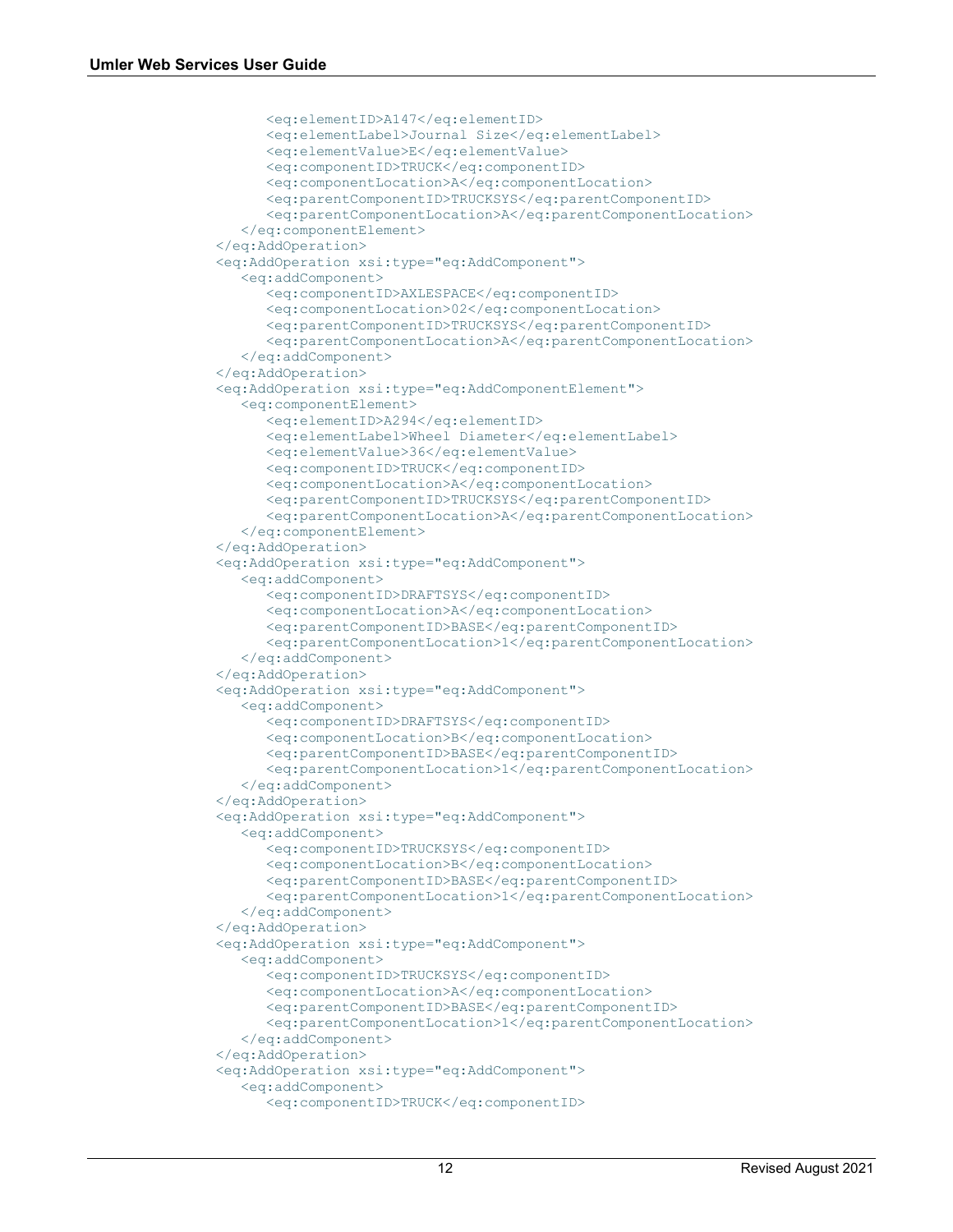```
 <eq:componentLocation>B</eq:componentLocation>
                     <eq:parentComponentID>TRUCKSYS</eq:parentComponentID>
                     <eq:parentComponentLocation>B</eq:parentComponentLocation>
                   </eq:addComponent>
                </eq:AddOperation>
                <eq:AddOperation xsi:type="eq:AddComponent">
                   <eq:addComponent>
                      <eq:componentID>TRUCK</eq:componentID>
                     <eq:componentLocation>A</eq:componentLocation>
                     <eq:parentComponentID>TRUCKSYS</eq:parentComponentID>
                     <eq:parentComponentLocation>A</eq:parentComponentLocation>
                   </eq:addComponent>
                </eq:AddOperation>
                <eq:AddOperation xsi:type="eq:AddComponent">
                   <eq:addComponent>
                      <eq:componentID>AXLESPACE</eq:componentID>
                     <eq:componentLocation>01</eq:componentLocation>
                     <eq:parentComponentID>TRUCKSYS</eq:parentComponentID>
                     <eq:parentComponentLocation>B</eq:parentComponentLocation>
                   </eq:addComponent>
                </eq:AddOperation>
                <eq:AddOperation xsi:type="eq:AddComponentElement">
                   <eq:componentElement>
                      <eq:elementID>A184</eq:elementID>
                     <eq:elementLabel>Original Cost</eq:elementLabel>
                     <eq:elementValue>10000</eq:elementValue>
                     <eq:componentID>BASE</eq:componentID>
                     <eq:componentLocation>1</eq:componentLocation>
                   </eq:componentElement>
                </eq:AddOperation>
             </eq:EquipmentUnitCharacteristics>
          </srvc:EquipmentUnit>
       </srvc:UmlerEquipmentAddRequest>
    </soapenv:Body>
</soapenv:Envelope>
```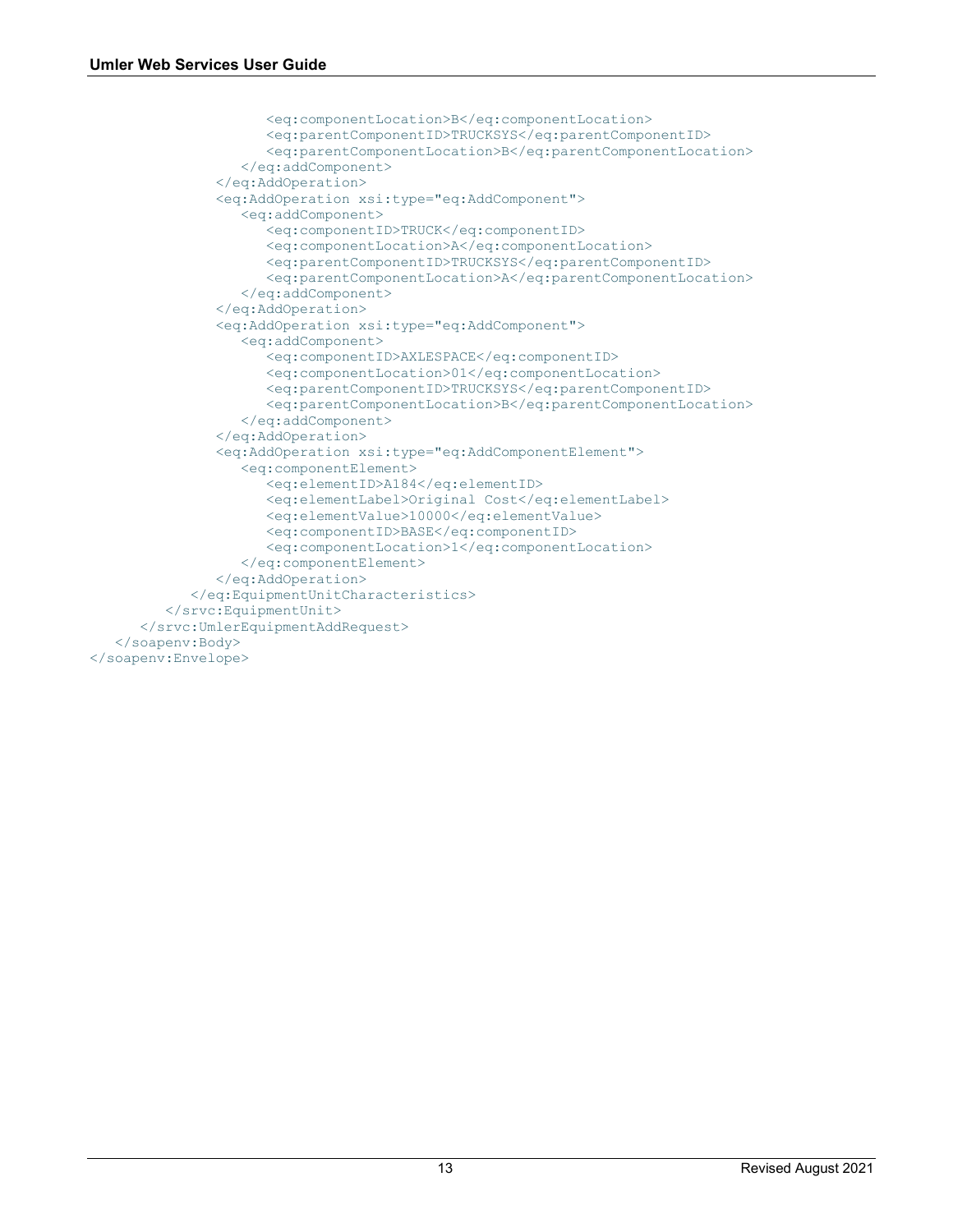#### <span id="page-15-0"></span>*Exhibit 2 Equipment Modify Request*

```
<soapenv:Envelope xmlns:soapenv="http://schemas.xmlsoap.org/soap/envelope/" 
xmlns:soapenc="http://schemas.xmlsoap.org/soap/encoding/" 
xmlns:xsd="http://www.w3.org/2001/XMLSchema" xmlns:xsi="http://www.w3.org/2001/XMLSchema-
instance">
    <soapenv:Header>
       <wsse:Security soapenv:mustUnderstand="1" xmlns:wsse="http://docs.oasis-
open.org/wss/2004/01/oasis-200401-wss-wssecurity-secext-1.0.xsd">
          <wsse:UsernameToken>
             <wsse:Username>USERID</wsse:Username>
             <wsse:Password>PASSWORD</wsse:Password>
          </wsse:UsernameToken>
       </wsse:Security>
    </soapenv:Header>
    <soapenv:Body>
       <p132:UmlerEquipmentChangeRequest 
xmlns:p132="http://schemas.railinc.com/eq/umler/service/dynamic/equipmentservice">
          <p132:DocumentHeader>
             <p566:Sender xmlns:p566="http://schemas.railinc.com/eq/umler/service/header">
                <p566:OrganizationContact>
                   <p566:OrganizationIdentification>
                      <p566:OrganizationIdentifier>RAIL</p566:OrganizationIdentifier>
                   </p566:OrganizationIdentification>
                </p566:OrganizationContact>
            </p566:Sender>
             <p566:Receiver xmlns:p566="http://schemas.railinc.com/eq/umler/service/header">
                <p566:OrganizationContact>
                   <p566:OrganizationIdentification>
                      <p566:OrganizationIdentifier>RRDC</p566:OrganizationIdentifier>
                   </p566:OrganizationIdentification>
                </p566:OrganizationContact>
             </p566:Receiver>
             <p566:DocumentDetail 
xmlns:p566="http://schemas.railinc.com/eq/umler/service/header">
                <p566:CreateDateAndTime>2009-03-28T15:08:44.383Z</p566:CreateDateAndTime>
                <p566:InstanceIdentifier>1238252924383</p566:InstanceIdentifier>
             </p566:DocumentDetail>
          </p132:DocumentHeader>
          <p132:ServiceContext>
             <p566:CustomerIdentity 
xmlns:p566="http://schemas.railinc.com/eq/umler/service/header">
                <p566:Customer>
                   <p566:SCAC>RAIL</p566:SCAC>
                </p566:Customer>
             </p566:CustomerIdentity>
             <p566:SubmitMode xmlns:p566="http://schemas.railinc.com/eq/umler/service/header">
                <p566:SubmitModeType>SUBMIT</p566:SubmitModeType>
             </p566:SubmitMode>
             <p566:ClientContext 
xmlns:p566="http://schemas.railinc.com/eq/umler/service/header">
                <p566:TraceID>109.2.28.10.8.44.</p566:TraceID>
                <p566:EnvironmentType>TEST</p566:EnvironmentType>
             </p566:ClientContext>
          </p132:ServiceContext>
          <p132:EquipmentUnit>
             <p717:EquipmentUnitIdentifier 
xmlns:p717="http://schemas.railinc.com/eq/umler/equipment/dynamic">
                <p717:EquipmentInitial>RAIL</p717:EquipmentInitial>
                <p717:EquipmentNumber>0000900301</p717:EquipmentNumber>
             </p717:EquipmentUnitIdentifier>
             <p717:EquipmentUnitCharacteristics 
xmlns:p717="http://schemas.railinc.com/eq/umler/equipment/dynamic">
                <p717:ECCOperation xsi:type="p717:ChangeComponentElement">
```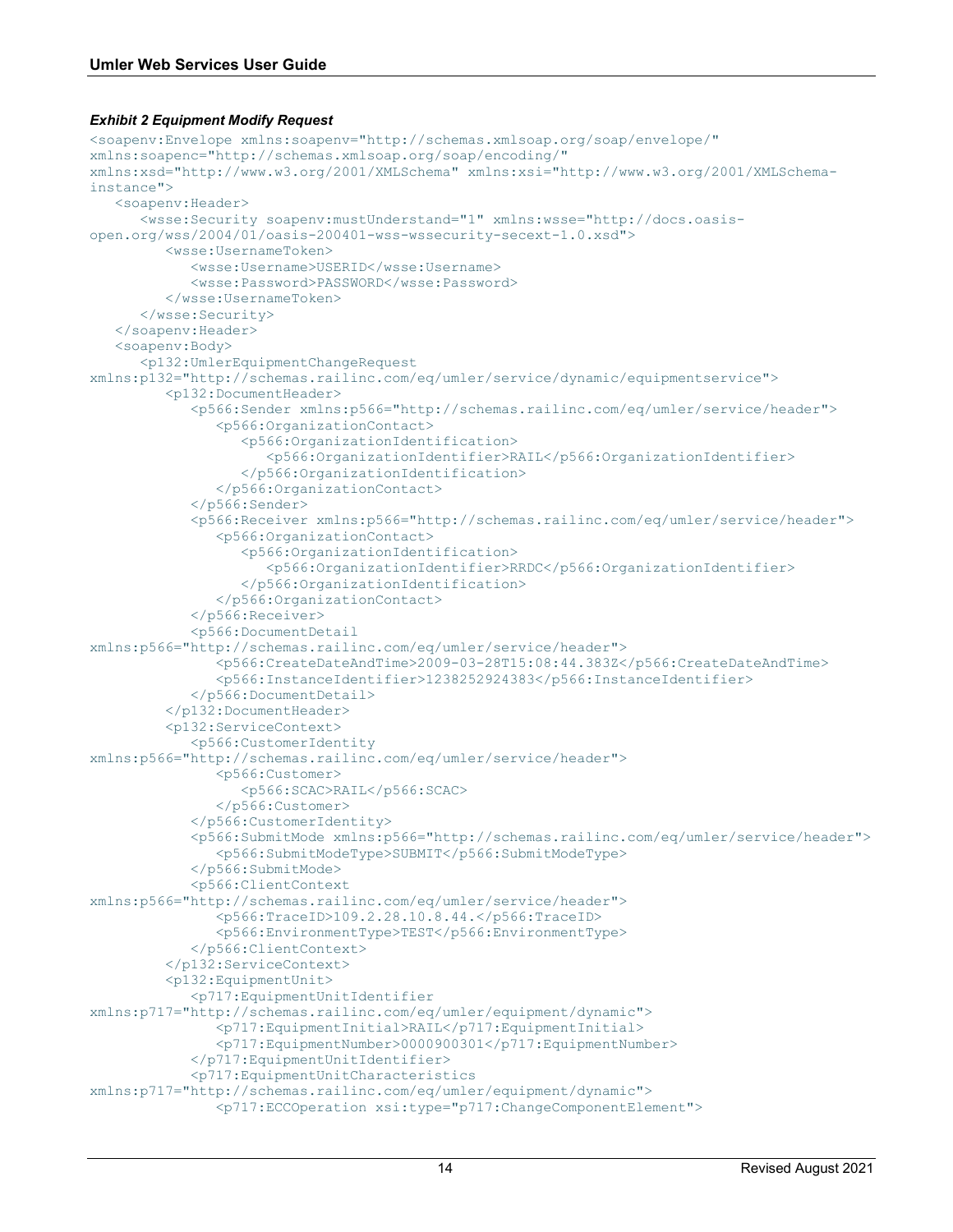```
 <p717:componentElement>
                     <p717:elementID>B030</p717:elementID>
                    <p717:elementValue>115</p717:elementValue>
                    <p717:componentID>BASE</p717:componentID>
                   <p717:componentLocation>1</p717:componentLocation>
 </p717:componentElement>
 </p717:ECCOperation>
            </p717:EquipmentUnitCharacteristics>
         </p132:EquipmentUnit>
      </p132:UmlerEquipmentChangeRequest>
   </soapenv:Body>
</soapenv:Envelope>
```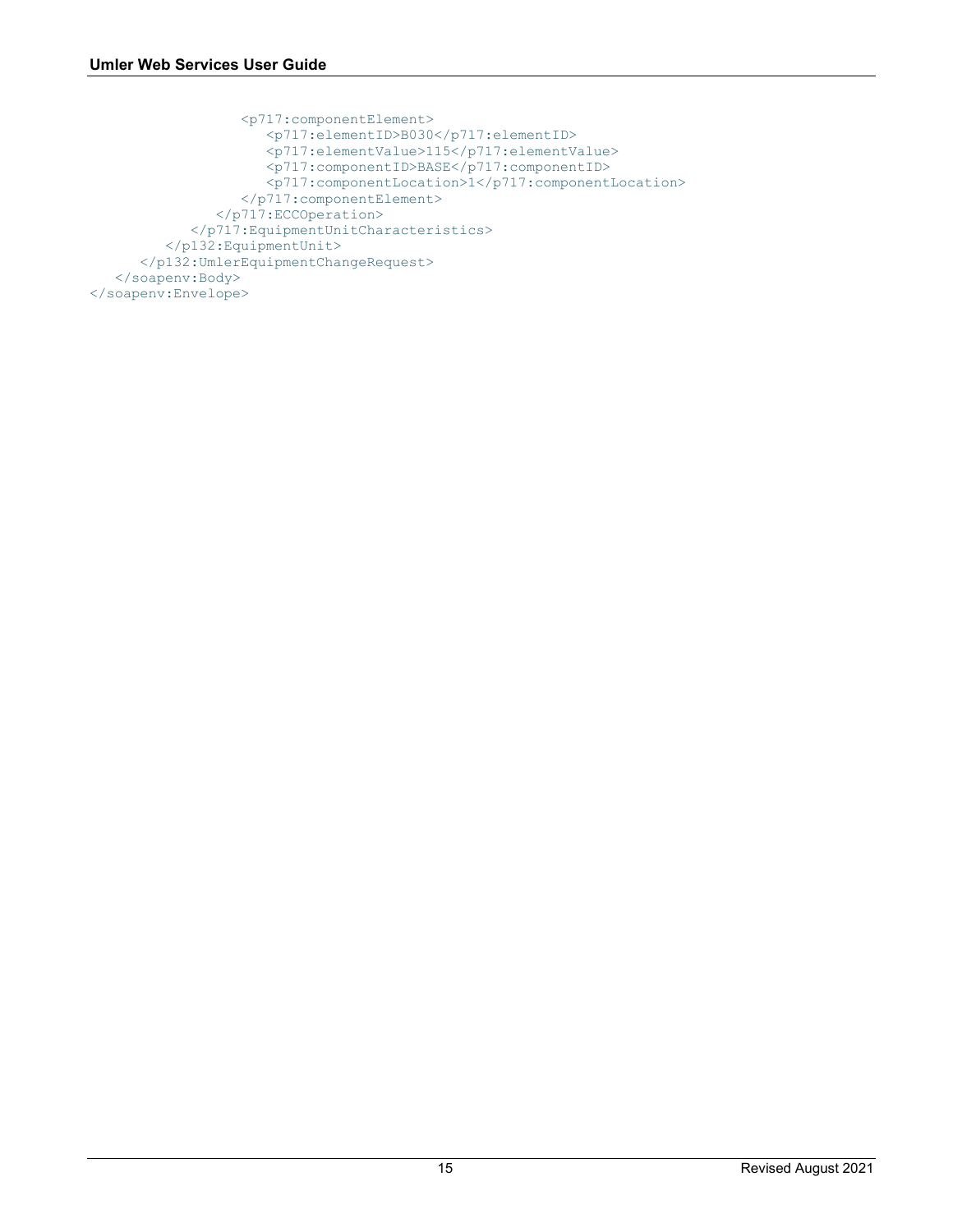#### <span id="page-17-0"></span>*Exhibit 3 Equipment AddBack Request*

```
<soapenv:Envelope xmlns:soapenv="http://schemas.xmlsoap.org/soap/envelope/" 
xmlns:equ="http://schemas.railinc.com/eq/umler/service/dynamic/equipmentservice" 
xmlns:head="http://schemas.railinc.com/eq/umler/service/header" 
xmlns:dyn="http://schemas.railinc.com/eq/umler/equipment/dynamic">
            <soapenv:Header>
               <wsse:Security soapenv:mustUnderstand="1" xmlns:wsse="http://docs.oasis-
open.org/wss/2004/01/oasis-200401-wss- wssecurity-secext-1.0.xsd">
                  <wsse:UsernameToken>
                     <wsse:Username>USERID</wsse:Username>
                     <wsse:Password>PASSWORD</wsse:Password>
                  </wsse:UsernameToken>
               </wsse:Security>
            </soapenv:Header>
            <soapenv:Body>
               <equ:UmlerEquipmentAddBackRequest>
                  <equ:DocumentHeader>
                     <head:Sender>
                        <head:OrganizationContact>
                           <head:OrganizationIdentification>
                               <head:OrganizationIdentifier>AARE</head:OrganizationIdentifier>
                           </head:OrganizationIdentification>
                        </head:OrganizationContact>
                     </head:Sender>
                     <head:Receiver>
                        <head:OrganizationContact>
                           <head:OrganizationIdentification>
                              <head:OrganizationIdentifier>RAIL</head:OrganizationIdentifier>
                           </head:OrganizationIdentification>
                        </head:OrganizationContact>
                     </head:Receiver>
                     <head:DocumentDetail>
                        <head:CreateDateAndTime>2001-12-31T12:00:00</head:CreateDateAndTime>
                        <head:InstanceIdentifier>22323</head:InstanceIdentifier>
                     </head:DocumentDetail>
                  </equ:DocumentHeader>
                  <equ:ServiceContext>
                     <head:CustomerIdentity>
                        <head:Customer>
                           <head:SCAC>AARE</head:SCAC>
                        </head:Customer>
                     </head:CustomerIdentity>
                     <head:SubmitMode>
                        <head:SubmitModeType>VALIDATE</head:SubmitModeType>
                     </head:SubmitMode>
                  </equ:ServiceContext>
                  <!--1 to 50 repetitions:-->
                  <equ:EquipmentUnit>
                     <dyn:EquipmentUnitIdentifier>
                        <dyn:EquipmentInitial>RAIL</dyn:EquipmentInitial>
                        <dyn:EquipmentNumber>0000999993</dyn:EquipmentNumber>
                     </dyn:EquipmentUnitIdentifier>
                     <dyn:BuiltDate>20001001</dyn:BuiltDate>
                  </equ:EquipmentUnit>
               </equ:UmlerEquipmentAddBackRequest>
            </soapenv:Body>
        </soapenv:Envelope>
```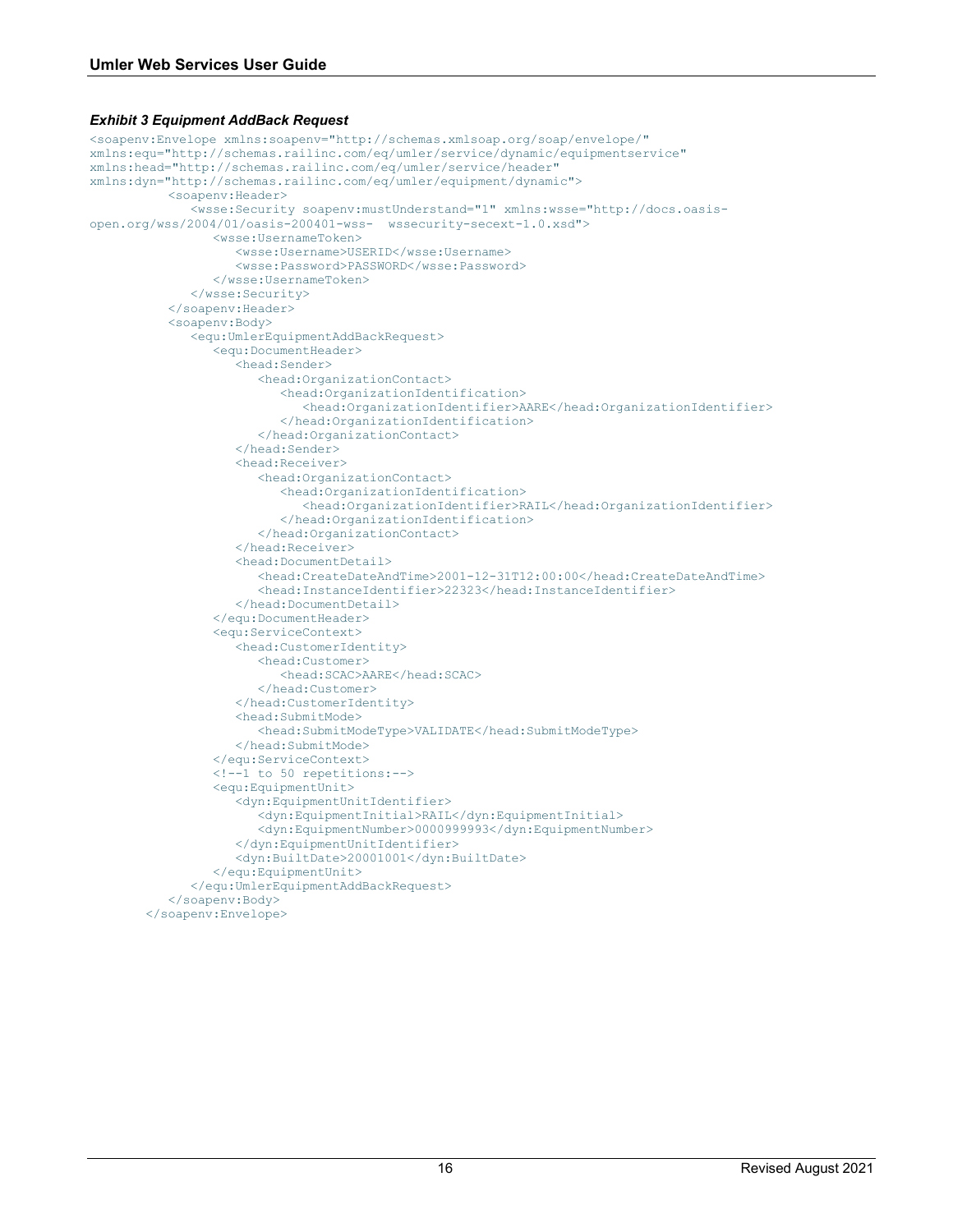#### <span id="page-18-0"></span>*Exhibit 4 Equipment AddBack Details Request*

```
<soapenv:Envelope xmlns:soapenv="http://schemas.xmlsoap.org/soap/envelope/" 
xmlns:srvc="http://schemas.railinc.com/eq/umler/service/dynamic/equipmentservice" 
xmlns:head="http://schemas.railinc.com/eq/umler/service/header" 
xmlns:eq="http://schemas.railinc.com/eq/umler/equipment/dynamic" 
xmlns:xsi="http://www.w3.org/2001/XMLSchema-instance">
    <soapenv:Header>
       <wsse:Security soapenv:mustUnderstand="1" xmlns:wsse="http://docs.oasis-
open.org/wss/2004/01/oasis-200401-wss-wssecurity-secext-1.0.xsd">
          <wsse:UsernameToken>
             <wsse:Username>USERID</wsse:Username>
             <wsse:Password>PASSWORD</wsse:Password>
          </wsse:UsernameToken>
       </wsse:Security>
    </soapenv:Header>
    <soapenv:Body>
       <srvc:UmlerEquipmentAddBackDetailsRequest>
          <srvc:DocumentHeader>
             <head:Sender>
                <head:OrganizationContact>
                    <head:OrganizationIdentification>
                       <head:OrganizationIdentifier>AARE</head:OrganizationIdentifier>
                    </head:OrganizationIdentification>
                </head:OrganizationContact>
             </head:Sender>
             <head:Receiver>
                <head:OrganizationContact>
                    <head:OrganizationIdentification>
                       <head:OrganizationIdentifier>RRDC</head:OrganizationIdentifier>
                    </head:OrganizationIdentification>
                </head:OrganizationContact>
             </head:Receiver>
             <head:DocumentDetail>
                <head:CreateDateAndTime>2001-12-31T12:00:00</head:CreateDateAndTime>
                <head:InstanceIdentifier>4565454</head:InstanceIdentifier>
             </head:DocumentDetail>
          </srvc:DocumentHeader>
          <srvc:ServiceContext>
             <head:CustomerIdentity>
                <head:Customer>
                    <head:SCAC>AARE</head:SCAC>
                </head:Customer>
             </head:CustomerIdentity>
             <head:SubmitMode>
                <head:SubmitModeType>SUBMIT</head:SubmitModeType>
             </head:SubmitMode>
             <head:ClientContext>
                <head:TraceID>1234332</head:TraceID>
                <head:EnvironmentType>PROD</head:EnvironmentType>
             </head:ClientContext>
          </srvc:ServiceContext>
          <srvc:EquipmentUnit>
             <eq:EquipmentUnitIdentifier>
                <eq:EquipmentInitial>RAIL</eq:EquipmentInitial>
                <eq:EquipmentNumber>0000999992</eq:EquipmentNumber>
             </eq:EquipmentUnitIdentifier>
             <eq:EquipmentGroup>BOXC</eq:EquipmentGroup>
             <eq:BuiltDate>20001001</eq:BuiltDate>
             <eq:EquipmentUnitCharacteristics>
                <eq:AddOperation xsi:type="eq:AddComponentElement">
                    <eq:componentElement>
                       <eq:elementID>0002</eq:elementID>
                      <eq:elementLabel>Equipment Group</eq:elementLabel>
```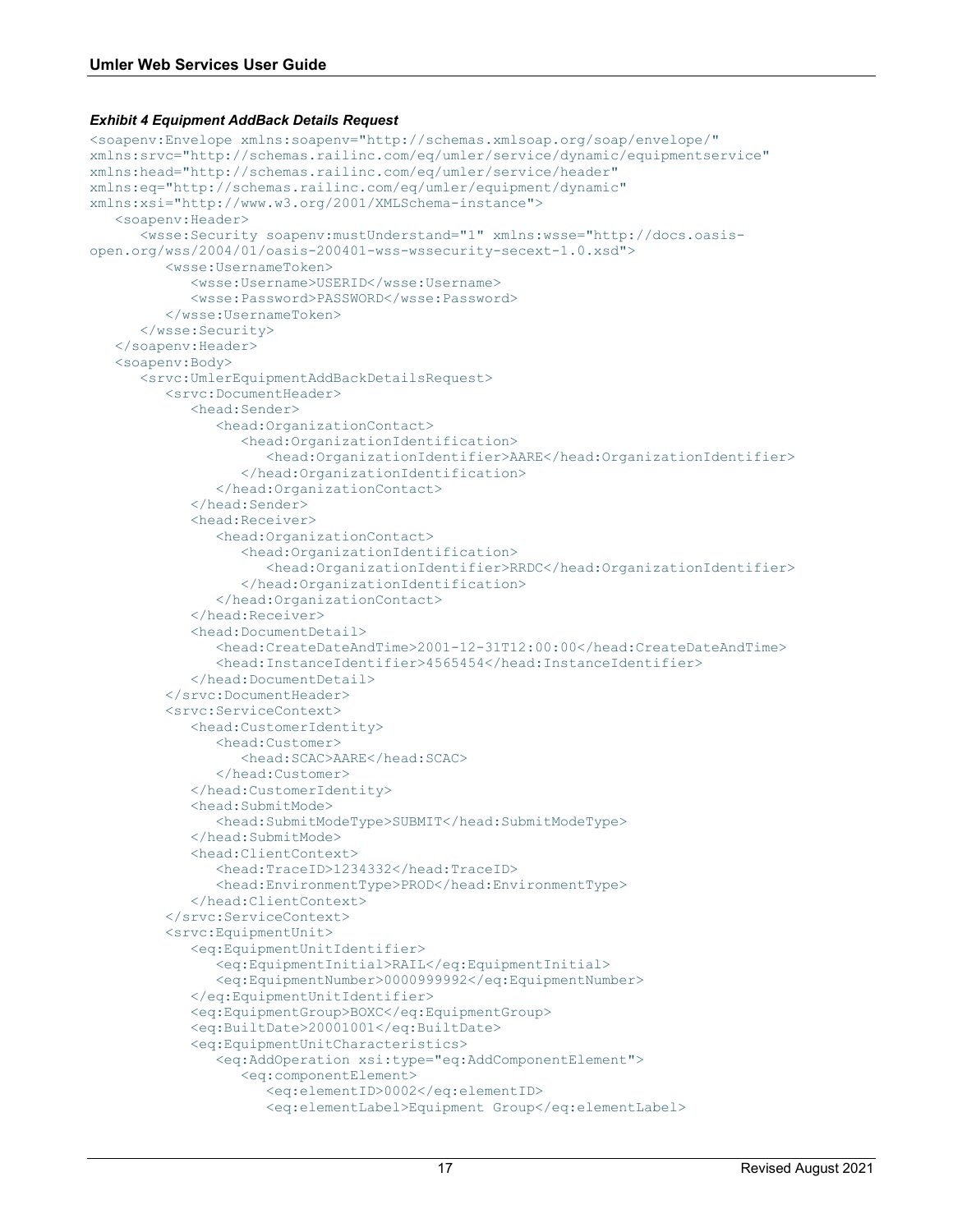```
 <eq:elementValue>BOXC</eq:elementValue>
      <eq:componentID>BASE</eq:componentID>
      <eq:componentLocation>1</eq:componentLocation>
      <eq:parentComponentID/>
      <eq:parentComponentLocation/>
    </eq:componentElement>
 </eq:AddOperation>
 <eq:AddOperation xsi:type="eq:AddComponentElement">
    <eq:componentElement>
       <eq:elementID>A024</eq:elementID>
      <eq:elementLabel>Axle Count</eq:elementLabel>
      <eq:elementValue>5</eq:elementValue>
      <eq:componentID>BASE</eq:componentID>
      <eq:componentLocation>1</eq:componentLocation>
      <eq:parentComponentID/>
      <eq:parentComponentLocation/>
    </eq:componentElement>
 </eq:AddOperation>
 <eq:AddOperation xsi:type="eq:AddComponentElement">
    <eq:componentElement>
       <eq:elementID>A030</eq:elementID>
      <eq:elementLabel>Body Material</eq:elementLabel>
      <eq:elementValue>01</eq:elementValue>
      <eq:componentID>BASE</eq:componentID>
      <eq:componentLocation>1</eq:componentLocation>
      <eq:parentComponentID/>
      <eq:parentComponentLocation/>
    </eq:componentElement>
 </eq:AddOperation>
 <eq:AddOperation xsi:type="eq:AddComponentElement">
    <eq:componentElement>
       <eq:elementID>A046</eq:elementID>
      <eq:elementLabel>Plate Code</eq:elementLabel>
      <eq:elementValue>E</eq:elementValue>
      <eq:componentID>BASE</eq:componentID>
      <eq:componentLocation>1</eq:componentLocation>
      <eq:parentComponentID/>
      <eq:parentComponentLocation/>
    </eq:componentElement>
 </eq:AddOperation>
 <eq:AddOperation xsi:type="eq:AddComponentElement">
    <eq:componentElement>
       <eq:elementID>A135</eq:elementID>
      <eq:elementLabel>Inside Length/Inside Platform Length</eq:elementLabel>
       <eq:elementValue>720</eq:elementValue>
       <eq:componentID>BASE</eq:componentID>
      <eq:componentLocation>1</eq:componentLocation>
      <eq:parentComponentID/>
      <eq:parentComponentLocation/>
    </eq:componentElement>
 </eq:AddOperation>
 <eq:AddOperation xsi:type="eq:AddComponentElement">
    <eq:componentElement>
       <eq:elementID>A138</eq:elementID>
       <eq:elementLabel>Inside Width/Inside Platform Width</eq:elementLabel>
       <eq:elementValue>116</eq:elementValue>
      <eq:componentID>BASE</eq:componentID>
      <eq:componentLocation>1</eq:componentLocation>
      <eq:parentComponentID/>
      <eq:parentComponentLocation/>
    </eq:componentElement>
 </eq:AddOperation>
 <eq:AddOperation xsi:type="eq:AddComponentElement">
```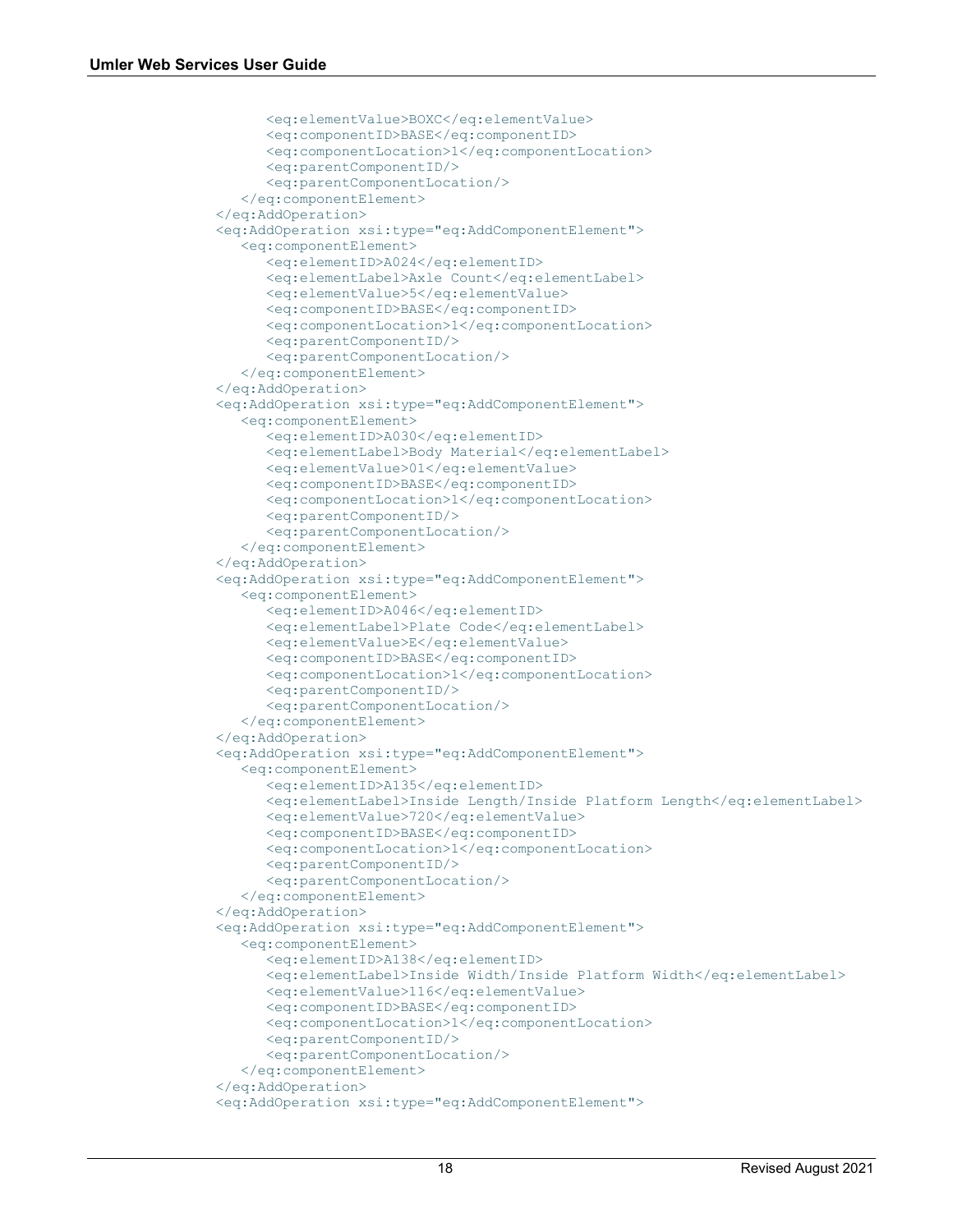```
 <eq:componentElement>
       <eq:elementID>A185</eq:elementID>
      <eq:elementLabel>Outside Extreme Height</eq:elementLabel>
      <eq:elementValue>165</eq:elementValue>
      <eq:componentID>BASE</eq:componentID>
      <eq:componentLocation>1</eq:componentLocation>
      <eq:parentComponentID/>
      <eq:parentComponentLocation/>
    </eq:componentElement>
 </eq:AddOperation>
 <eq:AddOperation xsi:type="eq:AddComponentElement">
    <eq:componentElement>
       <eq:elementID>A186</eq:elementID>
      <eq:elementLabel>Outside Extreme Width</eq:elementLabel>
      <eq:elementValue>128</eq:elementValue>
      <eq:componentID>BASE</eq:componentID>
      <eq:componentLocation>1</eq:componentLocation>
      <eq:parentComponentID/>
      <eq:parentComponentLocation/>
    </eq:componentElement>
 </eq:AddOperation>
 <eq:AddOperation xsi:type="eq:AddComponentElement">
    <eq:componentElement>
       <eq:elementID>A187</eq:elementID>
      <eq:elementLabel>Outside Height Extr Width</eq:elementLabel>
      <eq:elementValue>132</eq:elementValue>
      <eq:componentID>BASE</eq:componentID>
      <eq:componentLocation>1</eq:componentLocation>
      <eq:parentComponentID/>
      <eq:parentComponentLocation/>
    </eq:componentElement>
 </eq:AddOperation>
 <eq:AddOperation xsi:type="eq:AddComponentElement">
    <eq:componentElement>
       <eq:elementID>A193</eq:elementID>
      <eq:elementLabel>Outside Upper Eaves Height</eq:elementLabel>
       <eq:elementValue>157</eq:elementValue>
       <eq:componentID>BASE</eq:componentID>
      <eq:componentLocation>1</eq:componentLocation>
      <eq:parentComponentID/>
      <eq:parentComponentLocation/>
    </eq:componentElement>
 </eq:AddOperation>
 <eq:AddOperation xsi:type="eq:AddComponentElement">
    <eq:componentElement>
       <eq:elementID>A238</eq:elementID>
      <eq:elementLabel>Side Door Height</eq:elementLabel>
      <eq:elementValue>144</eq:elementValue>
      <eq:componentID>BASE</eq:componentID>
      <eq:componentLocation>1</eq:componentLocation>
      <eq:parentComponentID/>
      <eq:parentComponentLocation/>
    </eq:componentElement>
 </eq:AddOperation>
 <eq:AddOperation xsi:type="eq:AddComponentElement">
    <eq:componentElement>
       <eq:elementID>A240</eq:elementID>
      <eq:elementLabel>Side Door Width</eq:elementLabel>
      <eq:elementValue>120</eq:elementValue>
       <eq:componentID>BASE</eq:componentID>
       <eq:componentLocation>1</eq:componentLocation>
      <eq:parentComponentID/>
      <eq:parentComponentLocation/>
```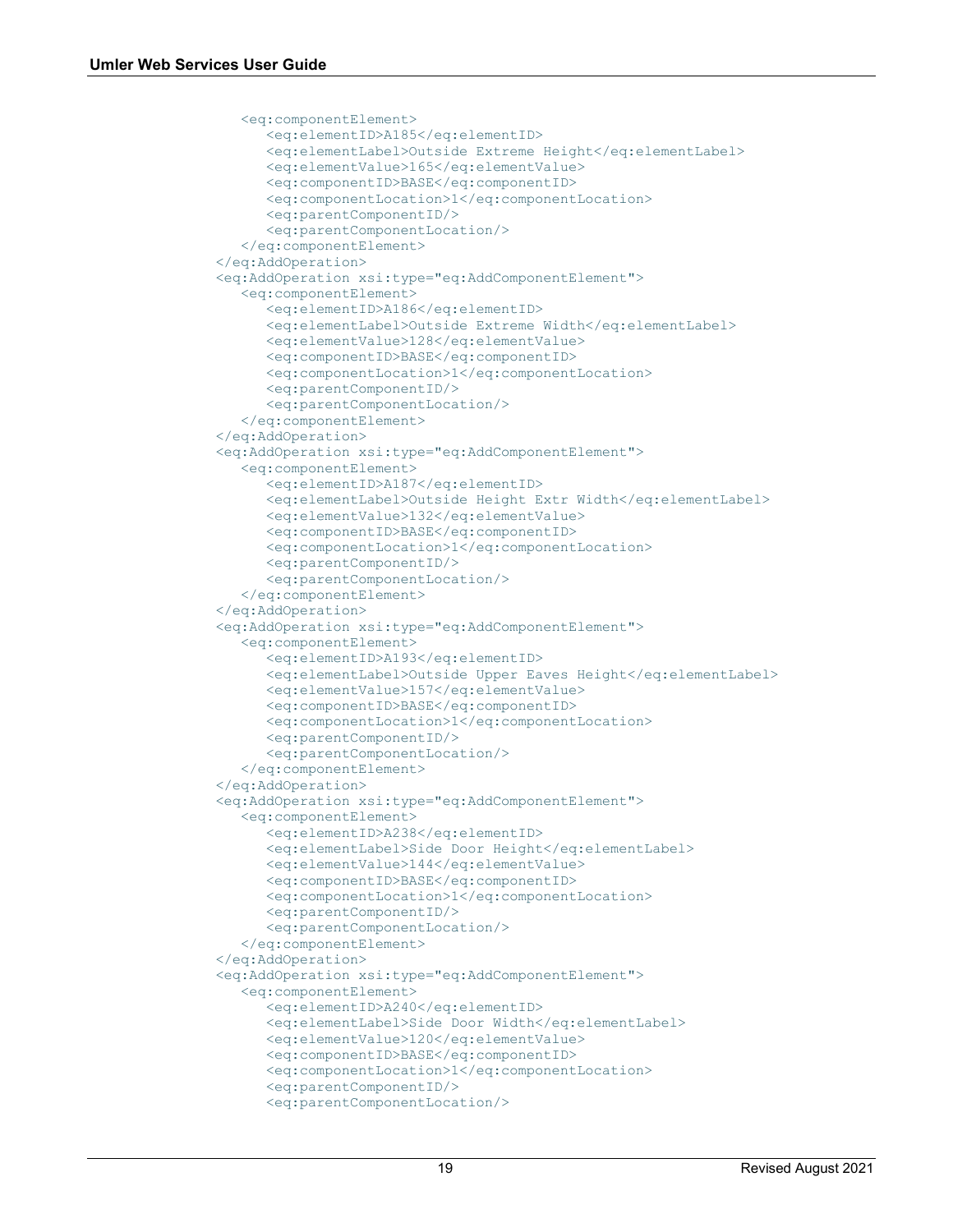```
 </eq:componentElement>
 </eq:AddOperation>
 <eq:AddOperation xsi:type="eq:AddComponentElement">
    <eq:componentElement>
       <eq:elementID>A247</eq:elementID>
      <eq:elementLabel>Star Code</eq:elementLabel>
      <eq:elementValue>S</eq:elementValue>
      <eq:componentID>BASE</eq:componentID>
      <eq:componentLocation>1</eq:componentLocation>
      <eq:parentComponentID/>
       <eq:parentComponentLocation/>
    </eq:componentElement>
 </eq:AddOperation>
 <eq:AddOperation xsi:type="eq:AddComponentElement">
    <eq:componentElement>
       <eq:elementID>A259</eq:elementID>
      <eq:elementLabel>Tare Weight</eq:elementLabel>
      <eq:elementValue>80000</eq:elementValue>
      <eq:componentID>BASE</eq:componentID>
      <eq:componentLocation>1</eq:componentLocation>
      <eq:parentComponentID/>
      <eq:parentComponentLocation/>
    </eq:componentElement>
 </eq:AddOperation>
 <eq:AddOperation xsi:type="eq:AddComponentElement">
    <eq:componentElement>
       <eq:elementID>A266</eq:elementID>
      <eq:elementLabel>Gross Rail Load/Gross Weight</eq:elementLabel>
      <eq:elementValue>160000</eq:elementValue>
      <eq:componentID>BASE</eq:componentID>
      <eq:componentLocation>1</eq:componentLocation>
      <eq:parentComponentID/>
      <eq:parentComponentLocation/>
    </eq:componentElement>
 </eq:AddOperation>
 <eq:AddOperation xsi:type="eq:AddComponentElement">
    <eq:componentElement>
       <eq:elementID>A276</eq:elementID>
      <eq:elementLabel>Truck Center Length</eq:elementLabel>
      <eq:elementValue>488</eq:elementValue>
      <eq:componentID>BASE</eq:componentID>
      <eq:componentLocation>1</eq:componentLocation>
      <eq:parentComponentID/>
      <eq:parentComponentLocation/>
    </eq:componentElement>
 </eq:AddOperation>
 <eq:AddOperation xsi:type="eq:AddComponentElement">
    <eq:componentElement>
       <eq:elementID>A289</eq:elementID>
      <eq:elementLabel>Weighing Status</eq:elementLabel>
      <eq:elementValue>E</eq:elementValue>
      <eq:componentID>BASE</eq:componentID>
      <eq:componentLocation>1</eq:componentLocation>
      <eq:parentComponentID/>
      <eq:parentComponentLocation/>
    </eq:componentElement>
 </eq:AddOperation>
 <eq:AddOperation xsi:type="eq:AddComponentElement">
    <eq:componentElement>
       <eq:elementID>B026</eq:elementID>
      <eq:elementLabel>Brake Shoe Type</eq:elementLabel>
      <eq:elementValue>H</eq:elementValue>
      <eq:componentID>BASE</eq:componentID>
```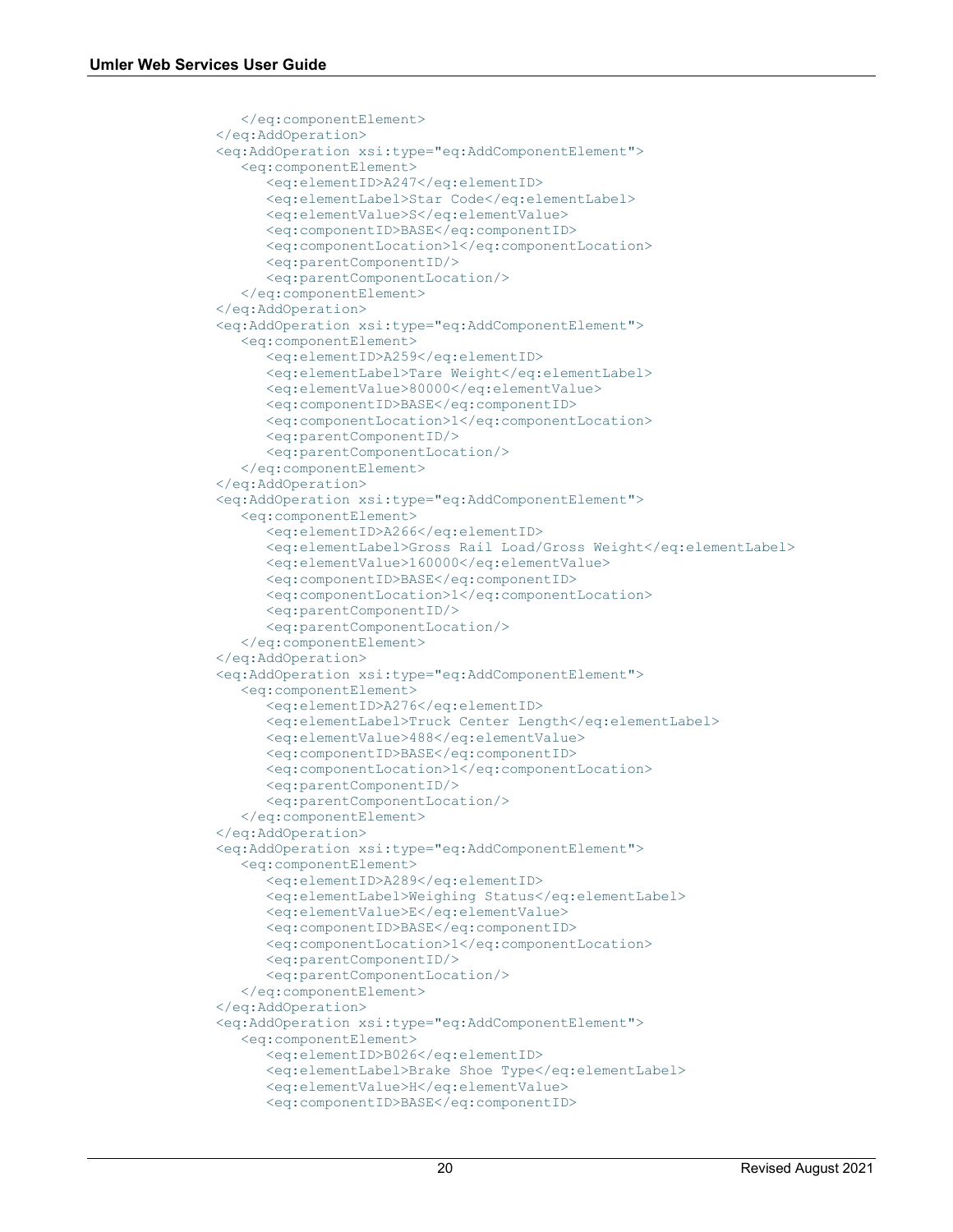```
 <eq:componentLocation>1</eq:componentLocation>
      <eq:parentComponentID/>
      <eq:parentComponentLocation/>
    </eq:componentElement>
 </eq:AddOperation>
 <eq:AddOperation xsi:type="eq:AddComponentElement">
    <eq:componentElement>
       <eq:elementID>B191</eq:elementID>
      <eq:elementLabel>Wheel Bearing Type</eq:elementLabel>
      <eq:elementValue>P</eq:elementValue>
      <eq:componentID>BASE</eq:componentID>
      <eq:componentLocation>1</eq:componentLocation>
      <eq:parentComponentID/>
      <eq:parentComponentLocation/>
    </eq:componentElement>
 </eq:AddOperation>
 <eq:AddOperation xsi:type="eq:AddComponentElement">
    <eq:componentElement>
       <eq:elementID>B192</eq:elementID>
      <eq:elementLabel>Box Side Door Orientation</eq:elementLabel>
      <eq:elementValue>S</eq:elementValue>
      <eq:componentID>BASE</eq:componentID>
      <eq:componentLocation>1</eq:componentLocation>
      <eq:parentComponentID/>
      <eq:parentComponentLocation/>
    </eq:componentElement>
 </eq:AddOperation>
 <eq:AddOperation xsi:type="eq:AddComponentElement">
    <eq:componentElement>
       <eq:elementID>B193</eq:elementID>
      <eq:elementLabel>Box Side Door Type</eq:elementLabel>
       <eq:elementValue>01</eq:elementValue>
       <eq:componentID>BASE</eq:componentID>
      <eq:componentLocation>1</eq:componentLocation>
      <eq:parentComponentID/>
      <eq:parentComponentLocation/>
    </eq:componentElement>
 </eq:AddOperation>
 <eq:AddOperation xsi:type="eq:AddComponentElement">
    <eq:componentElement>
       <eq:elementID>BLDT</eq:elementID>
      <eq:elementLabel>Built Date (Tank Underframe)</eq:elementLabel>
      <eq:elementValue>20001001</eq:elementValue>
      <eq:componentID>BASE</eq:componentID>
      <eq:componentLocation>1</eq:componentLocation>
      <eq:parentComponentID/>
      <eq:parentComponentLocation/>
    </eq:componentElement>
 </eq:AddOperation>
 <eq:AddOperation xsi:type="eq:AddComponentElement">
    <eq:componentElement>
       <eq:elementID>LDLT</eq:elementID>
      <eq:elementLabel>Load Limit</eq:elementLabel>
      <eq:elementValue>80000</eq:elementValue>
       <eq:componentID>BASE</eq:componentID>
       <eq:componentLocation>1</eq:componentLocation>
      <eq:parentComponentID/>
      <eq:parentComponentLocation/>
    </eq:componentElement>
 </eq:AddOperation>
 <eq:AddOperation xsi:type="eq:AddComponentElement">
    <eq:componentElement>
       <eq:elementID>OSLG</eq:elementID>
```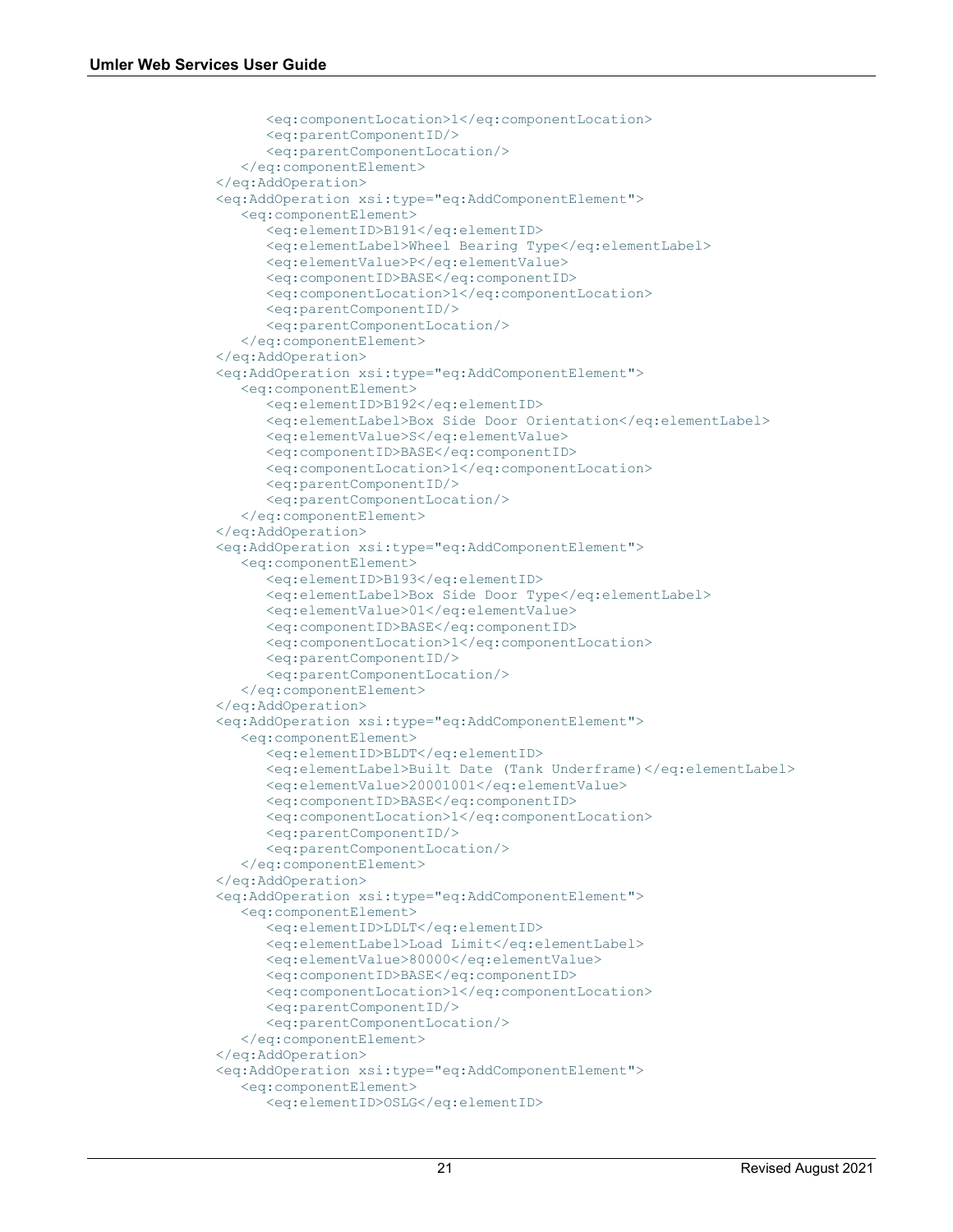```
 <eq:elementLabel>Outside Length</eq:elementLabel>
      <eq:elementValue>834</eq:elementValue>
      <eq:componentID>BASE</eq:componentID>
      <eq:componentLocation>1</eq:componentLocation>
      <eq:parentComponentID/>
       <eq:parentComponentLocation/>
    </eq:componentElement>
 </eq:AddOperation>
 <eq:AddOperation xsi:type="eq:AddComponentElement">
    <eq:componentElement>
       <eq:elementID>UMMD</eq:elementID>
      <eq:elementLabel>Mechanical Designation</eq:elementLabel>
      <eq:elementValue>RBL</eq:elementValue>
      <eq:componentID>BASE</eq:componentID>
       <eq:componentLocation>1</eq:componentLocation>
       <eq:parentComponentID/>
      <eq:parentComponentLocation/>
    </eq:componentElement>
 </eq:AddOperation>
 <eq:AddOperation xsi:type="eq:AddComponentElement">
    <eq:componentElement>
       <eq:elementID>UMOW</eq:elementID>
      <eq:elementLabel>Umler Owner</eq:elementLabel>
      <eq:elementValue>RAIL</eq:elementValue>
      <eq:componentID>BASE</eq:componentID>
      <eq:componentLocation>1</eq:componentLocation>
      <eq:parentComponentID/>
      <eq:parentComponentLocation/>
    </eq:componentElement>
 </eq:AddOperation>
 <eq:AddOperation xsi:type="eq:AddComponentElement">
    <eq:componentElement>
       <eq:elementID>A096</eq:elementID>
      <eq:elementLabel>Umler Owner</eq:elementLabel>
      <eq:elementValue>E</eq:elementValue>
      <eq:componentID>BASE</eq:componentID>
      <eq:componentLocation>1</eq:componentLocation>
      <eq:parentComponentID/>
      <eq:parentComponentLocation/>
    </eq:componentElement>
 </eq:AddOperation>
 <eq:AddOperation xsi:type="eq:AddComponentElement">
    <eq:componentElement>
       <eq:elementID>USCD</eq:elementID>
      <eq:elementLabel>Status Code</eq:elementLabel>
      <eq:elementValue>A</eq:elementValue>
      <eq:componentID>BASE</eq:componentID>
      <eq:componentLocation>1</eq:componentLocation>
      <eq:parentComponentID/>
      <eq:parentComponentLocation/>
    </eq:componentElement>
 </eq:AddOperation>
 <eq:AddOperation xsi:type="eq:AddComponentElement">
    <eq:componentElement>
       <eq:elementID>A057</eq:elementID>
      <eq:elementLabel>Coupler Code</eq:elementLabel>
      <eq:elementValue>E60CHT</eq:elementValue>
      <eq:componentID>DRAFTSYS</eq:componentID>
      <eq:componentLocation>A</eq:componentLocation>
      <eq:parentComponentID>BASE</eq:parentComponentID>
      <eq:parentComponentLocation>1</eq:parentComponentLocation>
    </eq:componentElement>
 </eq:AddOperation>
```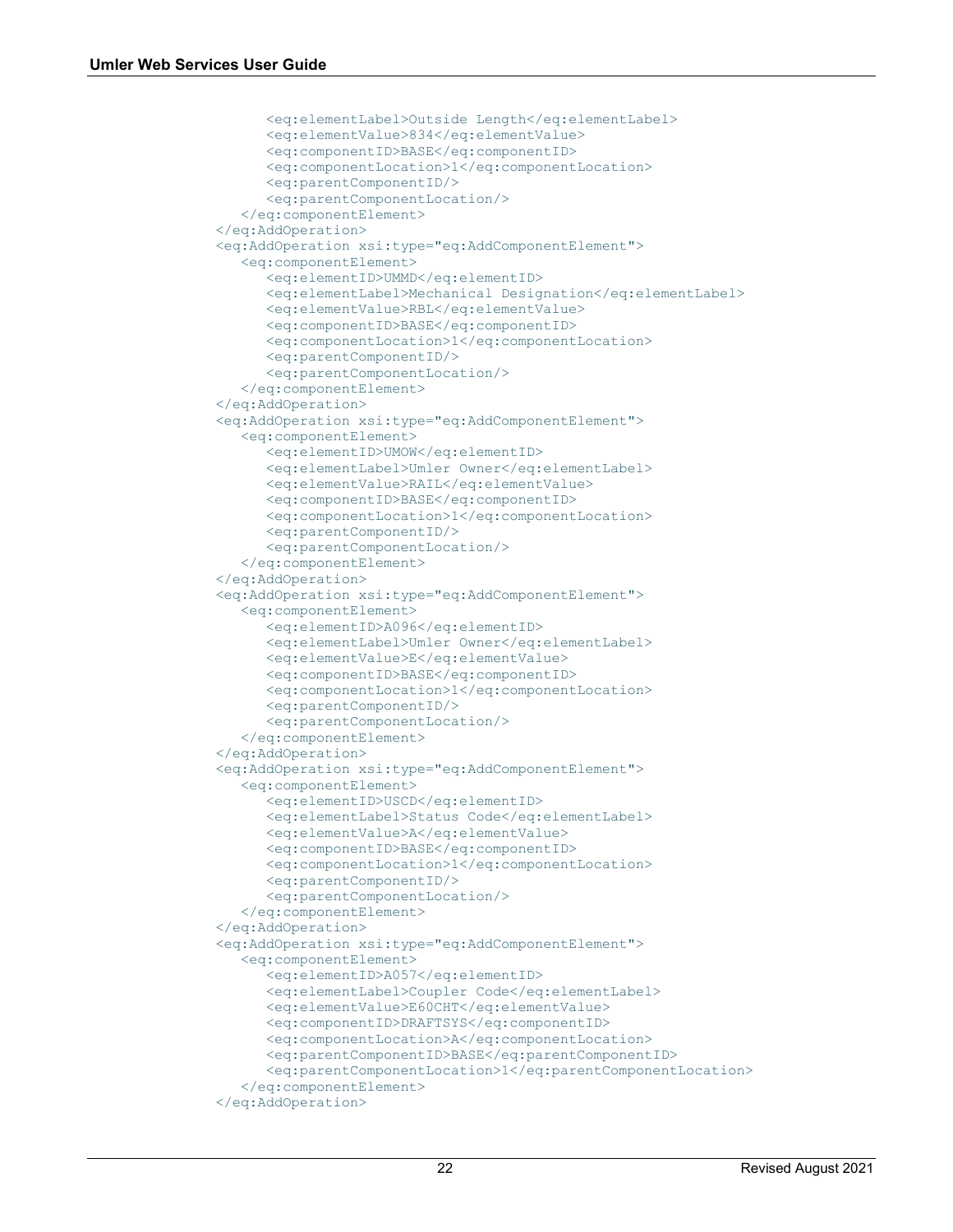```
 <eq:AddOperation xsi:type="eq:AddComponentElement">
    <eq:componentElement>
       <eq:elementID>B058</eq:elementID>
      <eq:elementLabel>Coupler Style</eq:elementLabel>
      <eq:elementValue>P</eq:elementValue>
      <eq:componentID>DRAFTSYS</eq:componentID>
       <eq:componentLocation>A</eq:componentLocation>
       <eq:parentComponentID>BASE</eq:parentComponentID>
      <eq:parentComponentLocation>1</eq:parentComponentLocation>
    </eq:componentElement>
 </eq:AddOperation>
 <eq:AddOperation xsi:type="eq:AddComponentElement">
    <eq:componentElement>
       <eq:elementID>B073</eq:elementID>
      <eq:elementLabel>Draft Gear Type</eq:elementLabel>
      <eq:elementValue>S</eq:elementValue>
      <eq:componentID>DRAFTSYS</eq:componentID>
      <eq:componentLocation>A</eq:componentLocation>
      <eq:parentComponentID>BASE</eq:parentComponentID>
      <eq:parentComponentLocation>1</eq:parentComponentLocation>
    </eq:componentElement>
 </eq:AddOperation>
 <eq:AddOperation xsi:type="eq:AddComponentElement">
    <eq:componentElement>
       <eq:elementID>A057</eq:elementID>
      <eq:elementLabel>Coupler Code</eq:elementLabel>
      <eq:elementValue>E60CHT</eq:elementValue>
      <eq:componentID>DRAFTSYS</eq:componentID>
      <eq:componentLocation>B</eq:componentLocation>
      <eq:parentComponentID>BASE</eq:parentComponentID>
      <eq:parentComponentLocation>1</eq:parentComponentLocation>
    </eq:componentElement>
 </eq:AddOperation>
 <eq:AddOperation xsi:type="eq:AddComponentElement">
    <eq:componentElement>
       <eq:elementID>B058</eq:elementID>
       <eq:elementLabel>Coupler Style</eq:elementLabel>
       <eq:elementValue>P</eq:elementValue>
      <eq:componentID>DRAFTSYS</eq:componentID>
      <eq:componentLocation>B</eq:componentLocation>
       <eq:parentComponentID>BASE</eq:parentComponentID>
       <eq:parentComponentLocation>1</eq:parentComponentLocation>
    </eq:componentElement>
 </eq:AddOperation>
 <eq:AddOperation xsi:type="eq:AddComponentElement">
    <eq:componentElement>
       <eq:elementID>B073</eq:elementID>
      <eq:elementLabel>Draft Gear Type</eq:elementLabel>
      <eq:elementValue>S</eq:elementValue>
       <eq:componentID>DRAFTSYS</eq:componentID>
       <eq:componentLocation>B</eq:componentLocation>
      <eq:parentComponentID>BASE</eq:parentComponentID>
      <eq:parentComponentLocation>1</eq:parentComponentLocation>
    </eq:componentElement>
 </eq:AddOperation>
 <eq:AddOperation xsi:type="eq:AddComponentElement">
    <eq:componentElement>
       <eq:elementID>B020</eq:elementID>
       <eq:elementLabel>Axles Spacing Distance</eq:elementLabel>
       <eq:elementValue>60</eq:elementValue>
      <eq:componentID>AXLESPACE</eq:componentID>
      <eq:componentLocation>01</eq:componentLocation>
      <eq:parentComponentID>TRUCKSYS</eq:parentComponentID>
```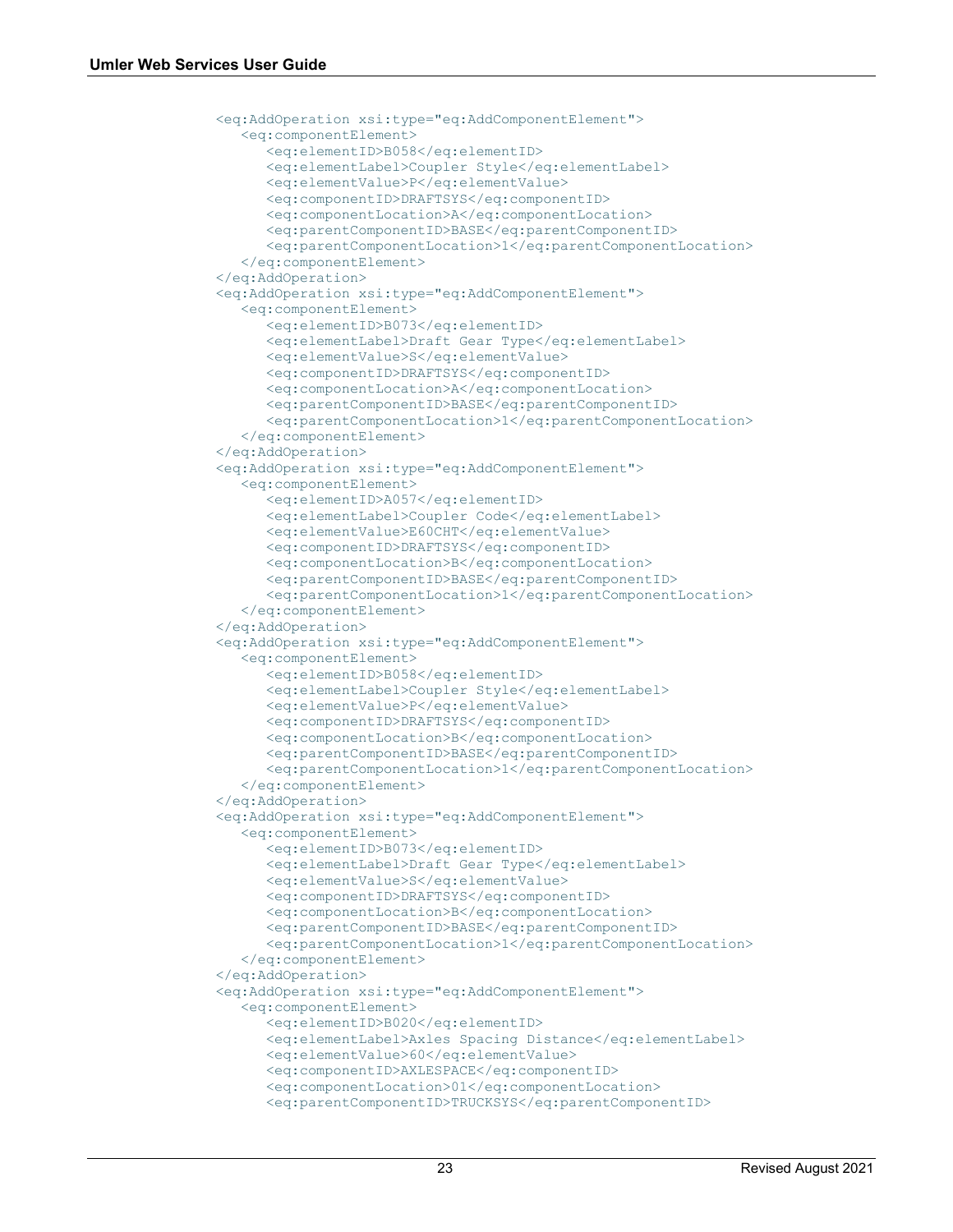```
 <eq:parentComponentLocation>B</eq:parentComponentLocation>
    </eq:componentElement>
 </eq:AddOperation>
 <eq:AddOperation xsi:type="eq:AddComponentElement">
    <eq:componentElement>
       <eq:elementID>A147</eq:elementID>
      <eq:elementLabel>Journal Size</eq:elementLabel>
       <eq:elementValue>E</eq:elementValue>
       <eq:componentID>TRUCK</eq:componentID>
      <eq:componentLocation>B</eq:componentLocation>
      <eq:parentComponentID>TRUCKSYS</eq:parentComponentID>
      <eq:parentComponentLocation>B</eq:parentComponentLocation>
    </eq:componentElement>
 </eq:AddOperation>
 <eq:AddOperation xsi:type="eq:AddComponentElement">
    <eq:componentElement>
       <eq:elementID>A294</eq:elementID>
      <eq:elementLabel>Wheel Diameter</eq:elementLabel>
      <eq:elementValue>36</eq:elementValue>
      <eq:componentID>TRUCK</eq:componentID>
       <eq:componentLocation>B</eq:componentLocation>
       <eq:parentComponentID>TRUCKSYS</eq:parentComponentID>
      <eq:parentComponentLocation>B</eq:parentComponentLocation>
    </eq:componentElement>
 </eq:AddOperation>
 <eq:AddOperation xsi:type="eq:AddComponentElement">
    <eq:componentElement>
       <eq:elementID>B020</eq:elementID>
      <eq:elementLabel>Axles Spacing Distance</eq:elementLabel>
      <eq:elementValue>60</eq:elementValue>
      <eq:componentID>AXLESPACE</eq:componentID>
      <eq:componentLocation>02</eq:componentLocation>
      <eq:parentComponentID>TRUCKSYS</eq:parentComponentID>
      <eq:parentComponentLocation>A</eq:parentComponentLocation>
    </eq:componentElement>
 </eq:AddOperation>
 <eq:AddOperation xsi:type="eq:AddComponentElement">
    <eq:componentElement>
       <eq:elementID>A147</eq:elementID>
      <eq:elementLabel>Journal Size</eq:elementLabel>
      <eq:elementValue>E</eq:elementValue>
      <eq:componentID>TRUCK</eq:componentID>
      <eq:componentLocation>A</eq:componentLocation>
      <eq:parentComponentID>TRUCKSYS</eq:parentComponentID>
      <eq:parentComponentLocation>A</eq:parentComponentLocation>
    </eq:componentElement>
 </eq:AddOperation>
 <eq:AddOperation xsi:type="eq:AddComponent">
    <eq:addComponent>
       <eq:componentID>AXLESPACE</eq:componentID>
       <eq:componentLocation>02</eq:componentLocation>
       <eq:parentComponentID>TRUCKSYS</eq:parentComponentID>
      <eq:parentComponentLocation>A</eq:parentComponentLocation>
    </eq:addComponent>
 </eq:AddOperation>
 <eq:AddOperation xsi:type="eq:AddComponentElement">
    <eq:componentElement>
       <eq:elementID>A294</eq:elementID>
      <eq:elementLabel>Wheel Diameter</eq:elementLabel>
      <eq:elementValue>36</eq:elementValue>
      <eq:componentID>TRUCK</eq:componentID>
      <eq:componentLocation>A</eq:componentLocation>
      <eq:parentComponentID>TRUCKSYS</eq:parentComponentID>
```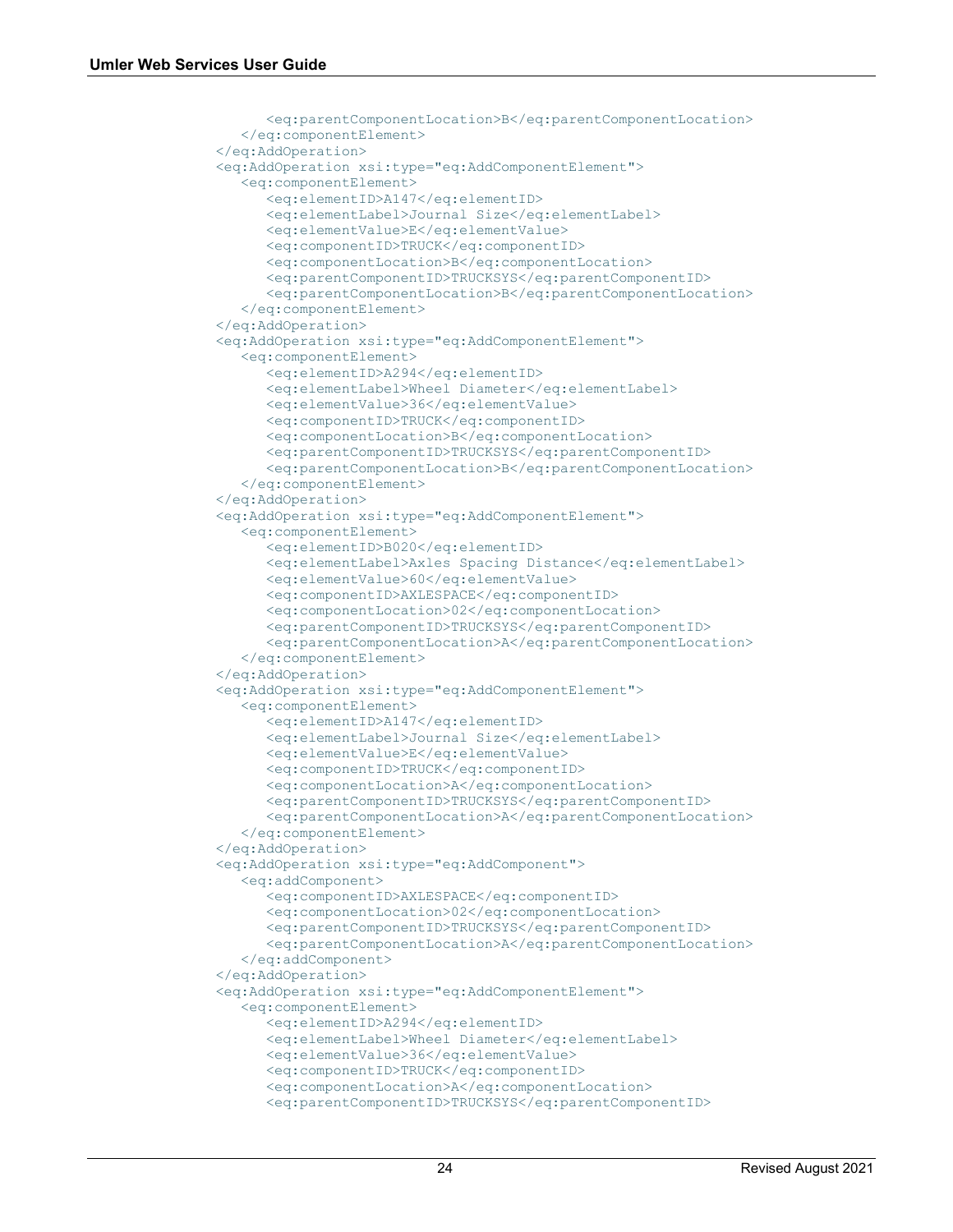```
 <eq:parentComponentLocation>A</eq:parentComponentLocation>
    </eq:componentElement>
 </eq:AddOperation>
 <eq:AddOperation xsi:type="eq:AddComponent">
    <eq:addComponent>
       <eq:componentID>DRAFTSYS</eq:componentID>
      <eq:componentLocation>A</eq:componentLocation>
      <eq:parentComponentID>BASE</eq:parentComponentID>
      <eq:parentComponentLocation>1</eq:parentComponentLocation>
    </eq:addComponent>
 </eq:AddOperation>
 <eq:AddOperation xsi:type="eq:AddComponent">
    <eq:addComponent>
       <eq:componentID>DRAFTSYS</eq:componentID>
      <eq:componentLocation>B</eq:componentLocation>
      <eq:parentComponentID>BASE</eq:parentComponentID>
      <eq:parentComponentLocation>1</eq:parentComponentLocation>
    </eq:addComponent>
 </eq:AddOperation>
 <eq:AddOperation xsi:type="eq:AddComponent">
    <eq:addComponent>
       <eq:componentID>TRUCKSYS</eq:componentID>
      <eq:componentLocation>B</eq:componentLocation>
      <eq:parentComponentID>BASE</eq:parentComponentID>
      <eq:parentComponentLocation>1</eq:parentComponentLocation>
    </eq:addComponent>
 </eq:AddOperation>
 <eq:AddOperation xsi:type="eq:AddComponent">
    <eq:addComponent>
       <eq:componentID>TRUCKSYS</eq:componentID>
      <eq:componentLocation>A</eq:componentLocation>
       <eq:parentComponentID>BASE</eq:parentComponentID>
       <eq:parentComponentLocation>1</eq:parentComponentLocation>
    </eq:addComponent>
 </eq:AddOperation>
 <eq:AddOperation xsi:type="eq:AddComponent">
    <eq:addComponent>
       <eq:componentID>TRUCK</eq:componentID>
      <eq:componentLocation>B</eq:componentLocation>
      <eq:parentComponentID>TRUCKSYS</eq:parentComponentID>
       <eq:parentComponentLocation>B</eq:parentComponentLocation>
    </eq:addComponent>
 </eq:AddOperation>
 <eq:AddOperation xsi:type="eq:AddComponent">
    <eq:addComponent>
       <eq:componentID>TRUCK</eq:componentID>
       <eq:componentLocation>A</eq:componentLocation>
      <eq:parentComponentID>TRUCKSYS</eq:parentComponentID>
      <eq:parentComponentLocation>A</eq:parentComponentLocation>
    </eq:addComponent>
 </eq:AddOperation>
 <eq:AddOperation xsi:type="eq:AddComponent">
    <eq:addComponent>
       <eq:componentID>AXLESPACE</eq:componentID>
      <eq:componentLocation>01</eq:componentLocation>
      <eq:parentComponentID>TRUCKSYS</eq:parentComponentID>
      <eq:parentComponentLocation>B</eq:parentComponentLocation>
    </eq:addComponent>
 </eq:AddOperation>
 <eq:AddOperation xsi:type="eq:AddComponentElement">
    <eq:componentElement>
       <eq:elementID>A184</eq:elementID>
      <eq:elementValue>10000</eq:elementValue>
```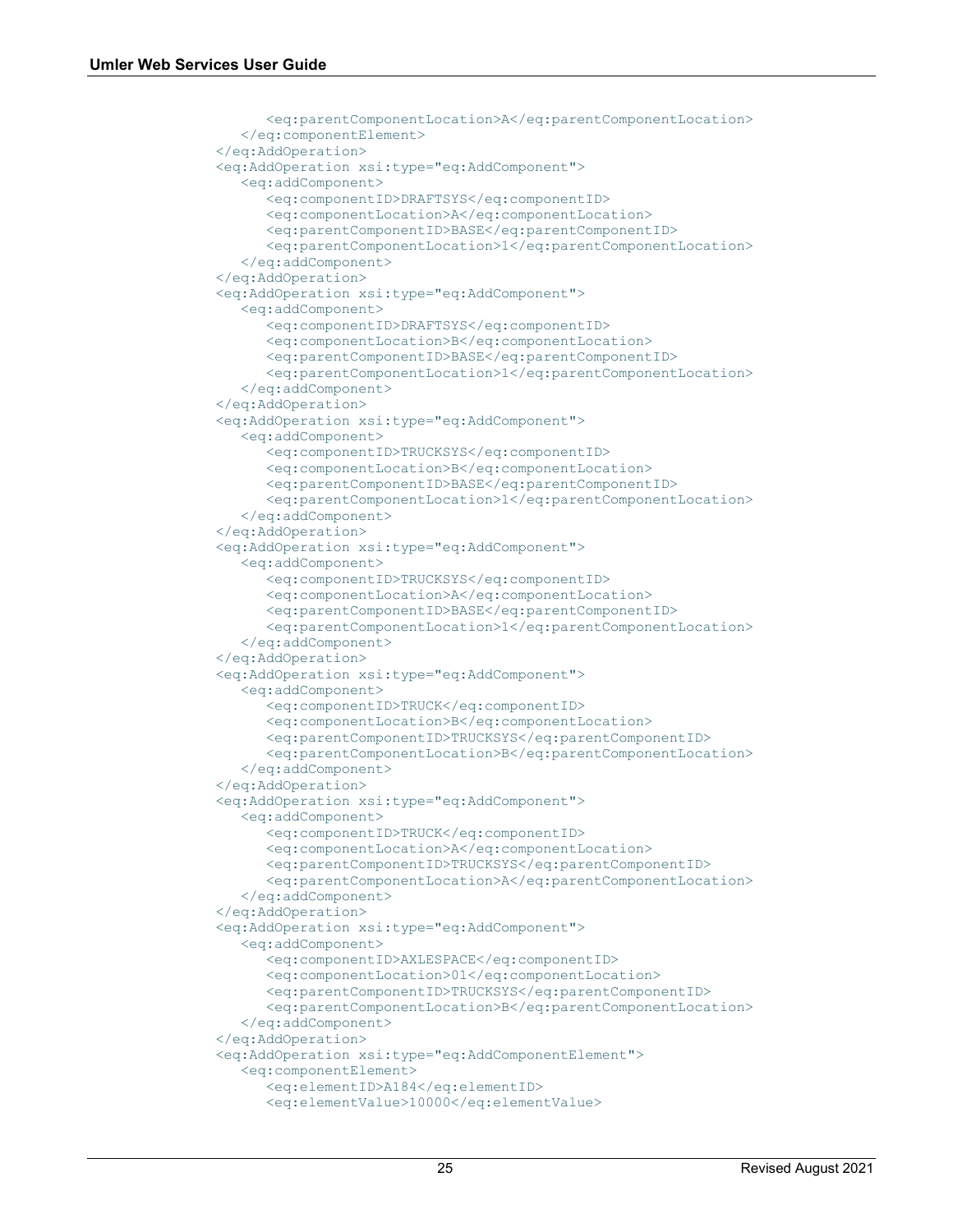```
 <eq:componentID>BASE</eq:componentID>
                     <eq:componentLocation>1</eq:componentLocation>
                   </eq:componentElement>
                </eq:AddOperation>
             </eq:EquipmentUnitCharacteristics>
          </srvc:EquipmentUnit>
       </srvc:UmlerEquipmentAddBackDetailsRequest>
    </soapenv:Body>
</soapenv:Envelope>
```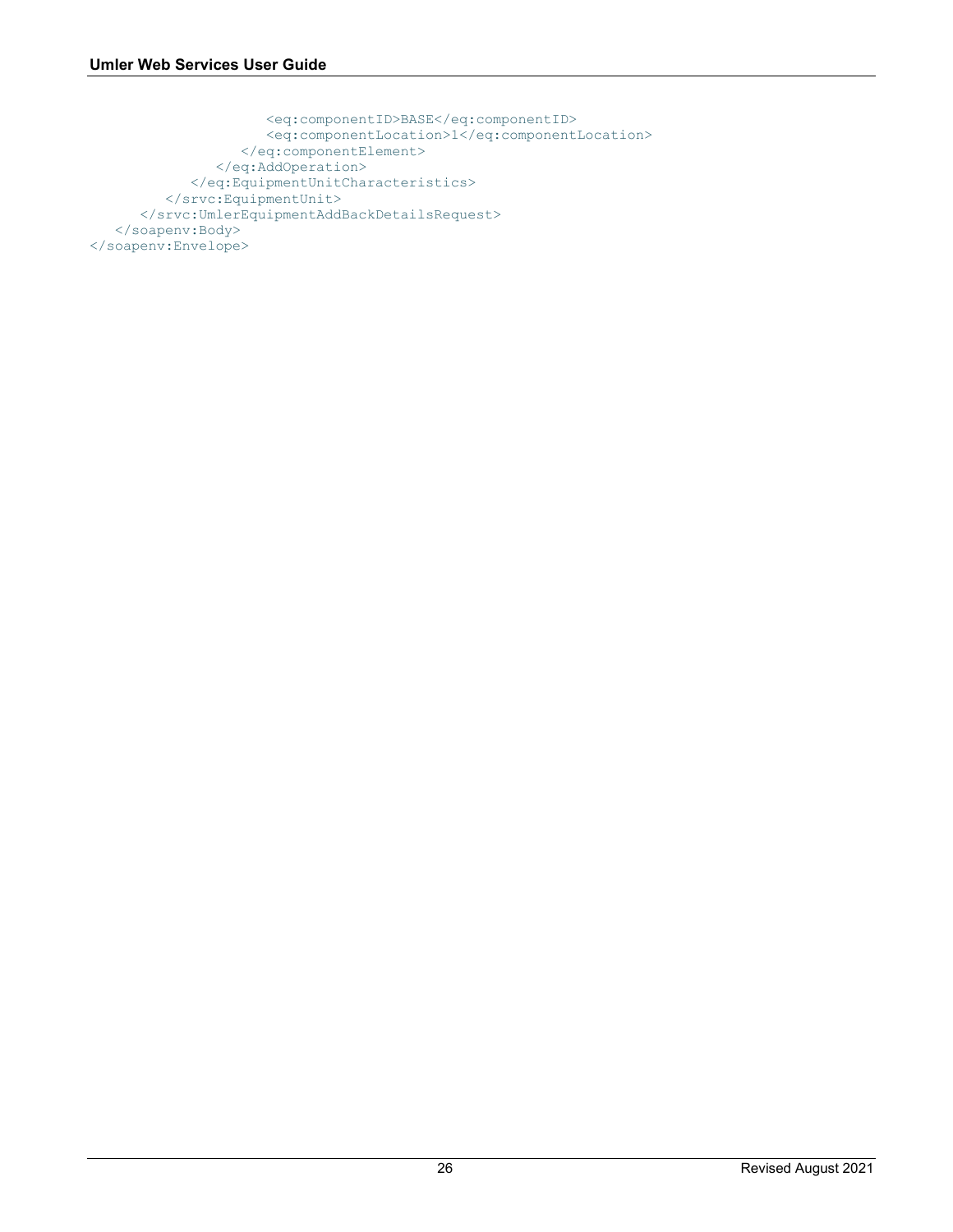## <span id="page-28-0"></span>**Equipment Query Service**

#### **WSDL Umler Release Test URL**

[https://servicestst.railinc.com/EMISQueryServiceWeb/services/UmlerEquipmentQueryService.wsdl](https://umler.release.tst.railinc.com/EMISQueryServiceWeb/services/UmlerEquipmentQueryService.wsdl)

#### **URL for Endpoint**

[https://servicestst.railinc.com/EMISQueryServiceWeb/services/UmlerEquipmentQueryService](https://umler.release.tst.railinc.com/EMISQueryServiceWeb/services/UmlerEquipmentQueryService)

#### <span id="page-28-1"></span>*Exhibit 5 Equipment Query Full View Request*

```
<soapenv:Envelope xmlns:soapenv="http://schemas.xmlsoap.org/soap/envelope/" 
xmlns:equ="http://schemas.railinc.com/eq/umler/2020R1V1/equipmentfullviewrequest" 
xmlns:head="http://schemas.railinc.com/eq/umler/2020R1V1/header" 
xmlns:equ1="http://schemas.railinc.com/eq/umler/2020R1V1/equipment">
    <soapenv:Header>
       <wsse:Security soapenv:mustUnderstand="1" xmlns:wsse="http://docs.oasis-
open.org/wss/2004/01/oasis-200401-wss-wssecurity-secext-1.0.xsd">
          <wsse:UsernameToken>
             <wsse:Username>USERID</wsse:Username>
             <wsse:Password>PASSWORD</wsse:Password>
          </wsse:UsernameToken>
       </wsse:Security>
    </soapenv:Header>
    <soapenv:Body>
       <equ:EquipmentQueryFullViewRequest>
          <equ:DocumentHeader>
             <head:Sender>
                <head:OrganizationContact>
                    <head:OrganizationIdentification>
                       <head:OrganizationName>AARE</head:OrganizationName>
                       <head:OrganizationIdentifier>AARE</head:OrganizationIdentifier>
                    </head:OrganizationIdentification>
                </head:OrganizationContact>
                <head:IndividualContact>
                    <head:IndividualLocation>
                       <head:ElectronicLocation>
                          <head:EmailAddress>?</head:EmailAddress>
                       </head:ElectronicLocation>
                      <head:Telephone>
                          <head:TelephoneNumber>?</head:TelephoneNumber>
                       </head:Telephone>
                   </head:IndividualLocation>
                </head:IndividualContact>
             </head:Sender>
             <head:Receiver>
                <head:OrganizationContact>
                    <head:OrganizationIdentification>
                       <head:OrganizationName>RAIL</head:OrganizationName>
                       <head:OrganizationIdentifier>RAIL</head:OrganizationIdentifier>
                    </head:OrganizationIdentification>
                </head:OrganizationContact>
                <head:IndividualContact>
                    <head:IndividualLocation>
                       <head:ElectronicLocation>
                          <head:EmailAddress>?</head:EmailAddress>
                       </head:ElectronicLocation>
                      <head:Telephone>
                          <head:TelephoneNumber>?</head:TelephoneNumber>
                       </head:Telephone>
                    </head:IndividualLocation>
                </head:IndividualContact>
```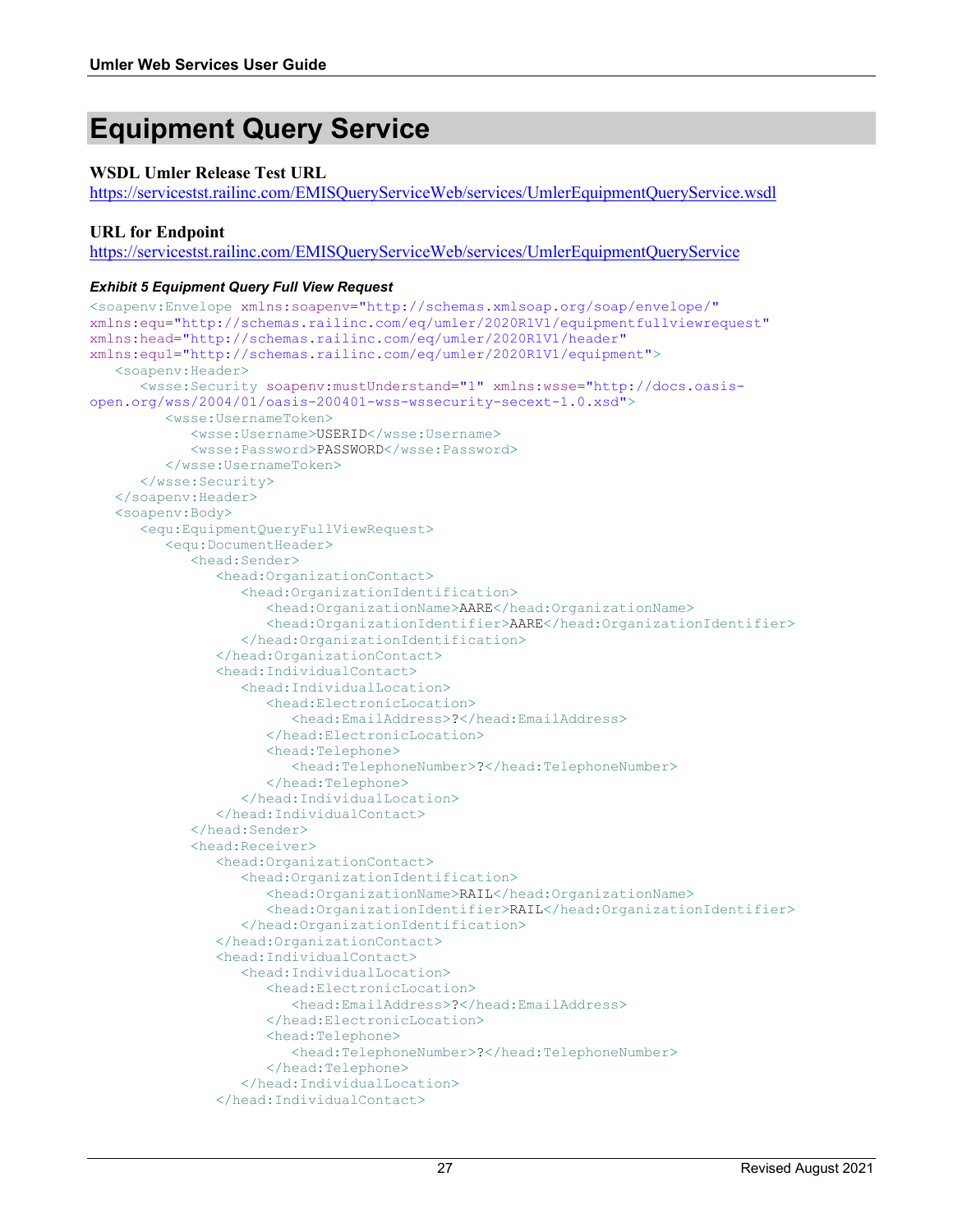```
 </head:Receiver>
             <head:DocumentDetail>
                <head:CreateDateAndTime>2020-10-31T12:00:00</head:CreateDateAndTime>
                <head:InstanceIdentifier>12345</head:InstanceIdentifier>
             </head:DocumentDetail>
          </equ:DocumentHeader>
          <equ:ServiceRequestContext>
             <head:CustomerIdentity>
                <head:Customer>
                    <head:SCAC>AARE</head:SCAC>
                </head:Customer>
                <head:User>
                   <head:UserID>USERNAME</head:UserID>
                </head:User>
             </head:CustomerIdentity>
             <head:ClientContext>
                <head:TraceID>12345</head:TraceID>
                <head:EnvironmentType>DEV</head:EnvironmentType>
             </head:ClientContext>
          </equ:ServiceRequestContext>
          <equ:EquipmentQueryRequestDetail>
             <equ:EquipmentQuerySearchCriteria>
                <equ1:EquipmentID>
                    <equ1:EquipmentInitial>RAIL</equ1:EquipmentInitial>
                    <equ1:EquipmentNumber>0000000456</equ1:EquipmentNumber>
                </equ1:EquipmentID>
             </equ:EquipmentQuerySearchCriteria>
             <equ:ExcludeConflictElements>false</equ:ExcludeConflictElements>
          </equ:EquipmentQueryRequestDetail>
       </equ:EquipmentQueryFullViewRequest>
    </soapenv:Body>
</soapenv:Envelope>
```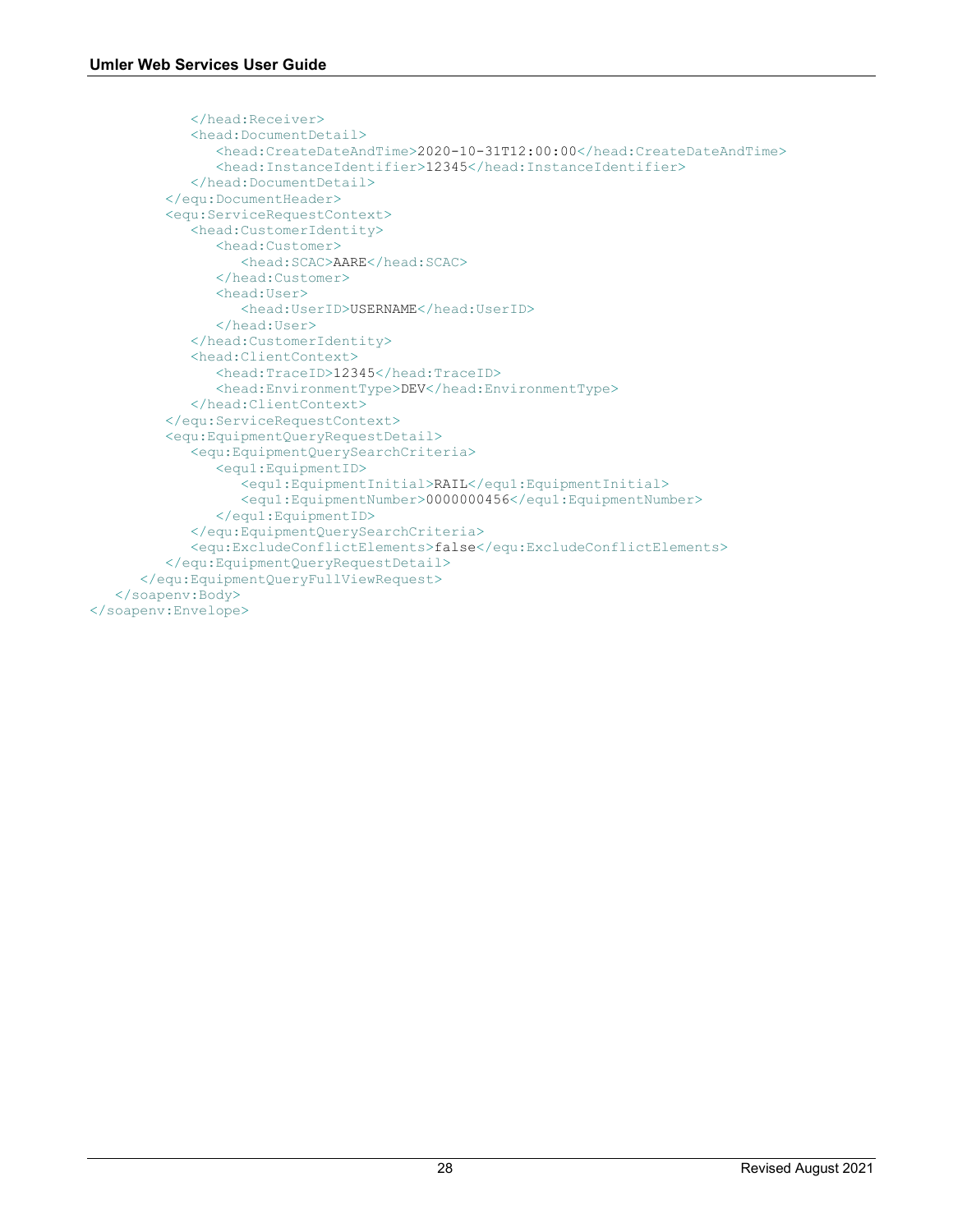#### <span id="page-30-0"></span>*Exhibit 6 Equipment Select Elements Request*

```
<soapenv:Envelope xmlns:soapenv="http://schemas.xmlsoap.org/soap/envelope/" 
xmlns:equ="http://schemas.railinc.com/eq/umler/service/dynamic/equipmentservice" 
xmlns:head="http://schemas.railinc.com/eq/umler/service/header" 
xmlns:dyn="http://schemas.railinc.com/eq/umler/equipment/dynamic">
    <soapenv:Header>
       <wsse:Security soapenv:mustUnderstand="1" xmlns:wsse="http://docs.oasis-
open.org/wss/2004/01/oasis-200401-wss-wssecurity-secext-1.0.xsd">
          <wsse:UsernameToken>
             <wsse:Username>USERID</wsse:Username>
             <wsse:Password>PASSWORD</wsse:Password>
          </wsse:UsernameToken>
       </wsse:Security>
    </soapenv:Header>
    <soapenv:Body>
       <equ:EquipmentSelectElementsQueryRequest>
          <equ:DocumentHeader>
            <head:Sender>
                <head:OrganizationContact>
                    <head:OrganizationIdentification>
                       <head:OrganizationName>AARE</head:OrganizationName>
                      <head:OrganizationIdentifier>AARE</head:OrganizationIdentifier>
                    </head:OrganizationIdentification>
                </head:OrganizationContact>
             </head:Sender>
             <head:Receiver>
                <head:OrganizationContact>
                    <head:OrganizationIdentification>
                       <head:OrganizationName>AARE</head:OrganizationName>
                      <head:OrganizationIdentifier>AARE</head:OrganizationIdentifier>
                    </head:OrganizationIdentification>
                </head:OrganizationContact>
             </head:Receiver>
             <head:DocumentDetail>
                <head:CreateDateAndTime>2020-10-31T12:00:00</head:CreateDateAndTime>
                <head:InstanceIdentifier>12345</head:InstanceIdentifier>
             </head:DocumentDetail>
          </equ:DocumentHeader>
          <equ:ServiceContext>
             <head:CustomerIdentity>
                <head:Customer>
                   <head:SCAC>AARE</head:SCAC>
                </head:Customer>
             </head:CustomerIdentity>
             <head:ClientContext>
                <head:TraceID>111234</head:TraceID>
                <head:EnvironmentType>TEST</head:EnvironmentType>
             </head:ClientContext>
          </equ:ServiceContext>
          <equ:EquipmentQueryRequestDetail>
             <dyn:EquipmentQuerySearchCriteria>
                <dyn:EquipmentID>
                    <dyn:EquipmentInitial>RAIL</dyn:EquipmentInitial>
                   <dyn:EquipmentNumber>0000000266</dyn:EquipmentNumber>
                </dyn:EquipmentID>
             </dyn:EquipmentQuerySearchCriteria>
             <dyn:EquipmentQueryElementSelection>
                <dyn:ElementId>A252</dyn:ElementId>
                <dyn:ElementId>RBDT</dyn:ElementId>
             </dyn:EquipmentQueryElementSelection>
             <dyn:EquipmentQueryInspectionSelection>
                <dyn:InspectionType>ARI</dyn:InspectionType>
                <dyn:InspectionType>ABT</dyn:InspectionType>
```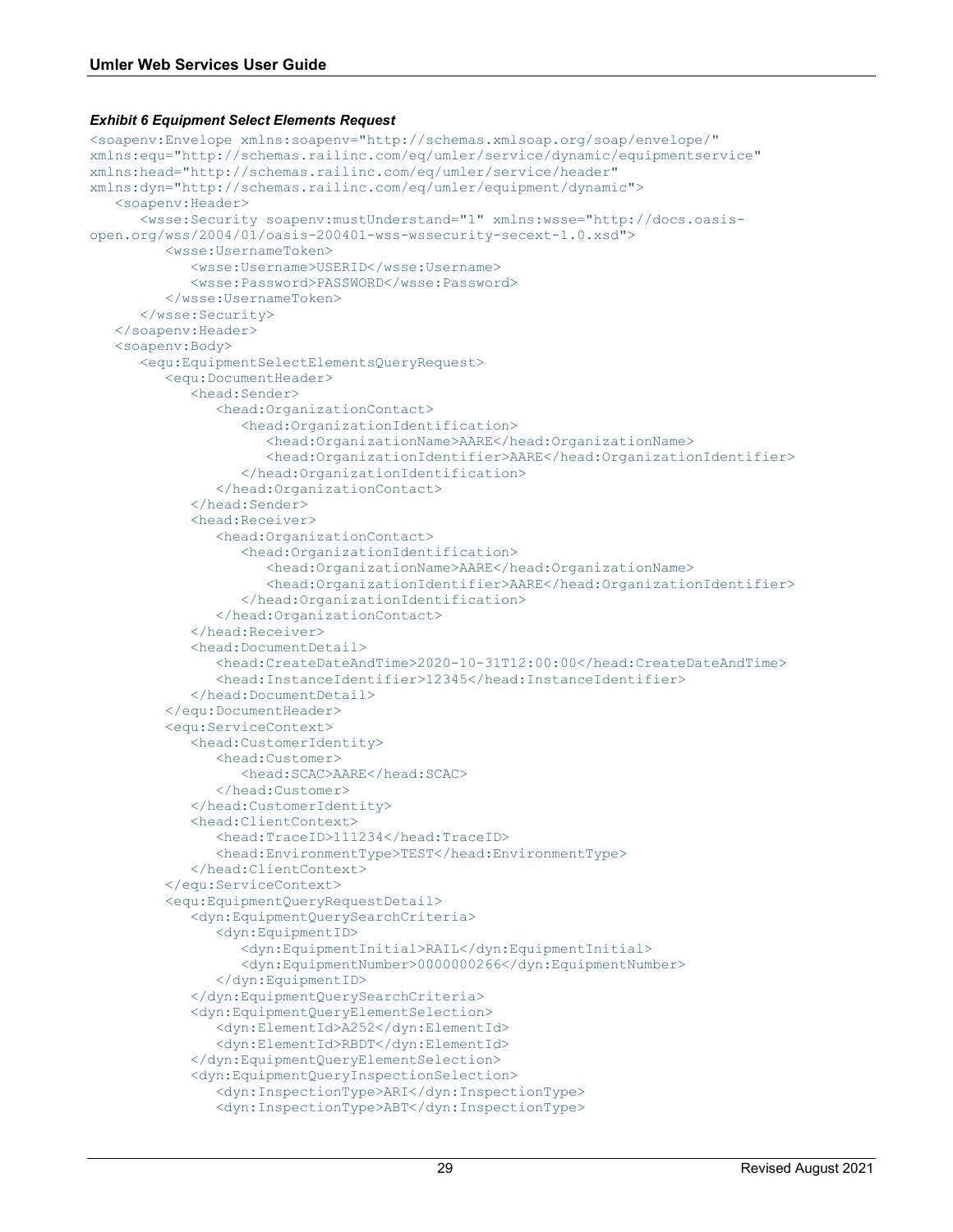```
 <dyn:InspectionType>FRA</dyn:InspectionType>
             </dyn:EquipmentQueryInspectionSelection>
             <dyn:IncludeConflictElements>true</dyn:IncludeConflictElements>
          </equ:EquipmentQueryRequestDetail>
       </equ:EquipmentSelectElementsQueryRequest>
    </soapenv:Body>
</soapenv:Envelope>
```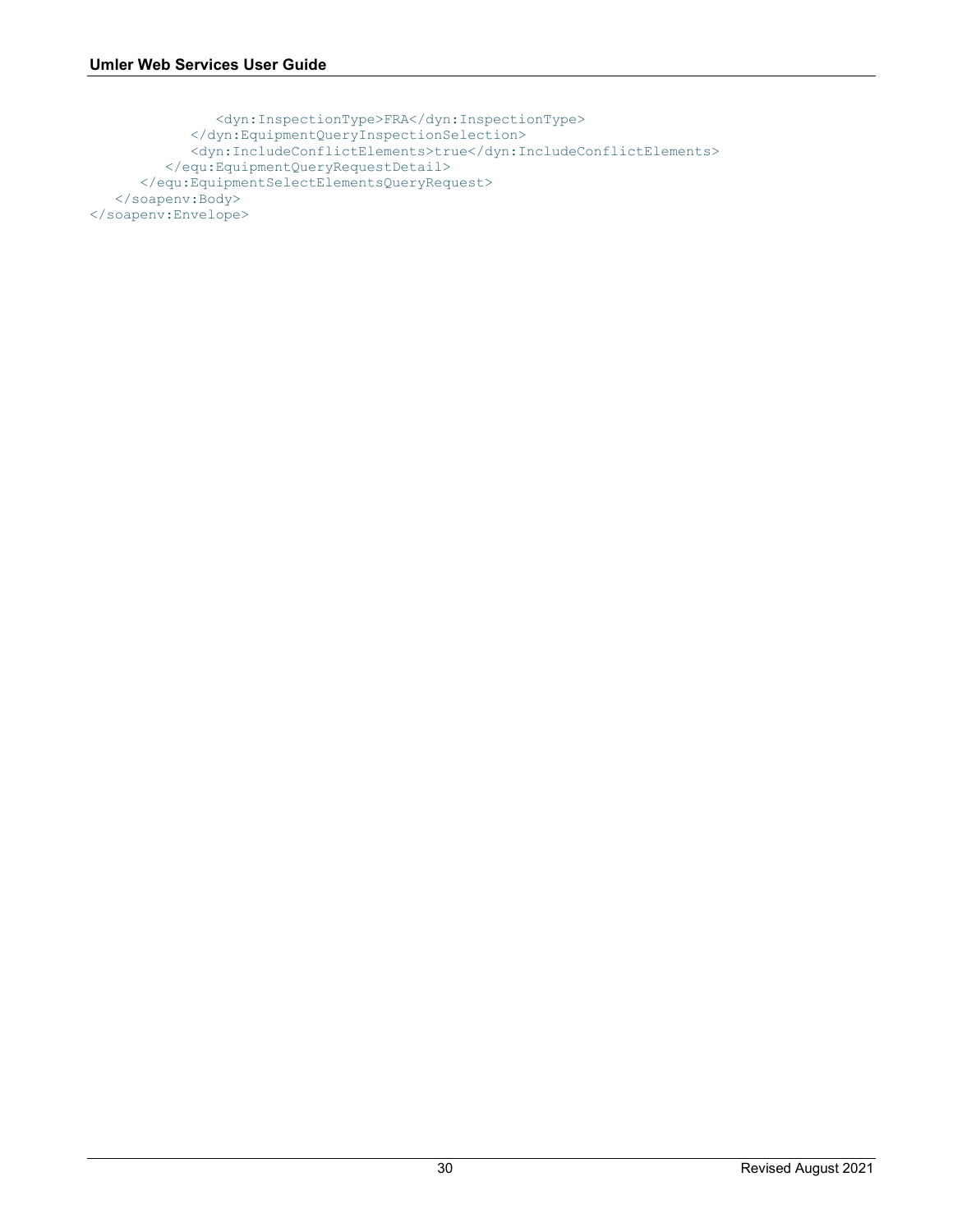# <span id="page-32-0"></span>**Transaction Log Service (Component Support)**

#### **WSDL Umler Release Test URL**

[https://servicestst.railinc.com/RAILINC\\_EMIS\\_SERVICES/services/](https://umler.release.tst.railinc.com/RAILINC_EMIS_SERVICES/services/UmlerEquipmentService.wsdl) TransactionLogService.wsdl

#### **URL for Endpoint**

[https://servicestst.railinc.com/RAILINC\\_EMIS\\_SERVICES/services/TransactionLogService](https://servicestst.railinc.com/RAILINC_EMIS_SERVICES/services/TransactionLogService)

Transaction Log Service uses the same schema for request, except for the new security header, and the date supplied in the request has to be a valid xs:date type. For example, **2020-08-04T00:00:00.00000** is valid, but **Aug 04, 2020 12:00:00 AM** is not valid.

#### <span id="page-32-1"></span>*Exhibit 7 Transaction Log Request*

```
<soapenv:Envelope xmlns:soapenv="http://schemas.xmlsoap.org/soap/envelope/">
      <soapenv:Header>
             <wsse:Security xmlns:wsse="http://docs.oasis-open.org/wss/2004/01/oasis-200401-
wss-wssecurity-secext-1.0.xsd"
                    soapenv:mustUnderstand="1">
                    <wsse:UsernameToken>
                          <wsse:Username>USERID</wsse:Username>
                          <wsse:Password>PASSWORD</wsse:Password>
                    </wsse:UsernameToken>
             </wsse:Security>
      </soapenv:Header>
      <soapenv:Body>
             <trans:TransactionDetailQueryRequest xmlns:model="http://model.ws.railinc.com"
                    xmlns:trans="http://transaction.model.emis.services.ws.railinc.com"
                    xmlns:eq="http://equipment.model.emis.services.ws.railinc.com">
                    <trans:submitter>
                           <model:company>RAIL</model:company>
                           <model:userID>userid</model:userID>
                           <model:traceID>1001783</model:traceID>
                           <model:userLocale>en_US</model:userLocale>
                           <model:environment>dev</model:environment>
                           <model:submitType>submit</model:submitType>
                    </trans:submitter>
                    <trans:transactionDetailQuery>
                          <trans:maximumRecordCount>200</trans:maximumRecordCount>
                          <trans:startDate>2020-06-25T00:00:00.00000</trans:startDate>
                          <trans:endDate>2020-08-08T00:00:00.00000</trans:endDate>
                    </trans:transactionDetailQuery>
             </trans:TransactionDetailQueryRequest>
      </soapenv:Body>
</soapenv:Envelope>
```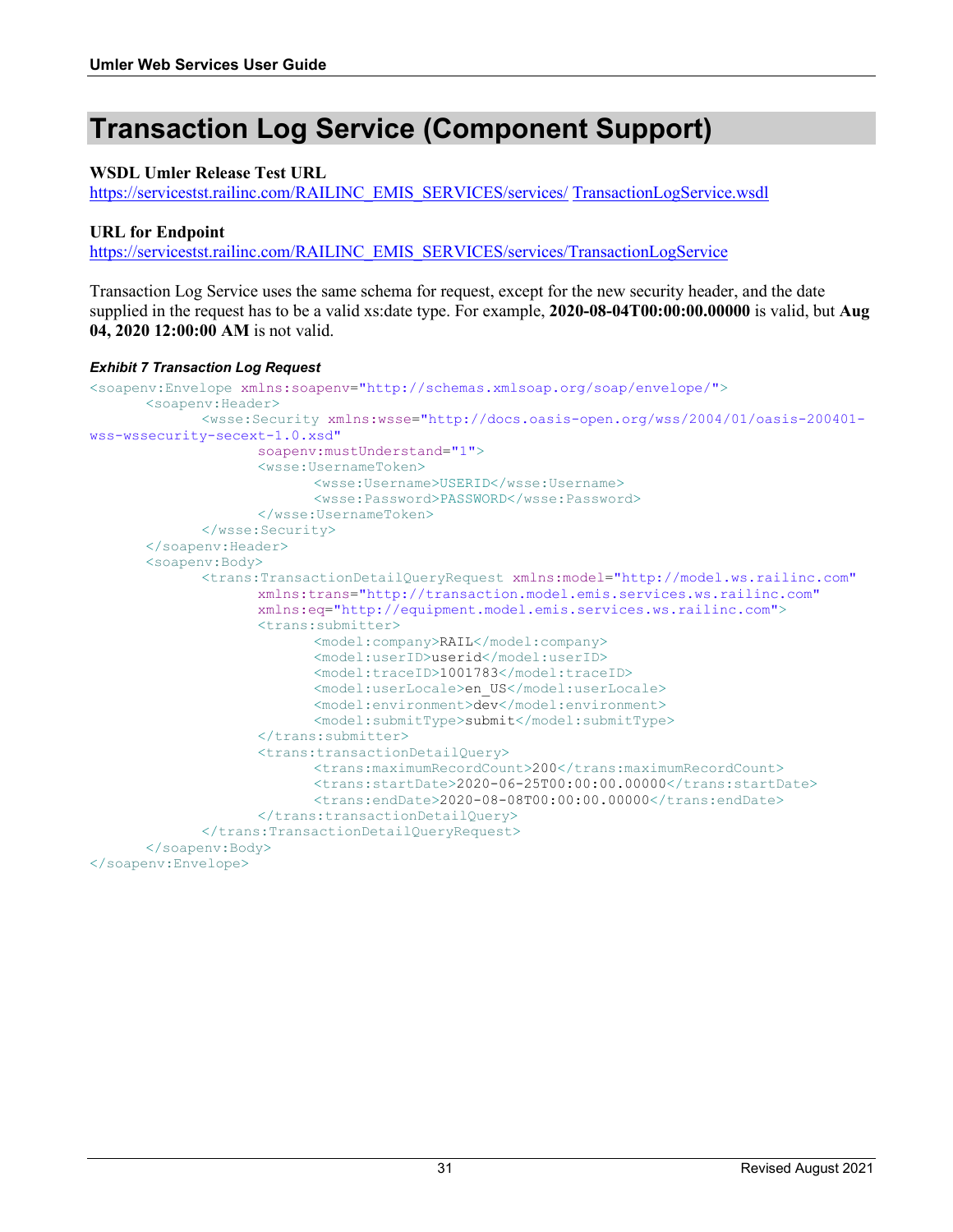# <span id="page-33-0"></span>**Equipment Transaction Log**

Transaction Log for a specific equipment can be retrieved using the same service as Transaction Log. The Equipment for which the transaction log is required has to be supplied in the criteria of the Transaction Log Service request.Transaction Log for an equipment is returned only between the specific date ranges provided in the request.

#### <span id="page-33-1"></span>*Exhibit 8 Equipment Transaction Log Request*

```
<soapenv:Envelope xmlns:soapenv="http://schemas.xmlsoap.org/soap/envelope/">
      <soapenv:Header>
             <wsse:Security xmlns:wsse="http://docs.oasis-open.org/wss/2004/01/oasis-200401-
wss-wssecurity-secext-1.0.xsd"
                    soapenv:mustUnderstand="1">
                    <wsse:UsernameToken>
                          <wsse:Username>USERID</wsse:Username>
                           <wsse:Password>PASSWORD</wsse:Password>
                    </wsse:UsernameToken>
             </wsse:Security>
      </soapenv:Header>
      <soapenv:Body>
             <trans:TransactionDetailQueryRequest xmlns:model="http://model.ws.railinc.com"
                    xmlns:trans="http://transaction.model.emis.services.ws.railinc.com"
                    xmlns:eq="http://equipment.model.emis.services.ws.railinc.com">
                    <trans:submitter>
                           <model:company>RAIL</model:company>
                          <model:userID>userid</model:userID>
                          <model:traceID>1001783</model:traceID>
                           <model:userLocale>en_US</model:userLocale>
                           <model:environment>dev</model:environment>
                           <model:submitType>submit</model:submitType>
                    </trans:submitter>
                    <trans:transactionDetailQuery>
                           <trans:maximumRecordCount>200</trans:maximumRecordCount>
                           <trans:startDate>2020-06-25T00:00:00.00000</trans:startDate>
                          <trans:endDate>2020-08-08T00:00:00.00000</trans:endDate>
                           <trans:equipmentIds>
                                 <eq:equipmentIdValue>AARE 0000008513</eq:equipmentIdValue>
                           </trans:equipmentIds>
                    </trans:transactionDetailQuery>
             </trans:TransactionDetailQueryRequest>
      </soapenv:Body>
</soapenv:Envelope>
```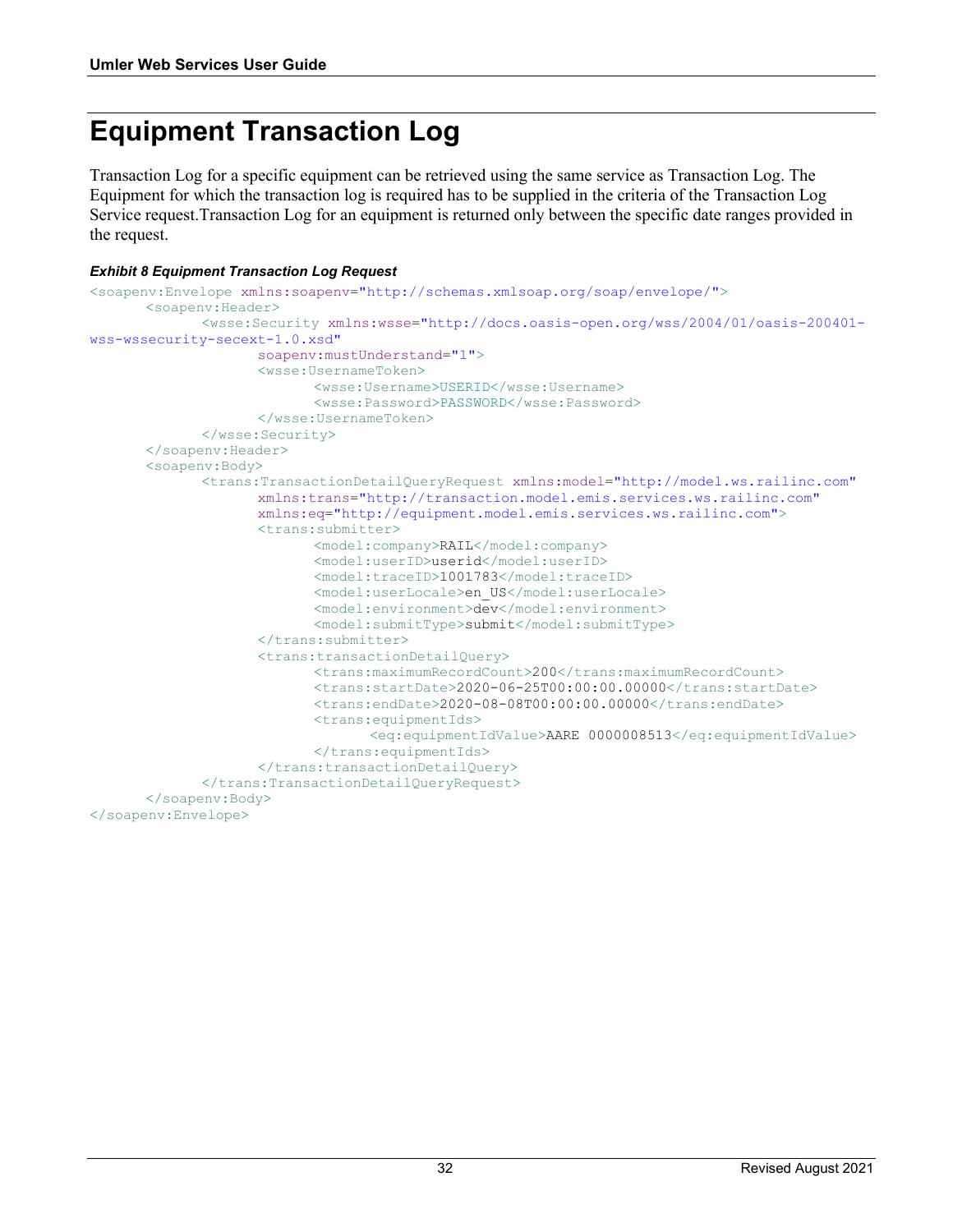### <span id="page-34-0"></span>**Umler Web Services**

Umler web service WSDLs can be accessed at the following URL. Client WSDLs can be found in the **Client WSDLs** section of the web page.

#### **WSDL Umler Release Test URL**

[https://services.railinc.com/RAILINC\\_EMIS\\_SERVICES/services/UmlerEquipmentService.wsdl](https://services.railinc.com/RAILINC_EMIS_SERVICES/services/UmlerEquipmentService.wsdl)

All the endpoints that has RAILINC EMIS\_SERVICES is a 3.2 service. Below is the sample: https://services.railinc.com/**RAILINC\_EMIS\_SERVICES**[/services/UmlerEquipmentService](https://services.railinc.com/RAILINC_EMIS_SERVICES/services/UmlerEquipmentService)

These WSDLs can be used to generate client application code, or generate requests using web services test client tools.

Umler Web Services uses dummy input parameters (ignoreRequest1, ignoreRequest2, etc…) to distinguish between web service operations provided by an end point, if more than one operation has the same input parameter signature. For example, **EquipmentChange** service has many operations with the same input element "EquipmentChange", so to identify the operation "reportAirbrakeTest" a dummy input element "ignoreRequest1" was added, similarly for operation "reportAutorackCertification", "ignoreRequest2" is used as the identifying input parameter.

The following table shows the operation name and the corresponding input elements that should be sent as part of the request:

| <b>Service</b>         | <b>Operation</b>                       | <b>Input parameter Elements</b>   |
|------------------------|----------------------------------------|-----------------------------------|
| <b>EquipmentChange</b> |                                        |                                   |
|                        | reportAirbrakeTest                     | EquipmentChange<br>ignoreRequest1 |
|                        | reportAutorackCertification            | EquipmentChange<br>ignoreRequest2 |
|                        | reportAutorackInspection               | EquipmentChange<br>ignoreRequest3 |
|                        | reportAutorackRepair                   | EquipmentChange<br>ignoreRequest4 |
|                        | reportDoorLubeInspection               | EquipmentChange<br>ignoreRequest5 |
|                        | reportSixtyDayCabSignalInspection      | EquipmentChange<br>ignoreRequest6 |
|                        | reportQuarterlyFRALocomotiveInspection | EquipmentChange<br>ignoreRequest7 |
|                        | reportAnnualFRALocomotiveInspection    | EquipmentChange<br>ignoreRequest8 |
|                        | reportBiennialFRALocomotiveInspection  | EquipmentChange<br>ignoreRequest9 |
|                        | reportFRALocomotiveAirBrakeInspection  | EquipmentChange                   |

#### <span id="page-34-1"></span>*Exhibit 9 Operation and Paramter Elements for Each Service*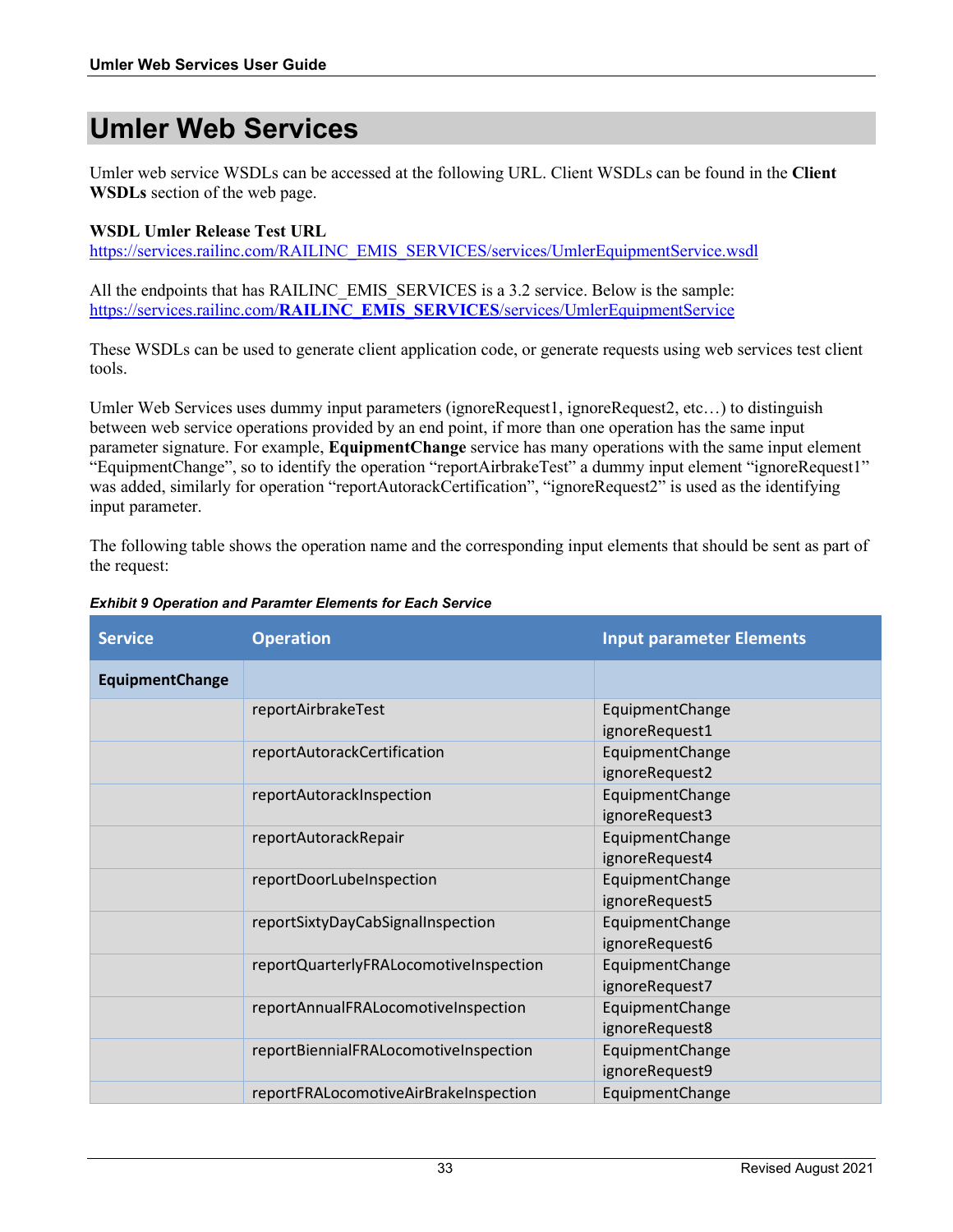| <b>Service</b>         | <b>Operation</b>                        | <b>Input parameter Elements</b> |
|------------------------|-----------------------------------------|---------------------------------|
|                        |                                         | ignoreRequest10                 |
|                        | reportLocomotiveStorageEvent            | EquipmentChange                 |
|                        |                                         | ignoreRequest11                 |
|                        | reportVehicularFlatCertification        | EquipmentChange                 |
|                        |                                         | ignoreRequest12                 |
|                        | reportReflectorizationEvent             | EquipmentChange                 |
|                        |                                         | ignoreRequest13                 |
|                        | reportAirbrakeNullification             | EquipmentChange                 |
|                        |                                         | ignoreRequest14                 |
|                        | reportEquipmentChange                   | EquipmentChange                 |
|                        |                                         | ignoreRequest14                 |
| <b>TransactionLog</b>  |                                         |                                 |
|                        | queryTransactionInformation             | TransactionDetailQueryRequest   |
| <b>CompanySpecific</b> |                                         |                                 |
| <b>EquipmentGroup</b>  |                                         |                                 |
|                        | assignEquipmentToCompanySpecificGroup   | GroupAssignment                 |
|                        |                                         | ignoreRequest1                  |
|                        | unassignEquipmentToCompanySpecificGroup | GroupAssignment                 |
|                        |                                         | ignoreRequest2                  |

For example, **EquipmentChange** (in column 1 above) provides multiple operations. All requires the same input parameter "EquipmentChange" (column 3) to distinguish between one operation from the other. The client application must send ignoreRequest parameters that uniquely identifies each operation.

For example, to invoke the "reportEquipmentChange" operation, two elements should be sent within the request Body, EquipmentChange and ignoreRequest14, as shown below:

**…** <soapenv:Body> <wseq:EquipmentChange> <wseq:submitter> … </wseq:submitter> <wseq:equipmentUnit> … </wseq:equipmentUnit> </wseq:EquipmentChange> <ignoreRequest1>1</ignoreRequest1> </soapenv:Body> **…** Input parameter 1 Input parameter 2 **ignoreRequest1** identifies the reportAirbrakeTest operation (No namespace identifier needed)

Below are examples of fully function web services request messages for some of the most commonly used services: (except the userid/password have been removed, and equipment IDs changed.)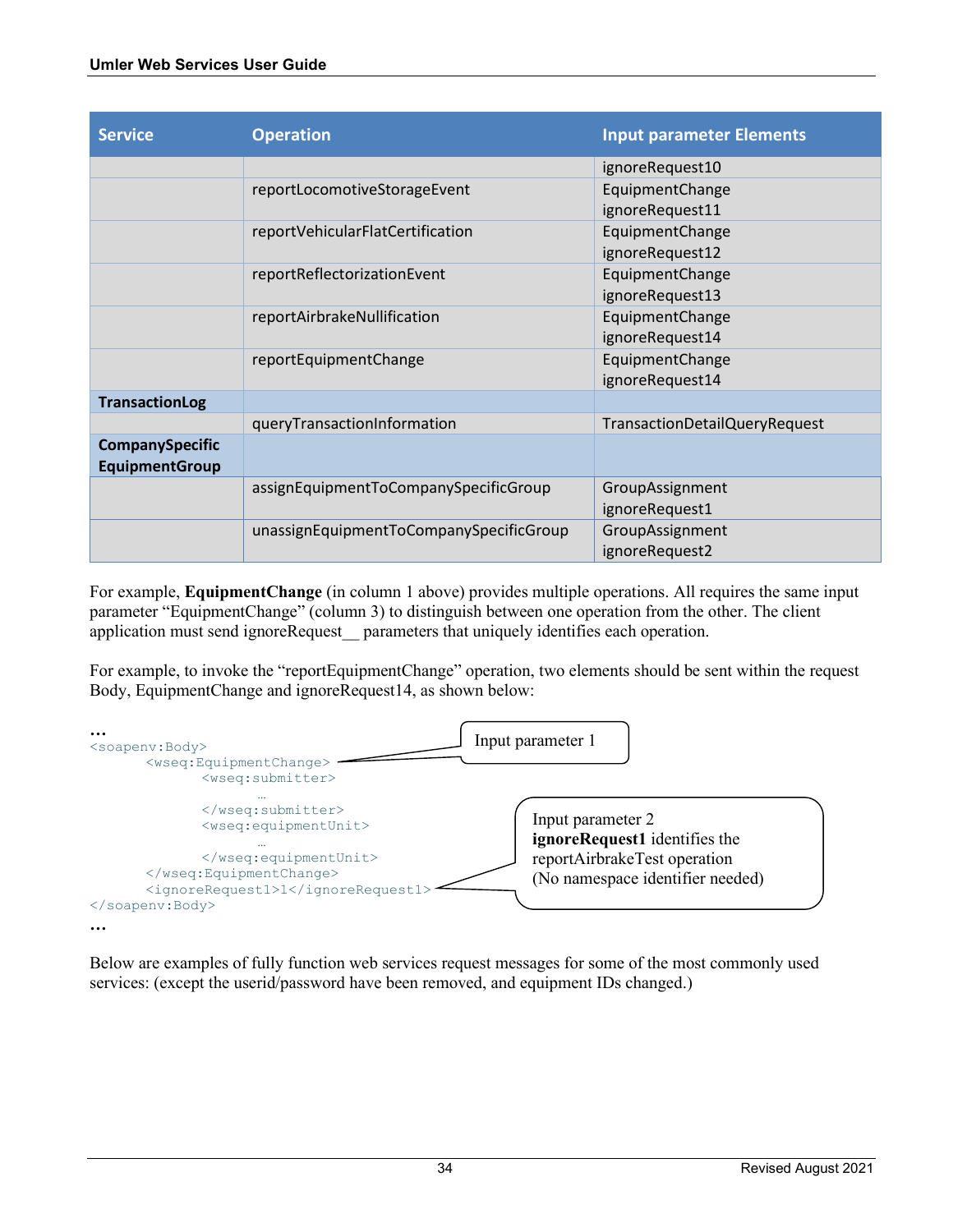# <span id="page-36-0"></span>**Assign Equipment To Company Specific Group**

**CompanySpecificEquipmentGroup.assignEquipmentToCompanySpecificGroup** [https://servicestst.railinc.com/RAILINC\\_EMIS\\_WS/services/CompanySpecificEquipmentGroup](https://umler.release.tst.railinc.com/RAILINC_EMIS_WS/services/CompanySpecificEquipmentGroup)

#### <span id="page-36-1"></span>*Exhibit 10 Assign Equipment to Company Specific Group*

```
<soapenv:Envelope 
     xmlns:soapenv="http://schemas.xmlsoap.org/soap/envelope/"
     xmlns:gro="http://groupassignment.model.emis.services.ws.railinc.com"
     xmlns:mod="http://model.ws.railinc.com"
     xmlns:gro1="http://group.model.emis.services.ws.railinc.com"
    xmlns:glob="http://global.ws.railinc.com
     xmlns:equ="http://equipment.model.emis.services.ws.railinc.com">
     <soapenv:Header>
         <wsse:Security soapenv:mustUnderstand="1"
             xmlns:soapenc="http://schemas.xmlsoap.org/soap/encoding/"
             xmlns:wsse="http://schemas.xmlsoap.org/ws/2003/06/secext">
             <wsse:UsernameToken>
                 <wsse:Username>USERID</wsse:Username>
                 <wsse:Password>PASSWORD</wsse:Password>
             </wsse:UsernameToken>
         </wsse:Security>
     </soapenv:Header>
     <soapenv:Body>
         <gro:GroupAssignment>
             <gro:submitter>
                 <mod:company>AARE</mod:company>
                 <mod:userID>userid</mod:userID>
                 <mod:traceID>password</mod:traceID>
                 <mod:userLocale>en_US</mod:userLocale>
                 <mod:submitType>validate</mod:submitType>
             </gro:submitter>
             <!--Zero or more repetitions:-->
             <gro:groupAssign>
                 <gro1:groupId>
                      <gro1:groupIdValue>QATEST</gro1:groupIdValue>
                 </gro1:groupId>
                 <gro1:equipmentId>
                     <equ:equipmentIdValue>TEST0000000120</equ:equipmentIdValue>
                 </gro1:equipmentId>
             </gro:groupAssign>
         </gro:GroupAssignment>
         <ignoreRequest1>1</ignoreRequest1>
     </soapenv:Body>
</soapenv:Envelope>
```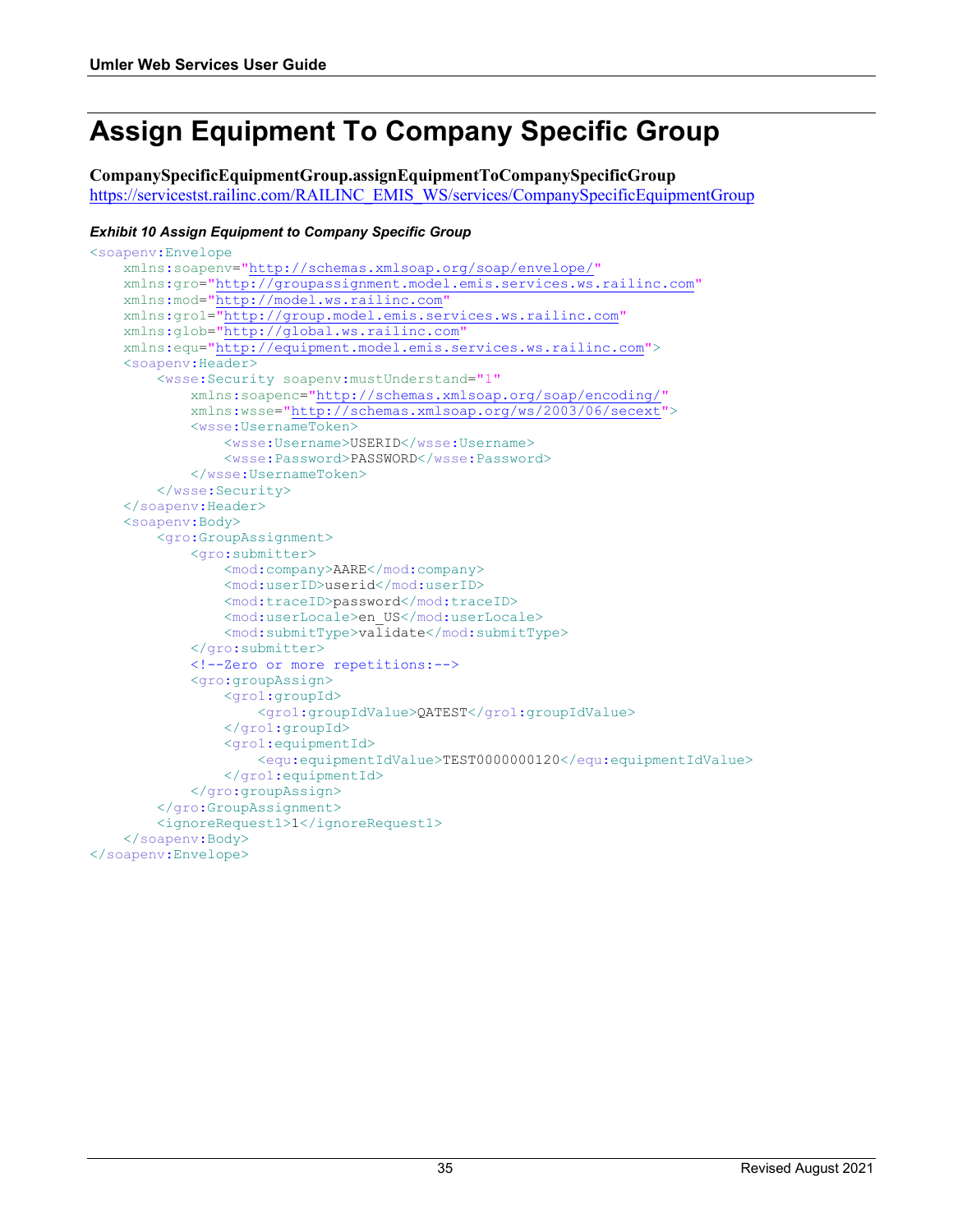# <span id="page-37-0"></span>**Pool Assignment Service**

[https://servicestst.railinc.com/RAILINC\\_EMIS\\_WS/services/EquipmentAssignment](https://umler.release.tst.railinc.com/RAILINC_EMIS_WS/services/EquipmentAssignment)

#### <span id="page-37-1"></span>*Exhibit 11 Pool Assignment*

```
<soapenv:Envelope
   xmlns:q0="http://services.ws.emis.railinc.com"
   xmlns:q1="http://model.ws.railinc.com"
   xmlns:q2="http://poolassign.model.emis.services.ws.railinc.com"
   xmlns:q3="http://equipment.model.emis.services.ws.railinc.com"
   xmlns:q4="http://global.ws.railinc.com"
 xmlns:q5="http://pool.model.emis.services.ws.railinc.com"
 xmlns:soapenv="http://schemas.xmlsoap.org/soap/envelope/"
   xmlns:xsd="http://www.w3.org/2001/XMLSchema"
   xmlns:xsi="http://www.w3.org/2001/XMLSchema-instance">
    <soapenv:Header>
         <wsse:Security soapenv:mustUnderstand="1" 
             xmlns:soapenc="http://schemas.xmlsoap.org/soap/encoding/" 
             xmlns:wsse="http://schemas.xmlsoap.org/ws/2003/06/secext">
             <wsse:UsernameToken>
                 <wsse:Username>USERID</wsse:Username>
                 <wsse:Password>PASSWORD</wsse:Password>
             </wsse:UsernameToken>
         </wsse:Security>
    </soapenv:Header>
    <soapenv:Body>
       <q0:assignEquipmentToPool>
          <q0:context>
             <q1:company>RAIL</q1:company>
             <q1:userID>USERID</q1:userID>
             <q1:traceID>1234</q1:traceID>
             <q1:userLocale>EN-US</q1:userLocale>
             <q1:environment>DEVELOPMENT</q1:environment>
             <q1:submitType>validate</q1:submitType>
          </q0:context>
          <q0:assignments>
             <q2:equipmentID>
                <q3:equipmentIdValue>AARE0000660000</q3:equipmentIdValue>
             </q2:equipmentID>
             <q2:poolID>
                <q5:poolIdValue>9990640</q5:poolIdValue>
             </q2:poolID>
          </q0:assignments>
       </q0:assignEquipmentToPool>
    </soapenv:Body>
</soapenv:Envelope>
```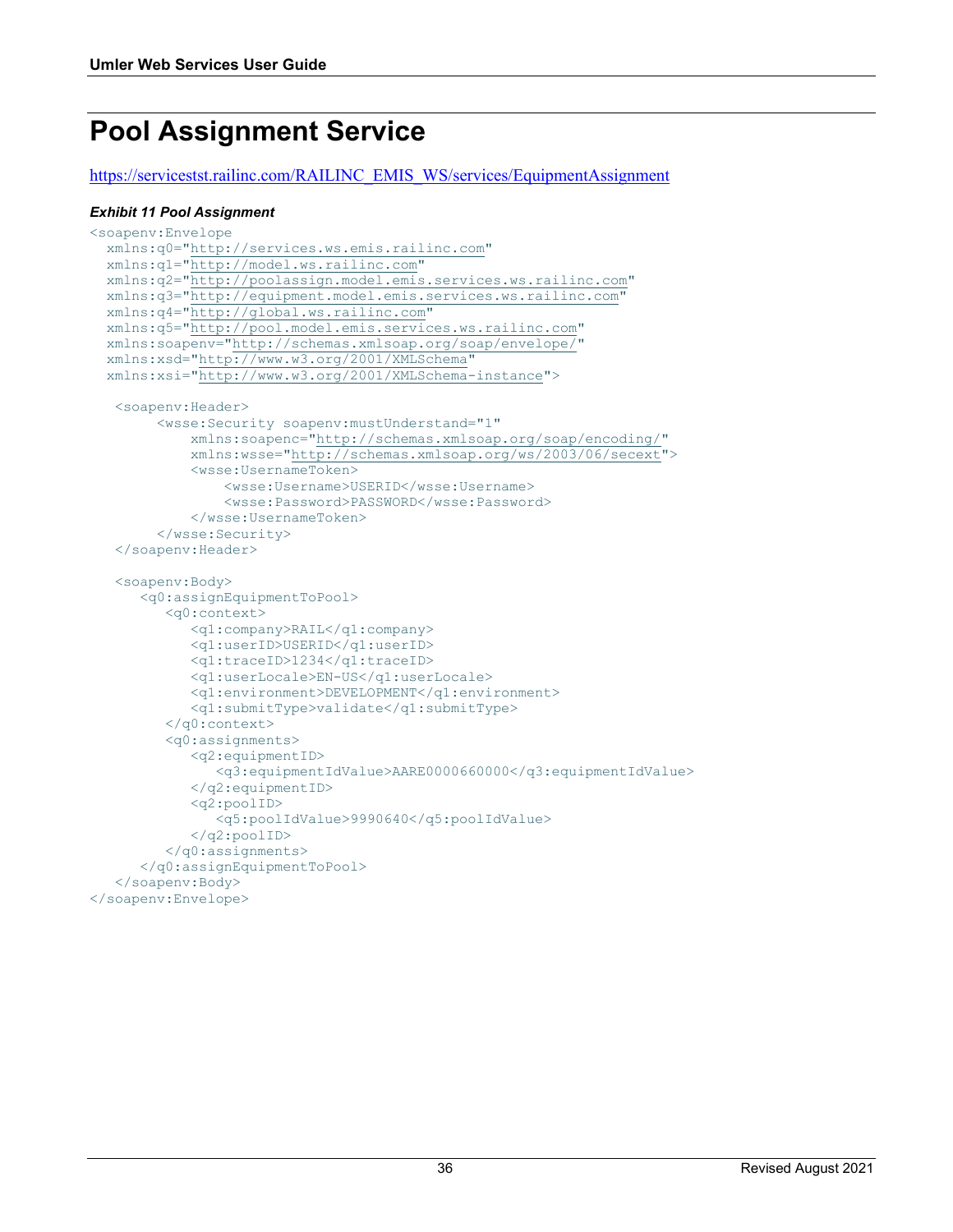# <span id="page-38-0"></span>**Pool Header Update**

[https://servicestst.railinc.com/RAILINC\\_EMIS\\_WS/services/PoolHeader](https://umler.release.tst.railinc.com/RAILINC_EMIS_WS/services/PoolHeader)

### <span id="page-38-1"></span>**Create Pool Header**

#### <span id="page-38-2"></span>*Exhibit 12 Create Pool Header*

```
<soapenv:Envelope xmlns:soapenv="http://schemas.xmlsoap.org/soap/envelope/" 
xmlns:ser="http://services.ws.emis.railinc.com" xmlns:mod="http://model.ws.railinc.com" 
xmlns:pool="http://pool.model.emis.services.ws.railinc.com" 
xmlns:glob="http://global.ws.railinc.com">
     <soapenv:Header>
           <wsse:Security soapenv:mustUnderstand="1" 
                  xmlns:soapenc="http://schemas.xmlsoap.org/soap/encoding/"
                  xmlns:wsse="http://schemas.xmlsoap.org/ws/2003/06/secext">
          <wsse:UsernameToken>
             <wsse:Username>USERID</wsse:Username>
             <wsse:Password>PASSWORD</wsse:Password>
          </wsse:UsernameToken>
       </wsse:Security>
    </soapenv:Header>
    <soapenv:Body>
       <ser:createPoolHeader>
          <ser:context>
             <!--Optional:-->
             <mod:company>RAIL</mod:company>
             <!--Optional:-->
             <mod:userID>xxxxx</mod:userID>
             <!--Optional:-->
             <mod:traceID>1212</mod:traceID>
             <!--Optional:-->
             <mod:userLocale>en_us</mod:userLocale>
             <!--Optional:-->
             <mod:environment>production</mod:environment>
             <!--Optional:-->
             <mod:submitType>validate</mod:submitType>
          </ser:context>
          <ser:pool>
             <pool:poolId>
                <pool:poolIdValue>7777778</pool:poolIdValue>
                <!--Zero or more repetitions:-->
             </pool:poolId>
             <!--Optional:-->
             <pool:poolDescription>
                <!--Optional:-->
                <!--Optional:-->
                <pool:poolDescriptionValue>test</pool:poolDescriptionValue>
             </pool:poolDescription>
             <!--Optional:-->
             <pool:extendedPoolDescription>
                  <pool:extendedPoolDescriptionValue>test</pool:extendedPoolDescriptionValue>
             </pool:extendedPoolDescription>
             <!--Optional:-->
             <pool:poolOperator1>
```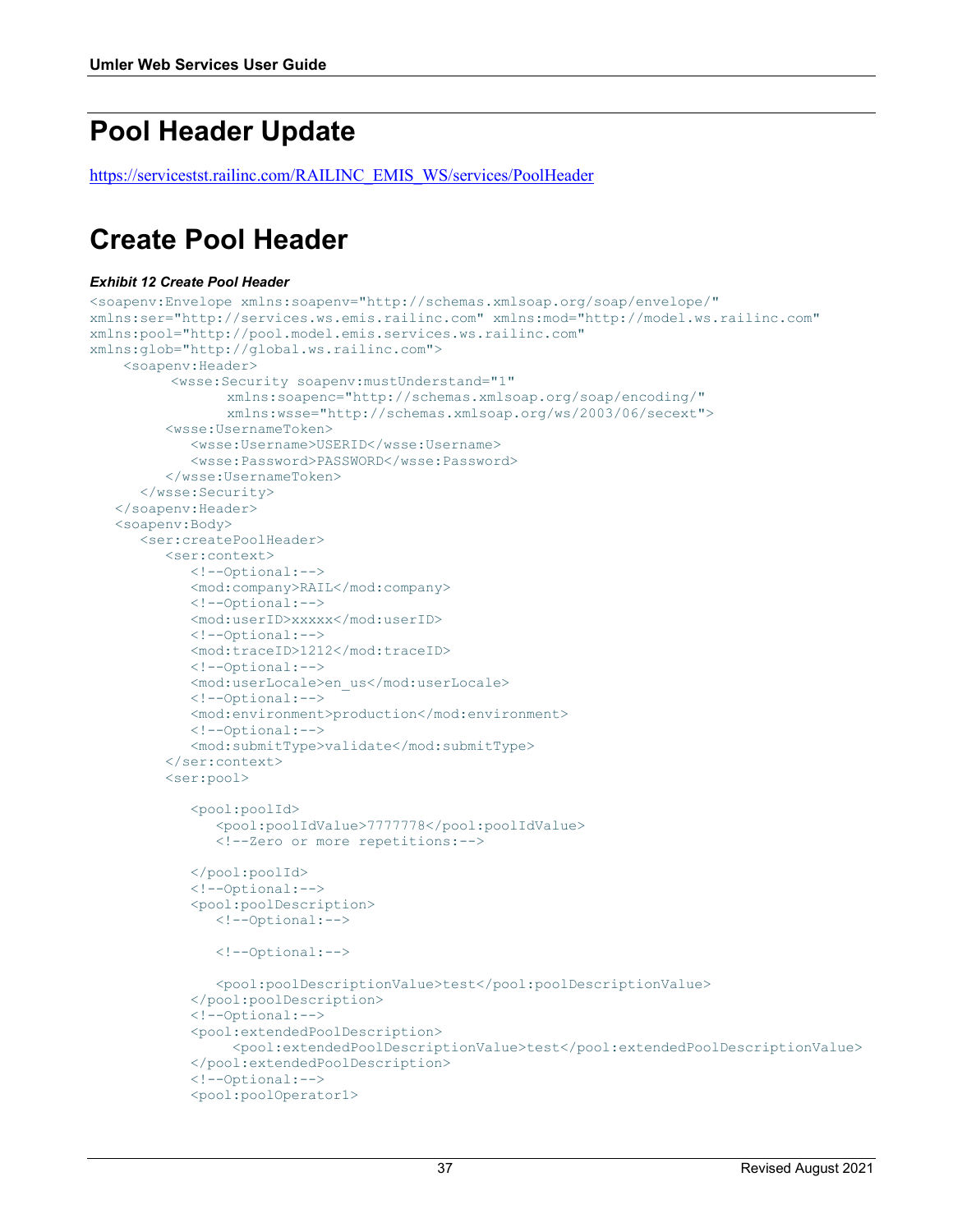```
 <pool:poolOperatorValue>AARE</pool:poolOperatorValue>
             </pool:poolOperator1>
             <!--Optional:-->
             <pool:poolTypeCode>
                <pool:poolTypeCodeValue>P</pool:poolTypeCodeValue>
             </pool:poolTypeCode>
             <!--Optional:-->
             <pool:poolMaintenanceCode>
                <pool:poolMaintenanceCodeValue>1</pool:poolMaintenanceCodeValue>
             </pool:poolMaintenanceCode>
             <!--Optional:-->
             <pool:poolLoading>
                <pool:location>
                    <pool:locationValue>MOYOCK</pool:locationValue>
                </pool:location>
                <!--Optional:-->
                <pool:stateProvince>
                    <glob:stateProvinceValue>NC</glob:stateProvinceValue>
                </pool:stateProvince>
             </pool:poolLoading>
             <!--Optional:-->
          </ser:pool>
       </ser:createPoolHeader>
    </soapenv:Body>
</soapenv:Envelope>
```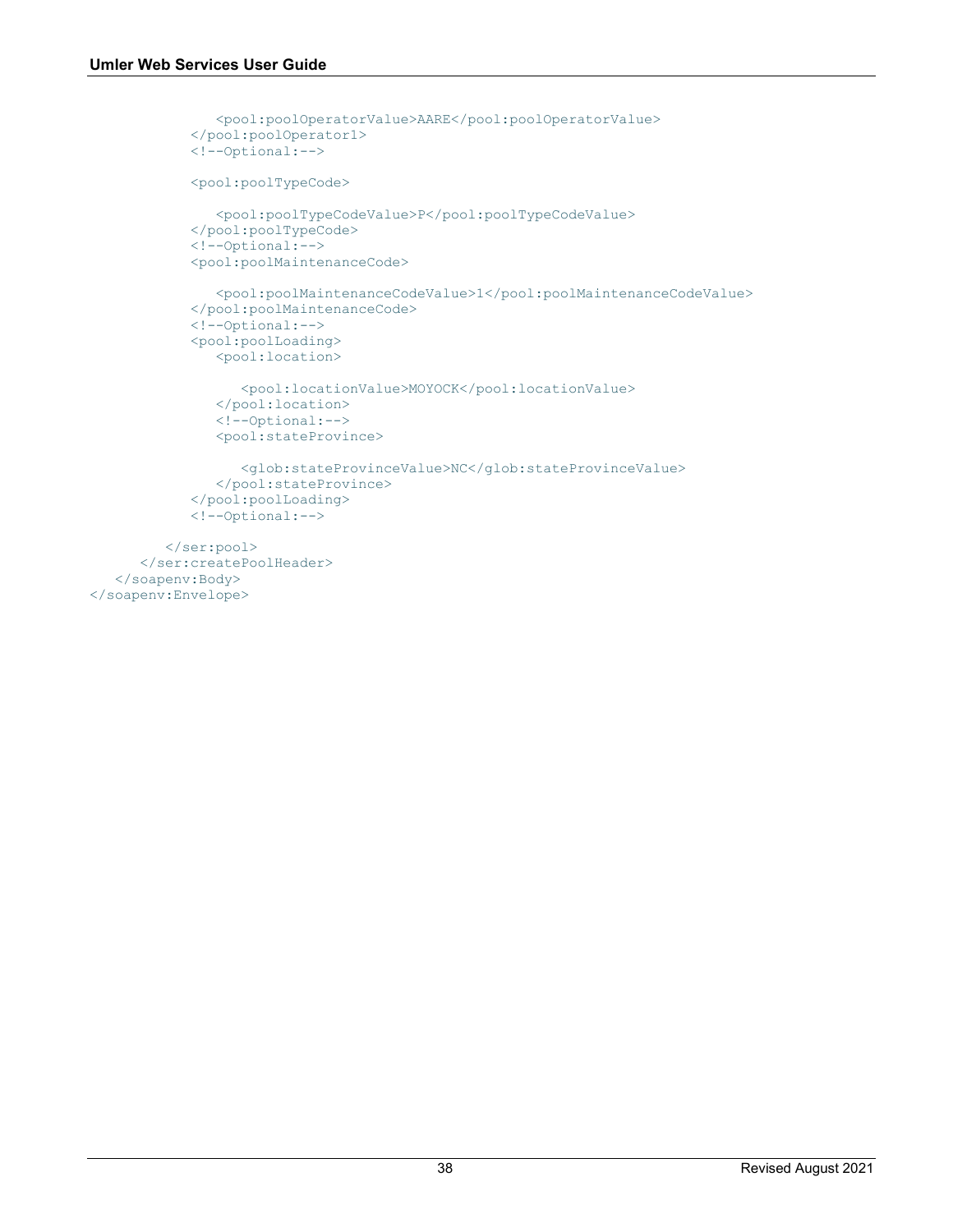# <span id="page-40-0"></span>**Delete Pool Header**

#### <span id="page-40-1"></span>*Exhibit 13 Delete Pool Header*

```
<soapenv:Envelope xmlns:soapenv="http://schemas.xmlsoap.org/soap/envelope/" 
xmlns:ser="http://services.ws.emis.railinc.com" xmlns:mod="http://model.ws.railinc.com" 
xmlns:pool="http://pool.model.emis.services.ws.railinc.com" 
xmlns:glob="http://global.ws.railinc.com">
     <soapenv:Header>
           <wsse:Security soapenv:mustUnderstand="1" 
                 xmlns:soapenc="http://schemas.xmlsoap.org/soap/encoding/"
                 xmlns:wsse="http://schemas.xmlsoap.org/ws/2003/06/secext">
          <wsse:UsernameToken>
             <wsse:Username>USERID</wsse:Username>
             <wsse:Password>PASSWORD</wsse:Password>
          </wsse:UsernameToken>
       </wsse:Security>
    </soapenv:Header>
    <soapenv:Body>
       <ser:deletePoolHeader>
           <ser:context>
             <!--Optional:-->
             <mod:company>RAIL</mod:company>
             <!--Optional:-->
             <mod:userID>xxx</mod:userID>
             <!--Optional:-->
             <mod:traceID>1212</mod:traceID>
             <!--Optional:-->
             <mod:userLocale>en_us</mod:userLocale>
             <!--Optional:-->
             <mod:environment>production</mod:environment>
             <!--Optional:-->
             <mod:submitType>validate</mod:submitType>
          </ser:context>
          <ser:poolID>
             <pool:poolIdValue>7776694</pool:poolIdValue>
          </ser:poolID>
       </ser:deletePoolHeader>
    </soapenv:Body>
</soapenv:Envelope>
```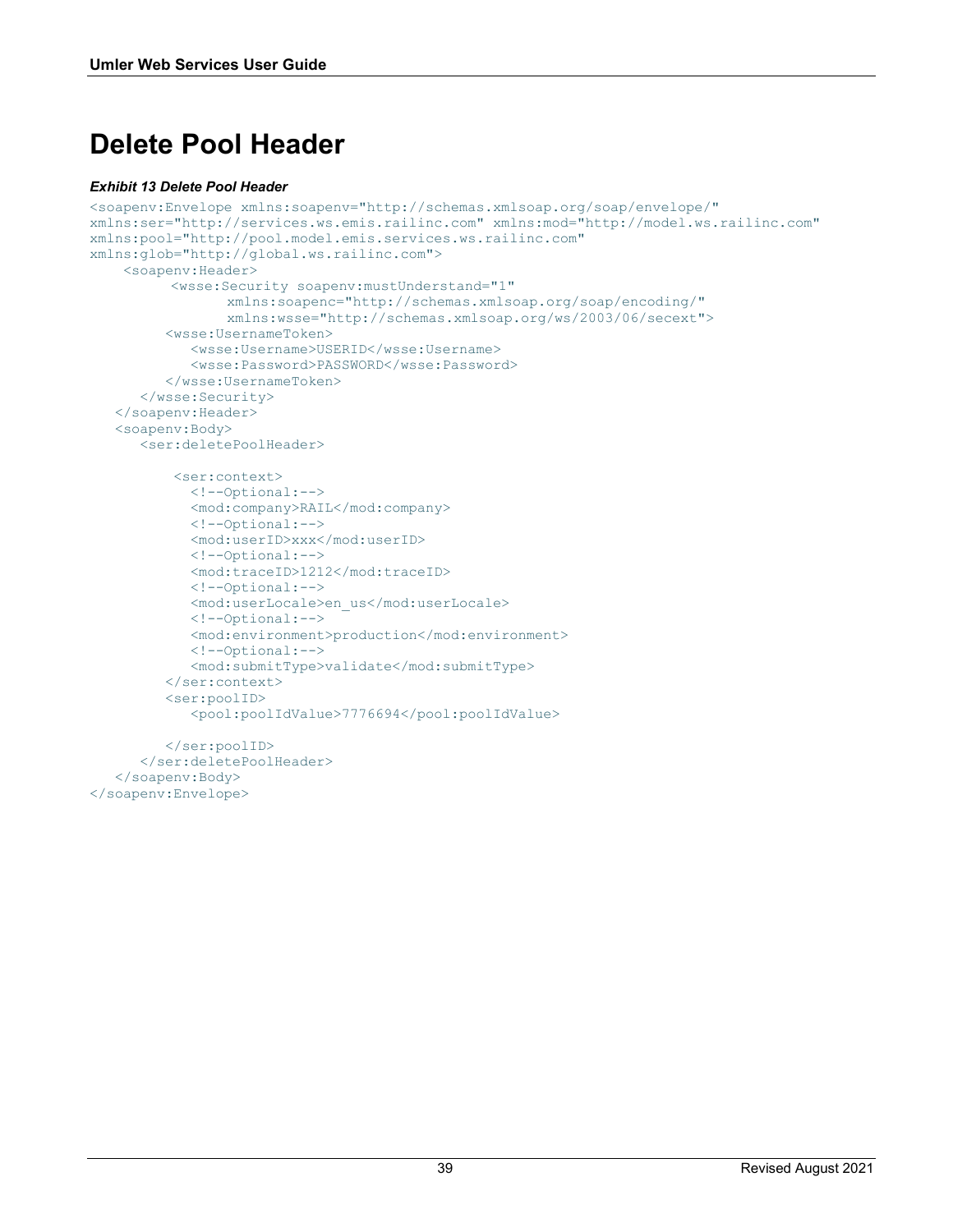# <span id="page-41-0"></span>**Modify Pool Header**

#### <span id="page-41-1"></span>*Exhibit 14 Modify Pool Header*

```
<soapenv:Envelope xmlns:soapenv="http://schemas.xmlsoap.org/soap/envelope/" 
xmlns:ser="http://services.ws.emis.railinc.com" xmlns:mod="http://model.ws.railinc.com" 
xmlns:pool="http://pool.model.emis.services.ws.railinc.com" 
xmlns:glob="http://global.ws.railinc.com">
      <soapenv:Header>
           <wsse:Security soapenv:mustUnderstand="1" 
                  xmlns:soapenc="http://schemas.xmlsoap.org/soap/encoding/"
                 xmlns:wsse="http://schemas.xmlsoap.org/ws/2003/06/secext">
          <wsse:UsernameToken>
             <wsse:Username>USERID</wsse:Username>
             <wsse:Password>PASSWORD</wsse:Password>
          </wsse:UsernameToken>
       </wsse:Security>
    </soapenv:Header>
    <soapenv:Body>
       <ser:updatePoolHeader>
           <ser:context>
             <!--Optional:-->
             <mod:company>RAIL</mod:company>
             <!--Optional:-->
             <mod:userID>xxx</mod:userID>
             <!--Optional:-->
             <mod:traceID>1212</mod:traceID>
             <!--Optional:-->
             <mod:userLocale>en_us</mod:userLocale>
             <!--Optional:-->
             <mod:environment>production</mod:environment>
             <!--Optional:-->
             <mod:submitType>validate</mod:submitType>
          </ser:context>
          <ser:pool>
             <pool:poolId>
                <pool:poolIdValue>7776694</pool:poolIdValue>
                <!--Zero or more repetitions:-->
             </pool:poolId>
             <!--Optional:-->
             <pool:poolDescription>
                <pool:poolDescriptionValue>Pool Update test</pool:poolDescriptionValue>
             </pool:poolDescription>
```
<!--Optional:-->

```
 </ser:pool>
       </ser:updatePoolHeader>
    </soapenv:Body>
</soapenv:Envelope>
```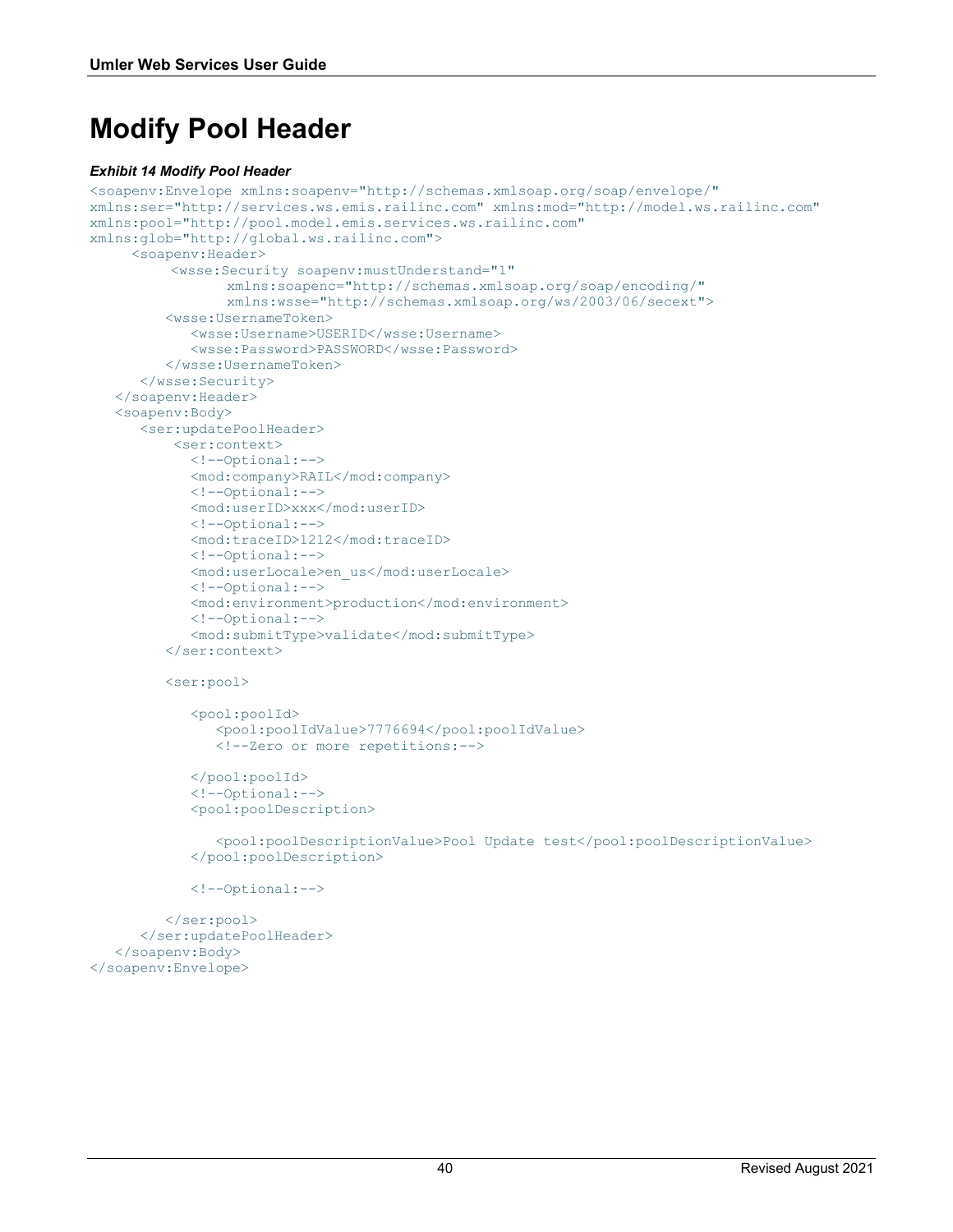### <span id="page-42-0"></span>**Addition and Betterment – New**

#### <span id="page-42-1"></span>*Exhibit 15 Addition and Betterment – New*

```
<s:Envelope xmlns:s="http://schemas.xmlsoap.org/soap/envelope/" 
xmlns:eq="http://schemas.railinc.com/eq/umler/equipment/dynamic">
    <s:Header>
       <wsse:Security s:mustUnderstand="1" xmlns:wsse="http://docs.oasis-
open.org/wss/2004/01/oasis-200401-wss-wssecurity-secext-1.0.xsd" 
xmlns:wsu="http://docs.oasis-open.org/wss/2004/01/oasis-200401-wss-wssecurity-utility-
1.0.xsd">
          <wsse:UsernameToken wsu:Id="UsernameToken-3">
             <wsse:Username>USERID</wsse:Username>
             <wsse:Password Type="http://docs.oasis-open.org/wss/2004/01/oasis-200401-wss-
username-token-profile-1.0#PasswordText">PASSWORD</wsse:Password>
             <wsse:Nonce EncodingType="http://docs.oasis-open.org/wss/2004/01/oasis-200401-
wss-soap-message-security-1.0#Base64Binary">pf7x5g59FWca7tX9JrPCzw==</wsse:Nonce>
             <wsu:Created>2013-02-06T22:43:30.565Z</wsu:Created>
          </wsse:UsernameToken>
       </wsse:Security>
    </s:Header>
    <s:Body xmlns:xsd="http://www.w3.org/2001/XMLSchema" 
xmlns:xsi="http://www.w3.org/2001/XMLSchema-instance">
       <UmlerEquipmentChangeRequest 
xmlns="http://schemas.railinc.com/eq/umler/service/dynamic/equipmentservice">
          <DocumentHeader>
             <Sender xmlns="http://schemas.railinc.com/eq/umler/service/header">
                <OrganizationContact>
                   <OrganizationIdentification>
                      <OrganizationName>AARE</OrganizationName>
                     <OrganizationIdentifier>AARE</OrganizationIdentifier>
                   </OrganizationIdentification>
                </OrganizationContact>
             </Sender>
             <Receiver xmlns="http://schemas.railinc.com/eq/umler/service/header">
                <OrganizationContact>
                   <OrganizationIdentification>
                      <OrganizationName>RAIL</OrganizationName>
                     <OrganizationIdentifier>RAIL</OrganizationIdentifier>
                   </OrganizationIdentification>
                </OrganizationContact>
             </Receiver>
             <DocumentDetail xmlns="http://schemas.railinc.com/eq/umler/service/header">
                <CreateDateAndTime>2020-08-16T10:11:19.779256-05:00</CreateDateAndTime>
                <InstanceIdentifier>42239702-eb34-492a-8a5b-28592f30b204</InstanceIdentifier>
             </DocumentDetail>
          </DocumentHeader>
          <ServiceContext>
             <CustomerIdentity xmlns="http://schemas.railinc.com/eq/umler/service/header">
                <Customer>
                   <SCAC>RAIL</SCAC>
                </Customer>
             </CustomerIdentity>
             <SubmitMode xmlns="http://schemas.railinc.com/eq/umler/service/header">
                <SubmitModeType>VALIDATE</SubmitModeType>
             </SubmitMode>
             <ClientContext xmlns="http://schemas.railinc.com/eq/umler/service/header">
                <TraceID>XXX</TraceID>
                <EnvironmentType>TEST</EnvironmentType>
             </ClientContext>
          </ServiceContext>
          <EquipmentUnit>
```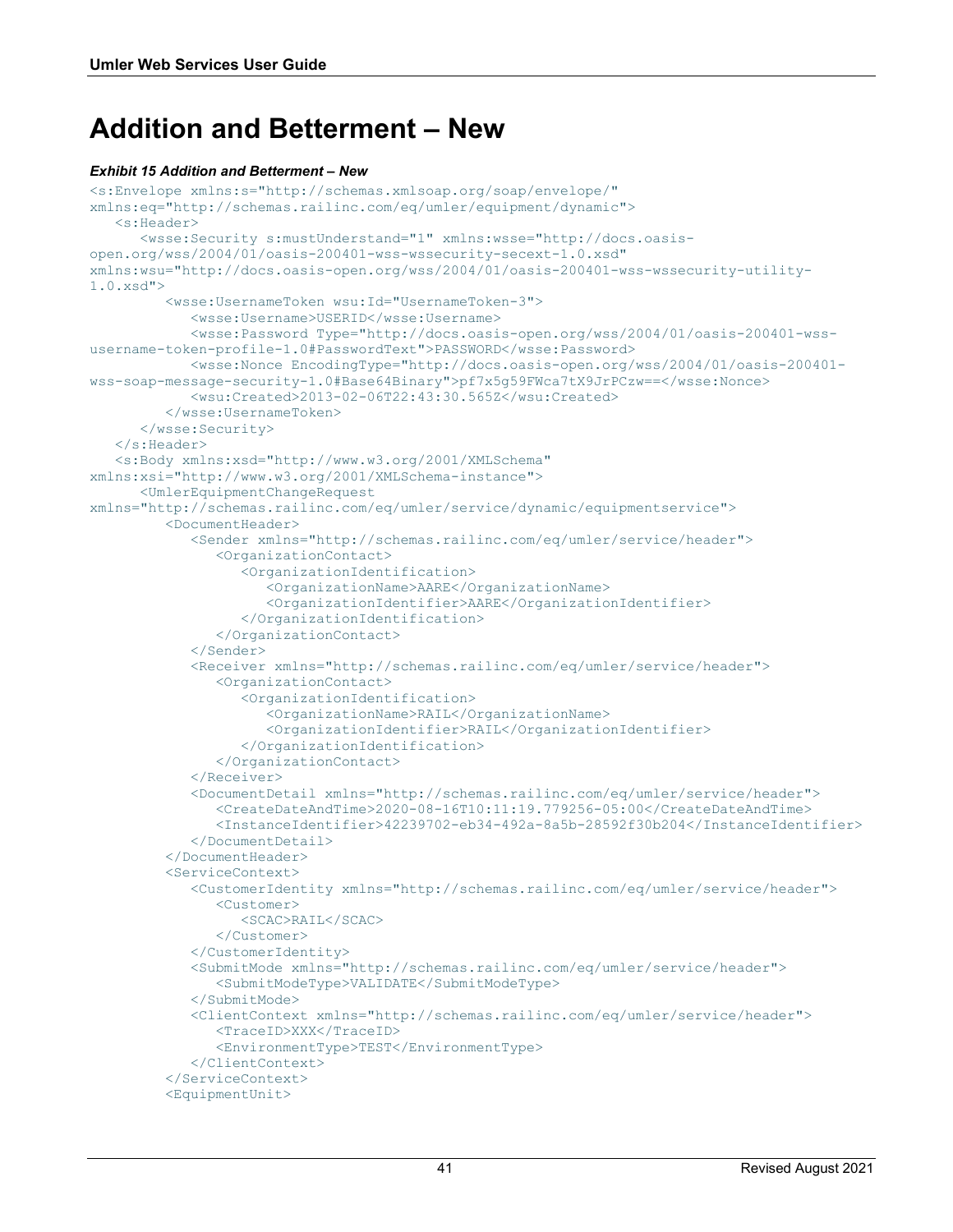```
 <EquipmentUnitIdentifier 
xmlns="http://schemas.railinc.com/eq/umler/equipment/dynamic">
                <EquipmentInitial>RAIL</EquipmentInitial>
                <EquipmentNumber>0000000010</EquipmentNumber>
             </EquipmentUnitIdentifier>
             <EquipmentUnitCharacteristics 
xmlns="http://schemas.railinc.com/eq/umler/equipment/dynamic">
                <ECCOperation xsi:type="eq:ChangeComponentElement">
                   <componentElement>
                      <elementID>A150</elementID>
                     <elementValue>9200</elementValue>
                     <componentID>BASE</componentID>
                     <componentLocation>1</componentLocation>
                   </componentElement>
                  <componentElement>
                      <elementID>A184</elementID>
                     <elementValue>9000</elementValue>
                     <componentID>BASE</componentID>
                     <componentLocation>1</componentLocation>
                   </componentElement>
                  <componentElement>
                      <elementID>A316</elementID>
                     <elementValue>P</elementValue>
                      <componentID>ABIND</componentID>
                      <componentLocation>AB2</componentLocation>
                     <parentComponentID>BASE</parentComponentID>
                     <parentComponentLocation>1</parentComponentLocation>
                   </componentElement>
                   <componentElement>
                      <elementID>A317</elementID>
                     <elementValue>100</elementValue>
                     <componentID>ABIND</componentID>
                     <componentLocation>AB2</componentLocation>
                     <parentComponentID>BASE</parentComponentID>
                     <parentComponentLocation>1</parentComponentLocation>
                   </componentElement>
                   <componentElement>
                      <elementID>A318</elementID>
                     <elementValue>GNRL</elementValue>
                     <componentID>ABIND</componentID>
                     <componentLocation>AB2</componentLocation>
                      <parentComponentID>BASE</parentComponentID>
                      <parentComponentLocation>1</parentComponentLocation>
                   </componentElement>
                  <componentElement>
                      <lastUpdateTimestamp>2020-06-06T09:45:46</lastUpdateTimestamp>
                      <elementID>A319</elementID>
                     <elementValue>20130201</elementValue>
                     <componentID>ABIND</componentID>
                     <componentLocation>AB2</componentLocation>
                     <parentComponentID>BASE</parentComponentID>
                     <parentComponentLocation>1</parentComponentLocation>
                   </componentElement>
                  <componentElement>
                      <elementID>A316</elementID>
                     <elementValue>P</elementValue>
                     <componentID>ABIND</componentID>
                     <componentLocation>AB1</componentLocation>
                     <parentComponentID>BASE</parentComponentID>
                      <parentComponentLocation>1</parentComponentLocation>
                   </componentElement>
                  <componentElement>
                      <elementID>A317</elementID>
```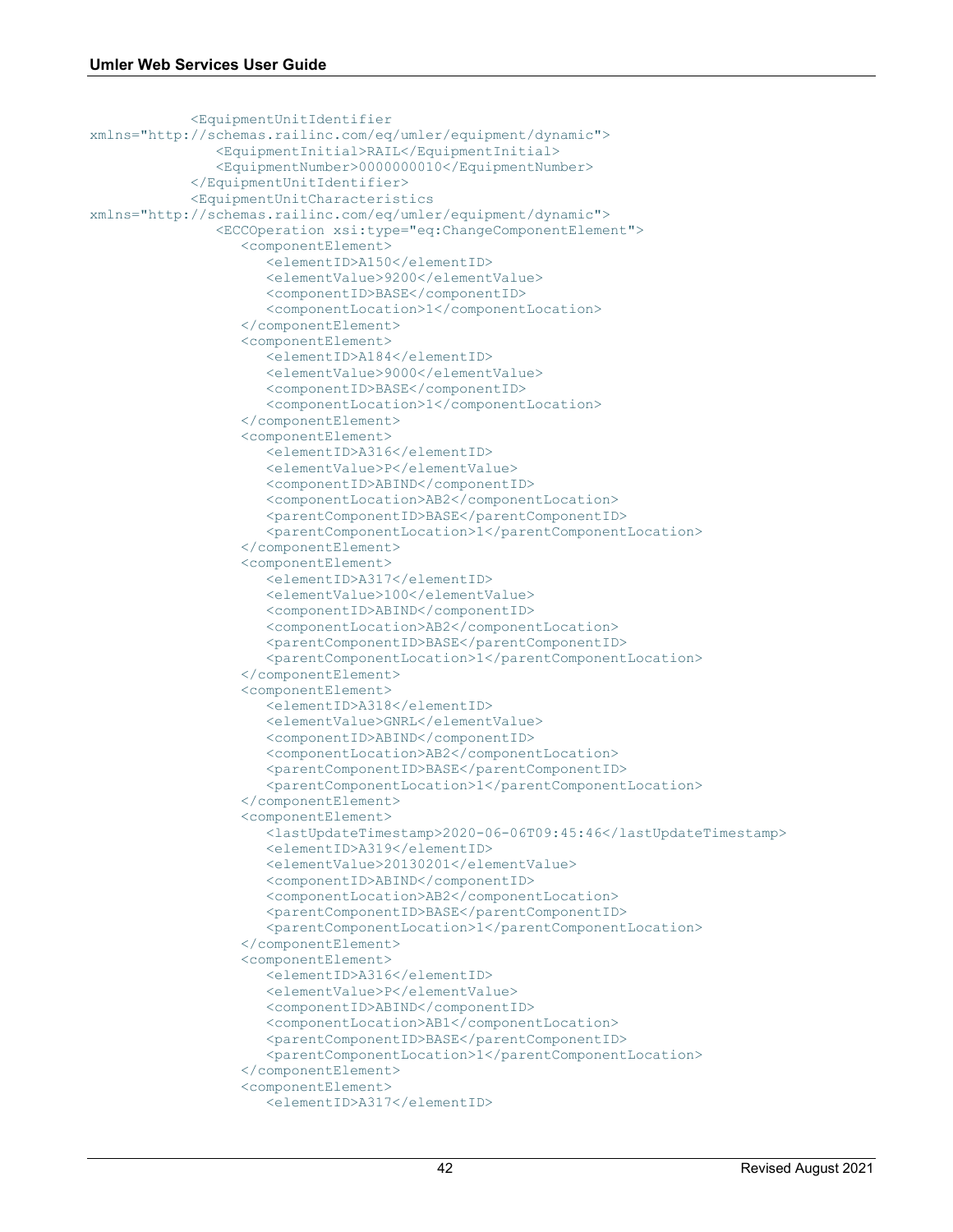```
 <elementValue>100</elementValue>
                     <componentID>ABIND</componentID>
                     <componentLocation>AB1</componentLocation>
                     <parentComponentID>BASE</parentComponentID>
                     <parentComponentLocation>1</parentComponentLocation>
                   </componentElement>
                  <componentElement>
                      <elementID>A318</elementID>
                     <elementValue>GNRL</elementValue>
                     <componentID>ABIND</componentID>
                     <componentLocation>AB1</componentLocation>
                     <parentComponentID>BASE</parentComponentID>
                     <parentComponentLocation>1</parentComponentLocation>
                   </componentElement>
                  <componentElement>
                      <lastUpdateTimestamp>2020-06-06T09:45:46</lastUpdateTimestamp>
                      <elementID>A319</elementID>
                     <elementValue>20200201</elementValue>
                     <componentID>ABIND</componentID>
                      <componentLocation>AB1</componentLocation>
                      <parentComponentID>BASE</parentComponentID>
                     <parentComponentLocation>1</parentComponentLocation>
                   </componentElement>
                </ECCOperation>
                <ECCOperation xsi:type="eq:ChangeComponent">
                   <addComponent>
                      <lastUpdateTimestamp>2020-06-06T09:45:46</lastUpdateTimestamp>
                      <componentID>ABIND</componentID>
                     <componentLocation>AB1</componentLocation>
                     <parentComponentID>BASE</parentComponentID>
                     <parentComponentLocation>1</parentComponentLocation>
                   </addComponent>
                  <addComponent>
                                 <lastUpdateTimestamp>2020-06-06T09:45:46</lastUpdateTimestamp>
                      <componentID>ABIND</componentID>
                     <componentLocation>AB2</componentLocation>
                     <parentComponentID>BASE</parentComponentID>
                     <parentComponentLocation>1</parentComponentLocation>
                   </addComponent>
                </ECCOperation>
             </EquipmentUnitCharacteristics>
          </EquipmentUnit>
       </UmlerEquipmentChangeRequest>
    </s:Body>
</s:Envelope>
```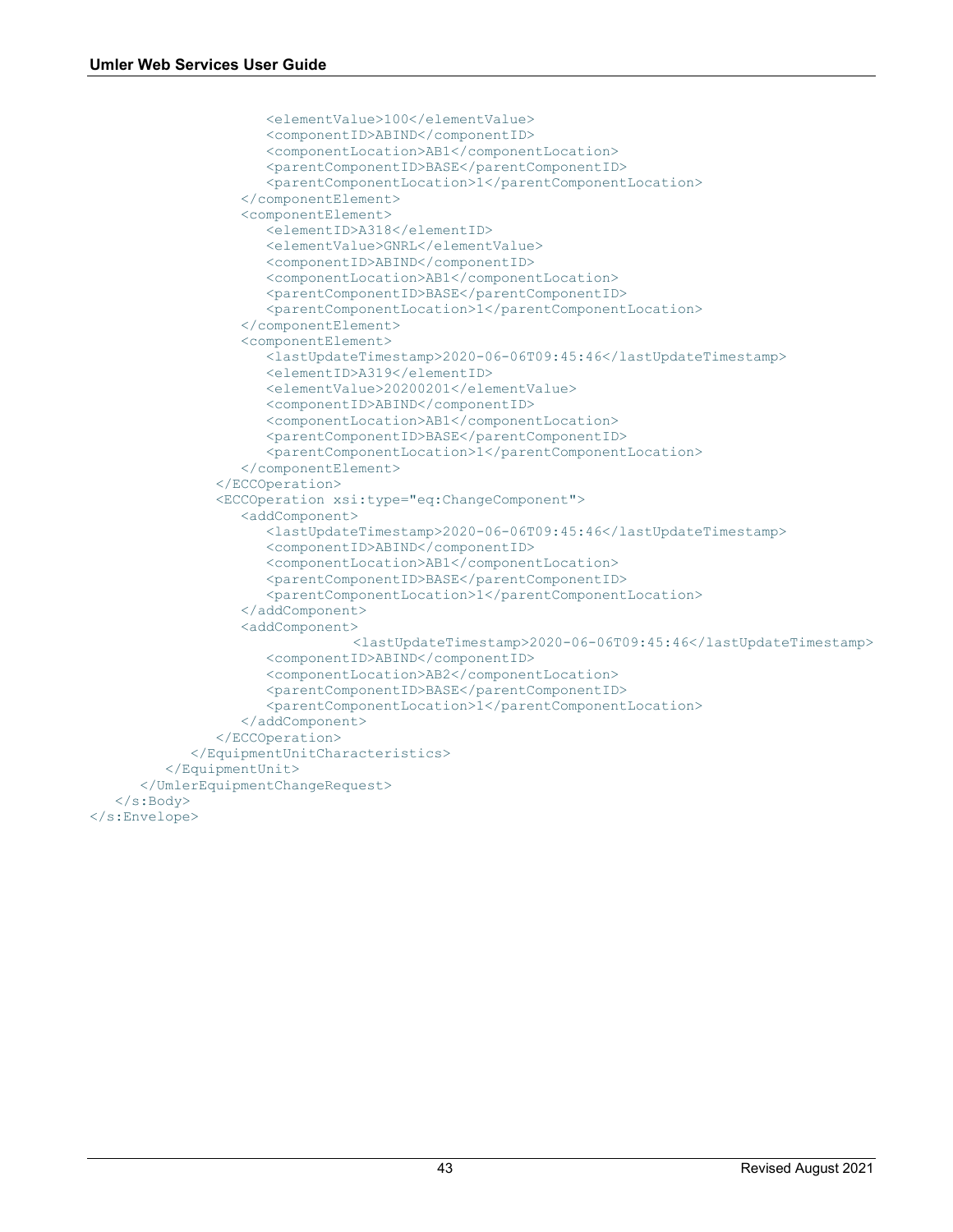### <span id="page-45-0"></span>**Addition and Betterment – Update**

#### <span id="page-45-1"></span>*Exhibit 16 Addition and Betterment – Update*

```
<s:Envelope xmlns:s="http://schemas.xmlsoap.org/soap/envelope/" 
xmlns:eq="http://schemas.railinc.com/eq/umler/equipment/dynamic">
    <s:Header>
       <wsse:Security s:mustUnderstand="1" xmlns:wsse="http://docs.oasis-
open.org/wss/2004/01/oasis-200401-wss-wssecurity-secext-1.0.xsd" 
xmlns:wsu="http://docs.oasis-open.org/wss/2004/01/oasis-200401-wss-wssecurity-utility-
1.0.xsd">
          <wsse:UsernameToken wsu:Id="UsernameToken-3">
             <wsse:Username>USERID</wsse:Username>
             <wsse:Password Type="http://docs.oasis-open.org/wss/2004/01/oasis-200401-wss-
username-token-profile-1.0#PasswordText">PASSWORD</wsse:Password>
             <wsse:Nonce EncodingType="http://docs.oasis-open.org/wss/2004/01/oasis-200401-
wss-soap-message-security-1.0#Base64Binary">pf7x5g59FWca7tX9JrPCzw==</wsse:Nonce>
             <wsu:Created>2020-02-06T22:43:30.565Z</wsu:Created>
          </wsse:UsernameToken>
       </wsse:Security>
    </s:Header>
    <s:Body xmlns:xsd="http://www.w3.org/2001/XMLSchema" 
xmlns:xsi="http://www.w3.org/2001/XMLSchema-instance">
       <UmlerEquipmentChangeRequest 
xmlns="http://schemas.railinc.com/eq/umler/service/dynamic/equipmentservice">
          <DocumentHeader>
             <Sender xmlns="http://schemas.railinc.com/eq/umler/service/header">
                <OrganizationContact>
                   <OrganizationIdentification>
                      <OrganizationName>AARE</OrganizationName>
                     <OrganizationIdentifier>AARE</OrganizationIdentifier>
                   </OrganizationIdentification>
                </OrganizationContact>
             </Sender>
             <Receiver xmlns="http://schemas.railinc.com/eq/umler/service/header">
                <OrganizationContact>
                   <OrganizationIdentification>
                      <OrganizationName>RAIL</OrganizationName>
                      <OrganizationIdentifier>RAIL</OrganizationIdentifier>
                   </OrganizationIdentification>
                </OrganizationContact>
             </Receiver>
             <DocumentDetail xmlns="http://schemas.railinc.com/eq/umler/service/header">
                <CreateDateAndTime>2020-08-16T10:11:19.779256-05:00</CreateDateAndTime>
                <InstanceIdentifier>42239702-eb34-492a-8a5b-28592f30b204</InstanceIdentifier>
             </DocumentDetail>
          </DocumentHeader>
          <ServiceContext>
             <CustomerIdentity xmlns="http://schemas.railinc.com/eq/umler/service/header">
                <Customer>
                   <SCAC>RAIL</SCAC>
                </Customer>
             </CustomerIdentity>
             <SubmitMode xmlns="http://schemas.railinc.com/eq/umler/service/header">
                <SubmitModeType>VALIDATE</SubmitModeType>
             </SubmitMode>
             <ClientContext xmlns="http://schemas.railinc.com/eq/umler/service/header">
                <TraceID>XXXXXXXXXXXXX</TraceID>
                <EnvironmentType>TEST</EnvironmentType>
             </ClientContext>
          </ServiceContext>
          <EquipmentUnit>
```